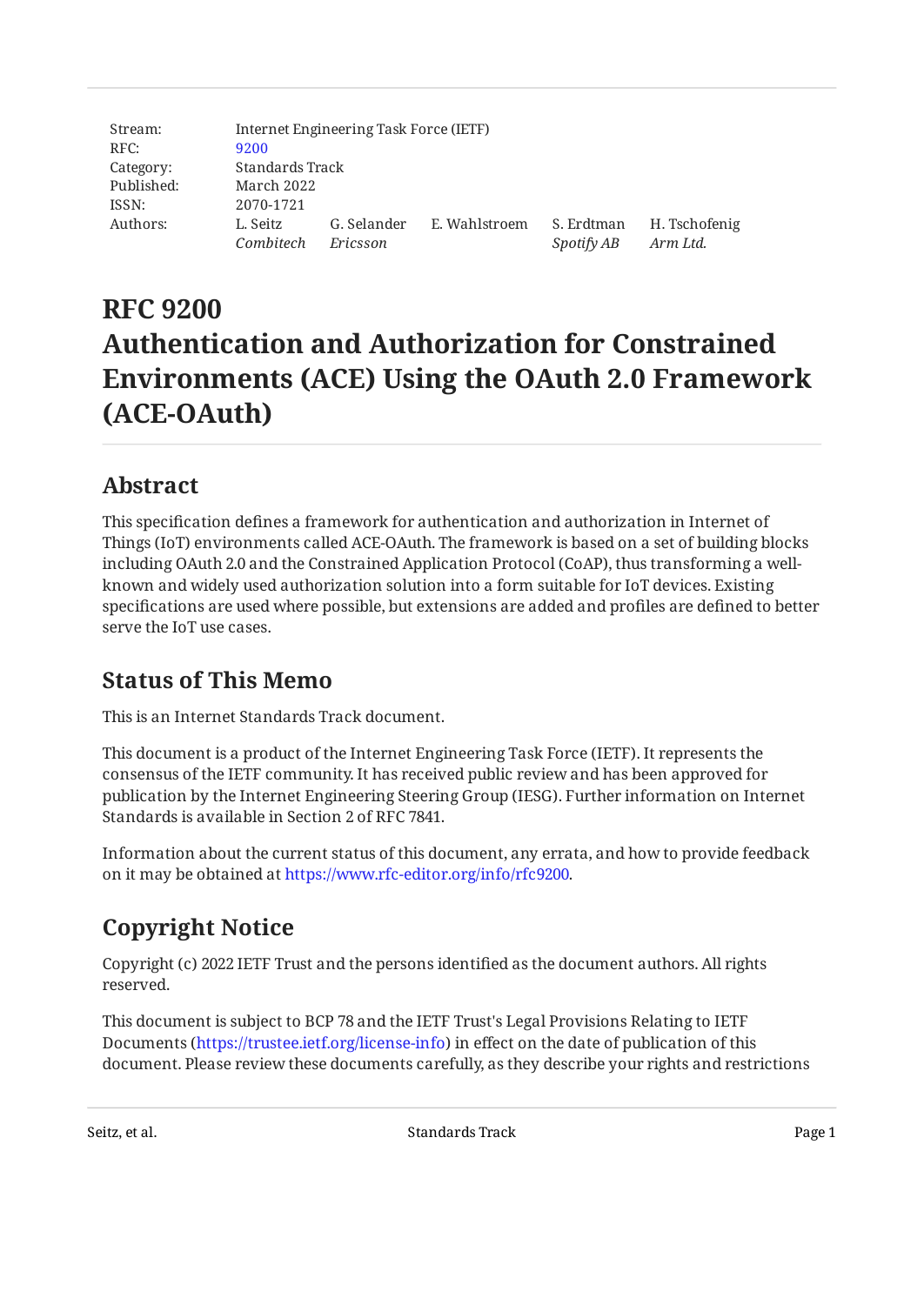with respect to this document. Code Components extracted from this document must include Revised BSD License text as described in Section 4.e of the Trust Legal Provisions and are provided without warranty as described in the Revised BSD License.

## <span id="page-1-0"></span>**[Table of Contents](#page-1-0)**

- [1](#page-4-0). [Introduction](#page-4-0)
- [2](#page-4-1). [Terminology](#page-4-1)
- [3](#page-5-0). [Overview](#page-5-0)
	- [3.1.](#page-6-0) [OAuth 2.0](#page-6-0)
	- [3.2.](#page-8-0) [CoAP](#page-8-0)
- [4](#page-9-0). [Protocol Interactions](#page-9-0)
- [5](#page-12-0). [Framework](#page-12-0)
	- [5.1.](#page-14-0) [Discovering Authorization Servers](#page-14-0)
	- [5.2.](#page-14-1) [Unauthorized Resource Request Message](#page-14-1)
	- [5.3.](#page-15-0) [AS Request Creation Hints](#page-15-0)
		- [5.3.1](#page-16-0). [The Client-Nonce Parameter](#page-16-0)
	- [5.4.](#page-17-0) [Authorization Grants](#page-17-0)
	- [5.5.](#page-17-1) [Client Credentials](#page-17-1)
	- [5.6.](#page-18-0) [AS Authentication](#page-18-0)
	- [5.7.](#page-18-1) [The Authorization Endpoint](#page-18-1)
	- [5.8.](#page-18-2) [The Token Endpoint](#page-18-2)
		- [5.8.1](#page-19-0). [Client-to-AS Request](#page-19-0)
		- [5.8.2](#page-21-0). [AS-to-Client Response](#page-21-0)
		- [5.8.3](#page-23-0). [Error Response](#page-23-0)
		- [5.8.4](#page-24-0). [Request and Response Parameters](#page-24-0)
			- [5.8.4.1.](#page-24-1) [Grant Type](#page-24-1)
			- [5.8.4.2.](#page-24-2) [Token Type](#page-24-2)
			- [5.8.4.3.](#page-25-0) [Pro](#page-25-0)file
			- [5.8.4.4.](#page-25-1) [Client-Nonce](#page-25-1)
		- [5.8.5](#page-25-2). [Mapping Parameters to CBOR](#page-25-2)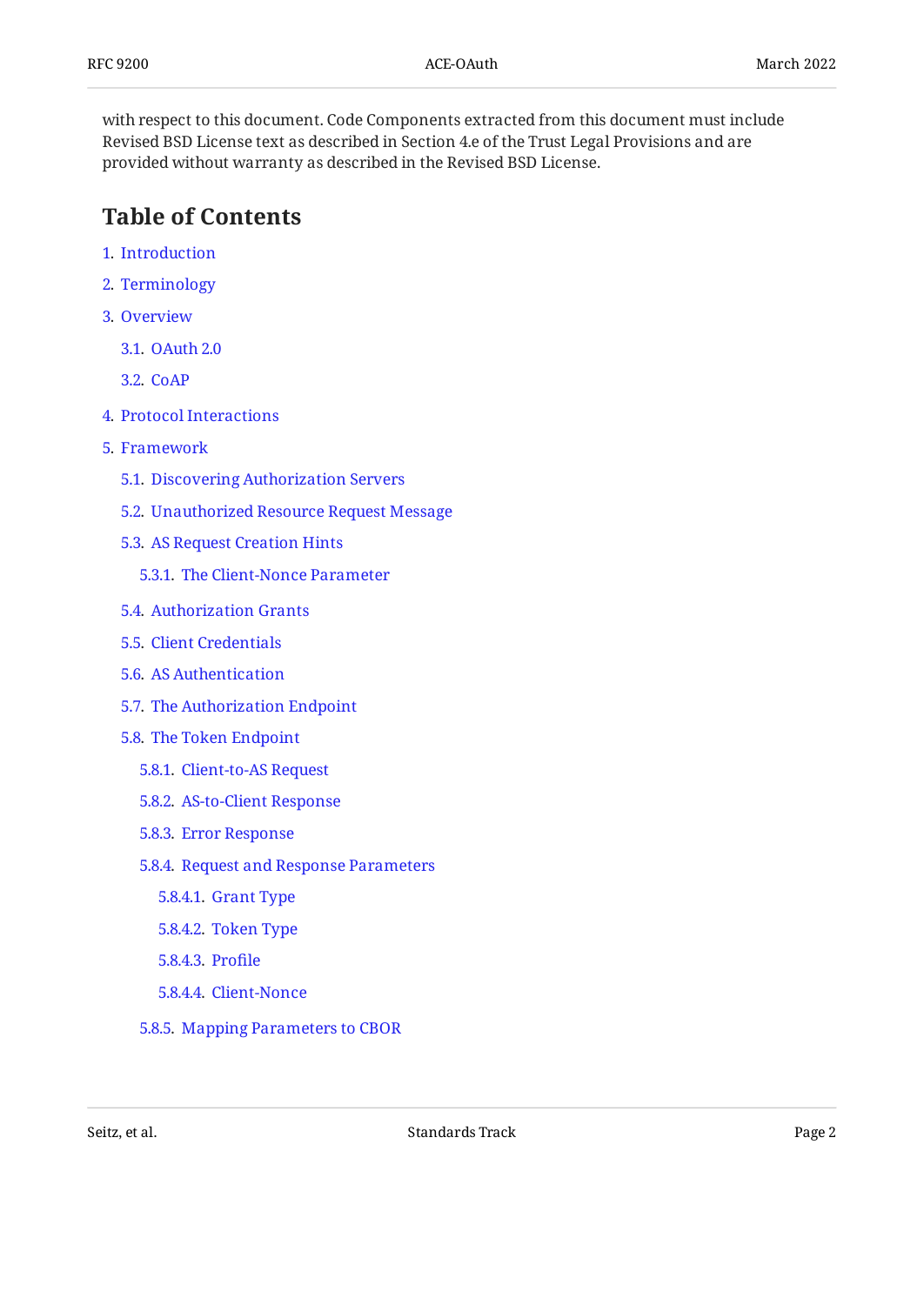- [5.9.](#page-27-0) [The Introspection Endpoint](#page-27-0)
	- [5.9.1](#page-27-1). [Introspection Request](#page-27-1)
	- [5.9.2](#page-28-0). [Introspection Response](#page-28-0)
	- [5.9.3](#page-29-0). [Error Response](#page-29-0)
	- [5.9.4](#page-30-0). [Mapping Introspection Parameters to CBOR](#page-30-0)
- [5.10.](#page-31-0) [The Access Token](#page-31-0)
	- [5.10.1.](#page-31-1) [The Authorization Information Endpoint](#page-31-1)
		- [5.10.1.1.](#page-32-0) [Verifying an Access Token](#page-32-0)
		- [5.10.1.2.](#page-34-0) [Protecting the Authorization Information Endpoint](#page-34-0)
	- [5.10.2.](#page-34-1) [Client Requests to the RS](#page-34-1)
	- [5.10.3.](#page-35-0) [Token Expiration](#page-35-0)
	- [5.10.4.](#page-36-0) [Key Expiration](#page-36-0)
- [6](#page-36-1). [Security Considerations](#page-36-1)
	- [6.1.](#page-36-2) [Protecting Tokens](#page-36-2)
	- [6.2.](#page-37-0) [Communication Security](#page-37-0)
	- [6.3.](#page-38-0) [Long-Term Credentials](#page-38-0)
	- [6.4.](#page-38-1) [Unprotected AS Request Creation Hints](#page-38-1)
	- [6.5.](#page-38-2) [Minimal Security Requirements for Communication](#page-38-2)
	- [6.6.](#page-39-0) [Token Freshness and Expiration](#page-39-0)
	- [6.7.](#page-40-0) [Combining Pro](#page-40-0)files
	- [6.8.](#page-40-1) [Unprotected Information](#page-40-1)
	- [6.9.](#page-41-0) [Identifying Audiences](#page-41-0)
	- [6.10.](#page-41-1) [Denial of Service Against or with Introspection](#page-41-1)
- [7](#page-42-0). [Privacy Considerations](#page-42-0)
- [8](#page-43-0). [IANA Considerations](#page-43-0)
	- [8.1.](#page-43-1) [ACE Authorization Server Request Creation Hints](#page-43-1)
	- [8.2.](#page-43-2) [CoRE Resource Type Registry](#page-43-2)
	- [8.3.](#page-43-3) [OAuth Extensions Error Registration](#page-43-3)
	- [8.4.](#page-44-0) [OAuth Error Code CBOR Mappings Registry](#page-44-0)
	- [8.5.](#page-44-1) [OAuth Grant Type CBOR Mappings](#page-44-1)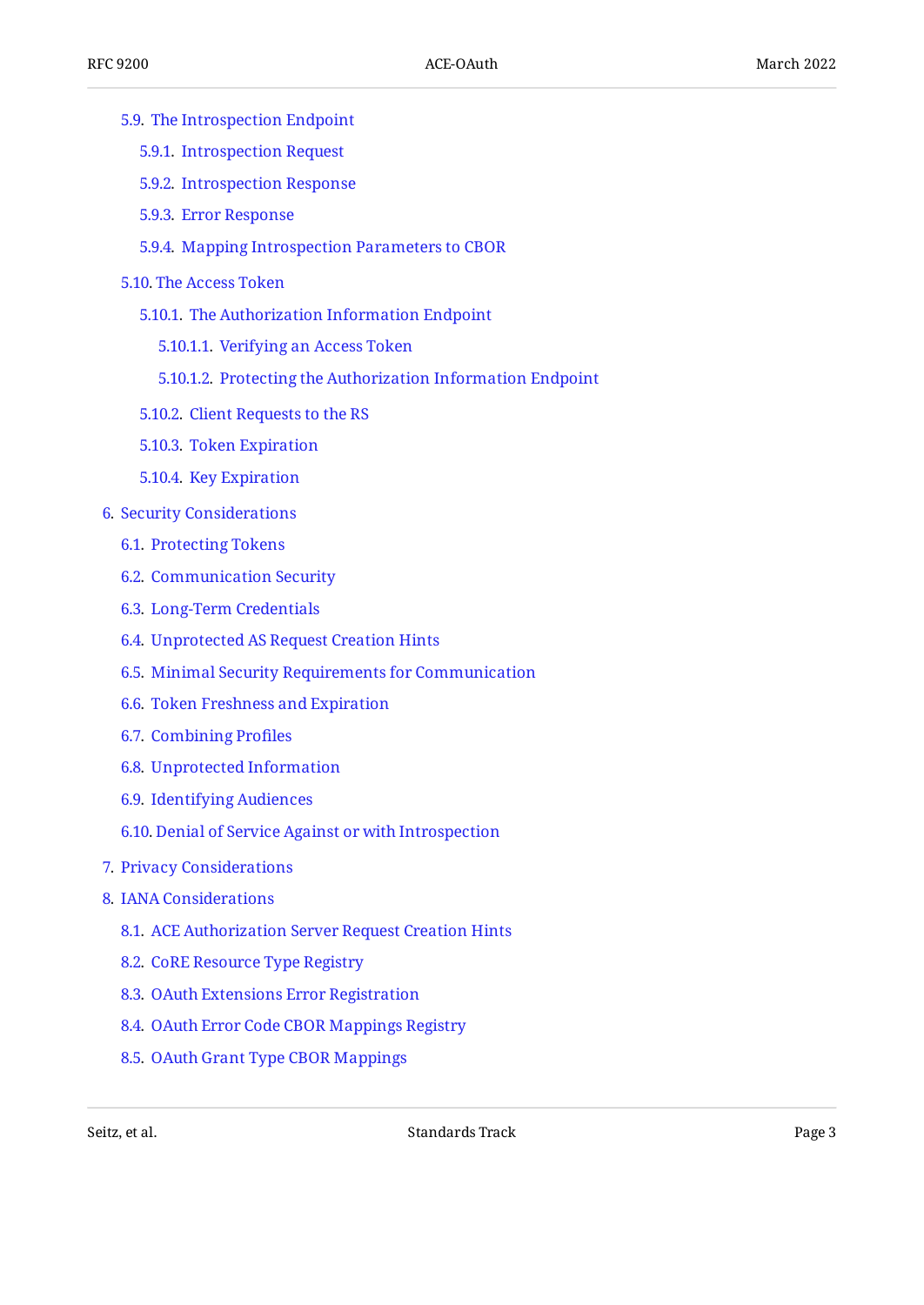- [8.6.](#page-45-0) [OAuth Access Token Types](#page-45-0)
- [8.7.](#page-45-1) [OAuth Access Token Type CBOR Mappings](#page-45-1)
	- [8.7.1](#page-45-2). [Initial Registry Contents](#page-45-2)
- [8.8.](#page-46-0) ACE Profi[le Registry](#page-46-0)
- [8.9.](#page-46-1) [OAuth Parameter Registration](#page-46-1)
- [8.10.](#page-46-2) [OAuth Parameters CBOR Mappings Registry](#page-46-2)
- [8.11.](#page-47-0) [OAuth Introspection Response Parameter Registration](#page-47-0)
- [8.12.](#page-47-1) [OAuth Token Introspection Response CBOR Mappings Registry](#page-47-1)
- [8.13.](#page-48-0) [JSON Web Token Claims](#page-48-0)
- [8.14.](#page-48-1) [CBOR Web Token Claims](#page-48-1)
- [8.15.](#page-49-0) [Media Type Registration](#page-49-0)
- [8.16.](#page-50-0) [CoAP Content-Format Registry](#page-50-0)
- [8.17.](#page-50-1) [Expert Review Instructions](#page-50-1)
- [9](#page-51-0). [References](#page-51-0)
	- [9.1.](#page-51-1) [Normative References](#page-51-1)
	- [9.2.](#page-53-0) [Informative References](#page-53-0)
- [Appendix A.](#page-55-0) [Design Justi](#page-55-0)fication
- [Appendix B.](#page-58-0) [Roles and Responsibilities](#page-58-0)
- [Appendix C.](#page-60-0) [Requirements on Pro](#page-60-0)files
- [Appendix D.](#page-61-0) [Assumptions on AS Knowledge about the C and RS](#page-61-0)
- [Appendix E.](#page-61-1) Diff[erences to OAuth 2.0](#page-61-1)
- [Appendix F.](#page-62-0) [Deployment Examples](#page-62-0)
	- [F.1.](#page-62-1) [Local Token Validation](#page-62-1)
	- [F.2.](#page-66-0) [Introspection Aided Token Validation](#page-66-0)
- [Acknowledgments](#page-69-0)
- [Authors' Addresses](#page-70-0)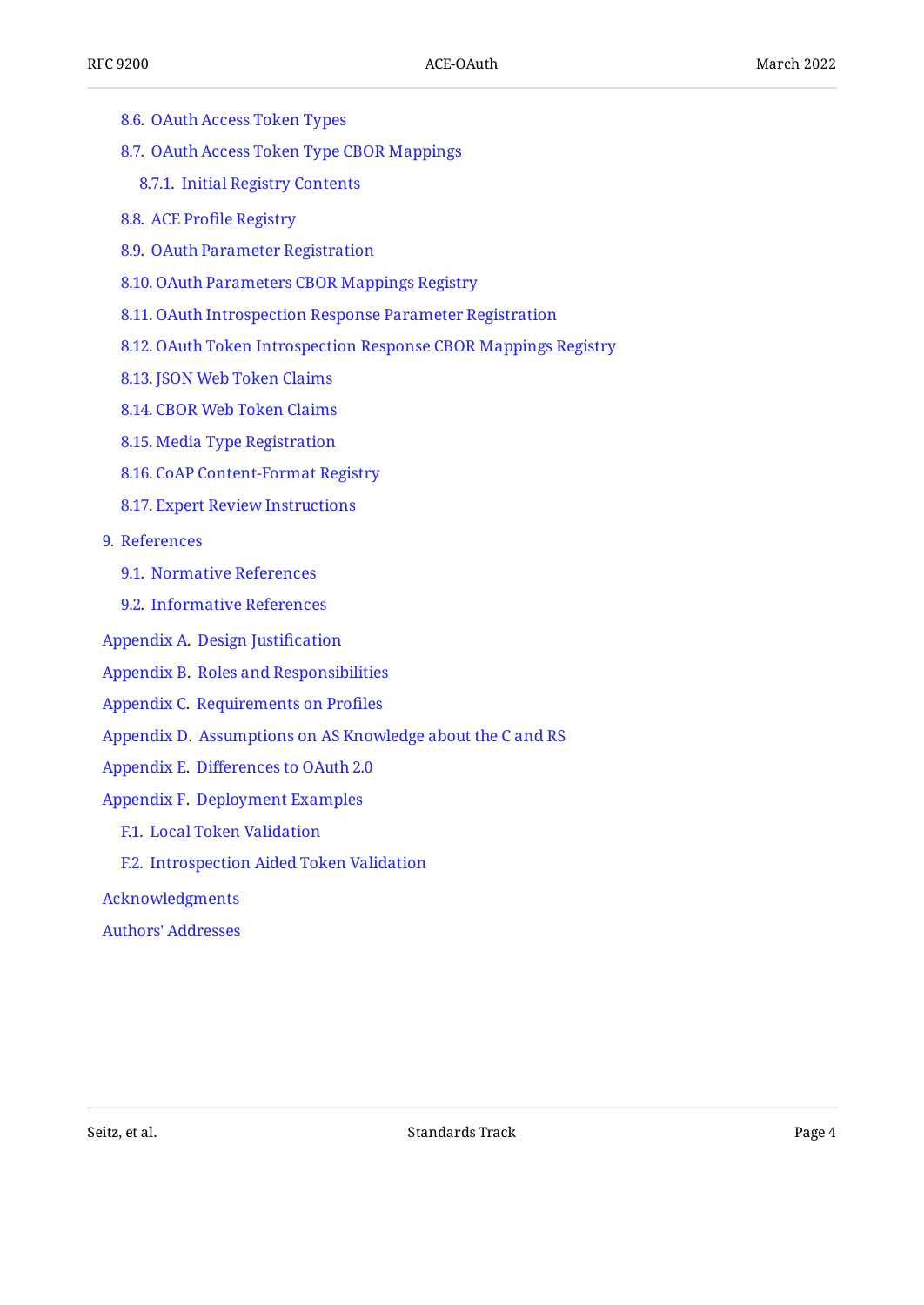## <span id="page-4-0"></span>**[1. Introduction](#page-4-0)**

Authorization is the process for granting approval to an entity to access a generic resource [[RFC4949\]](#page-53-1). The authorization task itself can best be described as granting access to a requesting client for a resource hosted on a device, i.e., the resource server (RS). This exchange is mediated by one or multiple authorization servers (ASes). Managing authorization for a large number of devices and users can be a complex task.

While prior work on authorization solutions for the Web and for the mobile environment also applies to the Internet of Things (IoT) environment, many IoT devices are constrained, for example, in terms of processing capabilities, available memory, etc. For such devices, the Constrained Application Protocol (CoAP) [RFC7252] can alleviate some resource concerns when used instead of HTTP to implement the communication flows of this specification.

[Appendix A](#page-55-0) gives an overview of the constraints considered in this design, and a more detailed treatment of constraints can be found in [RFC7228]. This design aims to accommodate different IoT deployments as well as a continuous range of device and network capabilities. Taking energy consumption as an example, at one end, there are energy-harvesting or battery-powered devices that have a tight power budget; on the other end, there are mains-powered devices; and all levels exist in between.

Hence, IoT devices may be very different in terms of available processing and message exchange capabilities, and there is a need to support many different authorization use cases  $[{\rm RFC7744}].$ 

This specification describes a framework for Authentication and Authorization for Constrained Environments (ACE) built on reuse of OAuth 2.0 [\[RFC6749](#page-52-1)], thereby extending authorization to Internet of Things devices. This specification contains the necessary building blocks for adjusting OAuth 2.0 to IoT environments.

Profiles of this framework are available in separate specifications, such as [RFC9202] or [[RFC9203\]](#page-55-2). Such profiles may specify the use of the framework for a specific security protocol and the underlying transports for use in a specific deployment environment to improve interoperability. Implementations may claim conformance with a specific profile, whereby implementations utilizing the same profile interoperate, while implementations of different profiles are not expected to be interoperable. More powerful devices, such as mobile phones and tablets, may implement multiple profiles and will therefore be able to interact with a wider range of constrained devices. Requirements on profiles are described at contextually appropriate places throughout this specification and also summarized in [Appendix C.](#page-60-0)

## <span id="page-4-1"></span>**[2. Terminology](#page-4-1)**

The key words "MUST", "MUST NOT", "REQUIRED", "SHALL", "SHALL NOT", "SHOULD", "SHOULD NOT", "**RECOMMENDED", "NOT RECOMMENDED", "MAY",** and "OPTIONAL" in this document are to be interpreted as described in BCP 14 [RFC2119] [RFC8174] when, and only when, they appear in all capitals, as shown here.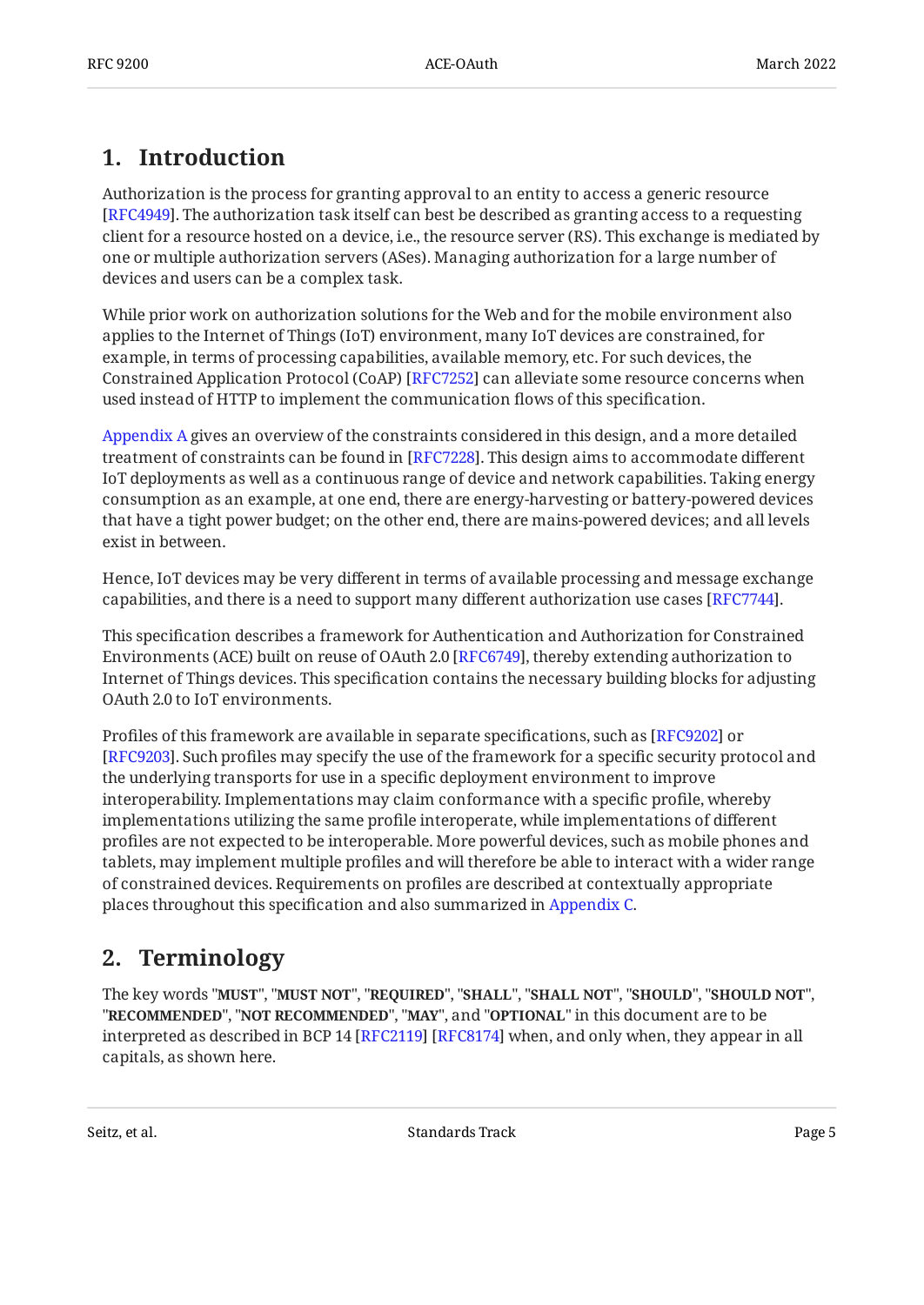Certain security-related terms, such as "authentication", "authorization", "confidentiality", "(data) integrity", "message authentication code", and "verify", are taken from [RFC4949].

Since exchanges in this specification are described as RESTful protocol interactions, HTTP [[RFC7231\]](#page-54-2) offers useful terminology. (Note that "RESTful" refers to the Representational State Transfer (REST) architecture.)

Terminology for entities in the architecture is defined in OAuth 2.0 [RFC6749], such as client (C), resource server (RS), and authorization server (AS).

Note that the term "endpoint" is used here following its OAuth definition, which is to denote resources, such as token and introspection at the AS and authz-info at the RS (see [Section 5.10.1](#page-31-1) for a definition of the authz-info endpoint). The CoAP definition, which is "[a]n entity participating in the CoAP protocol" [RFC7252], is not used in this specification.

The specification in this document is called the "framework" or "ACE framework". When referring to "profiles of this framework", it refers to additional specifications that define the use of this specification with concrete transport and communication security protocols (e.g., CoAP over DTLS).

The term "Access Information" is used for parameters, other than the access token, provided to the client by the AS to enable it to access the RS (e.g., public key of the RS or profile supported by RS).

The term "authorization information" is used to denote all information, including the claims of relevant access tokens, that an RS uses to determine whether an access request should be granted.

## <span id="page-5-0"></span>**[3. Overview](#page-5-0)**

This specification defines the ACE framework for authorization in the Internet of Things environment. It consists of a set of building blocks.

The basic block is the OAuth 2.0 [[RFC6749\]](#page-52-1) framework, which enjoys widespread deployment. Many IoT devices can support OAuth 2.0 without any additional extensions, but for certain constrained settings, additional profiling is needed.

Another building block is the lightweight web transfer protocol CoAP [RFC7252], for those communication environments where HTTP is not appropriate. CoAP typically runs on top of UDP, which further reduces overhead and message exchanges. While this specification defines extensions for the use of OAuth over CoAP, other underlying protocols are not prohibited from being supported in the future, such as HTTP/2 [RFC7540], Message Queuing Telemetry Transport (MQTT) [MQTT5.0], Bluetooth Low Energy (BLE) [BLE], and QUIC [RFC9000]. Note that this document specifies protocol exchanges in terms of RESTful verbs, such as GET and POST. Future profiles using protocols that do not support these verbs **MUST** specify how the corresponding protocol messages are transmitted instead.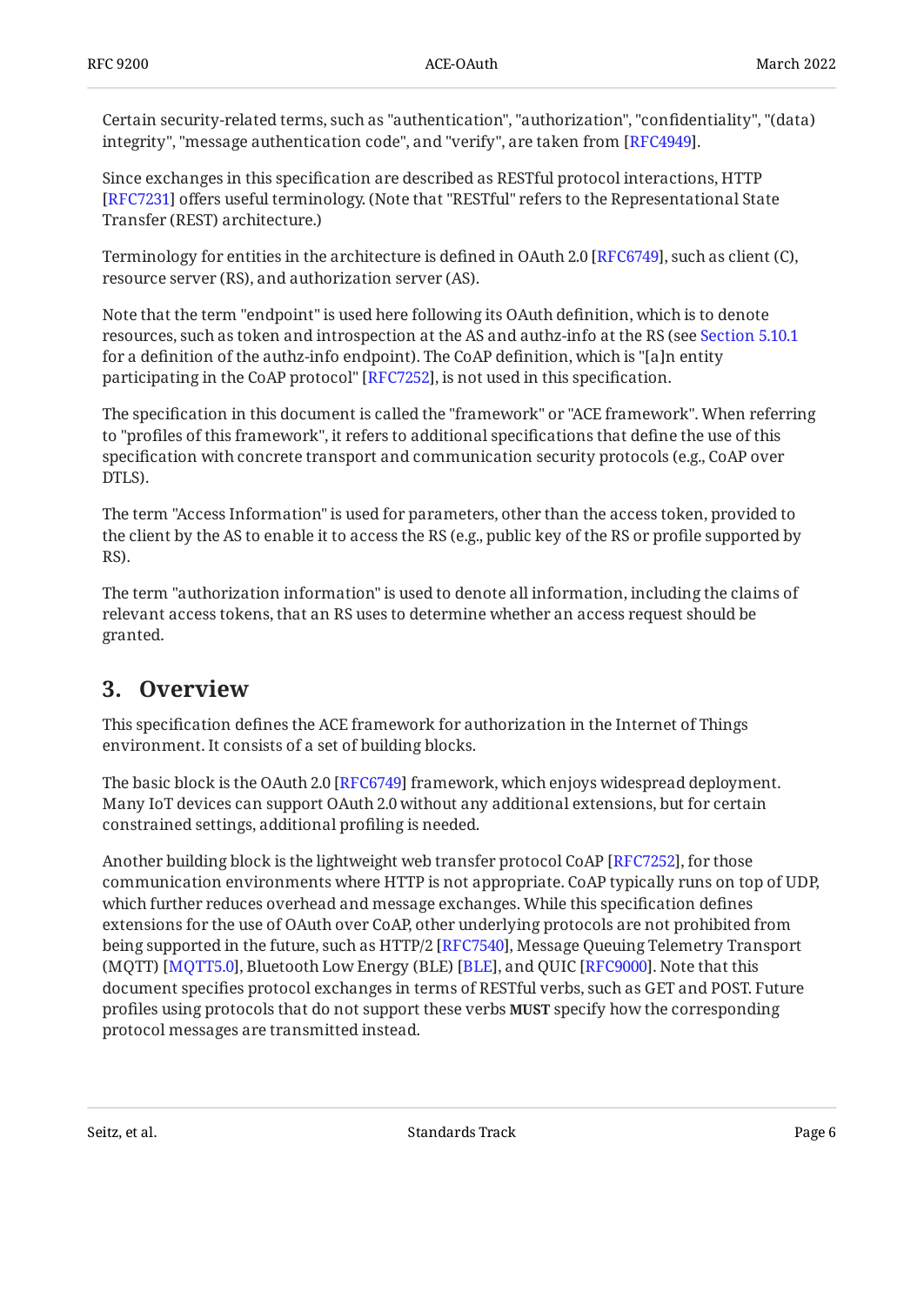A third building block is the Concise Binary Object Representation (CBOR) [RFC8949], for encodings where JSON [RFC8259] is not sufficiently compact. CBOR is a binary encoding designed for small code and message size. Self-contained tokens and protocol message payloads are encoded in CBOR when CoAP is used. When CoAP is not used, the use of CBOR remains . **RECOMMENDED**

A fourth building block is CBOR Object Signing and Encryption (COSE) [RFC8152], which enables object-level layer security as an alternative or complement to transport layer security (DTLS [[RFC6347\]](#page-52-4) or TLS [RFC8446]). COSE is used to secure self-contained tokens, such as proof-ofpossession (PoP) tokens, which are an extension to the OAuth bearer tokens. The default token format is defined in CBOR Web Token (CWT) [RFC8392]. Application-layer security for CoAP using COSE can be provided with Object Security for Constrained RESTful Environments (OSCORE) . [[RFC8613\]](#page-55-5)

With the building blocks listed above, solutions satisfying various IoT device and network constraints are possible. A list of constraints is described in detail in [RFC7228], and a description  $\,$ of how the building blocks mentioned above relate to the various constraints can be found in [Appendix A.](#page-55-0)

Luckily, not every IoT device suffers from all constraints. Nevertheless, the ACE framework takes all these aspects into account and allows several different deployment variants to coexist, rather than mandating a one-size-fits-all solution. It is important to cover the wide range of possible interworking use cases and the different requirements from a security point of view. Once IoT deployments mature, popular deployment variants will be documented in the form of ACE profiles.

### <span id="page-6-0"></span>**[3.1. OAuth 2.0](#page-6-0)**

The OAuth 2.0 authorization framework enables a client to obtain scoped access to a resource with the permission of a resource owner. Authorization information, or references to it, is passed between the nodes using access tokens. These access tokens are issued to clients by an authorization server with the approval of the resource owner. The client uses the access token to access the protected resources hosted by the resource server.

A number of OAuth 2.0 terms are used within this specification:

Access Tokens:

Access tokens are credentials needed to access protected resources. An access token is a data structure representing authorization permissions issued by the AS to the client. Access tokens are generated by the AS and consumed by the RS. The access token content is opaque to the client.

Access tokens can have different formats and various methods of utilization (e.g., cryptographic properties) based on the security requirements of the given deployment.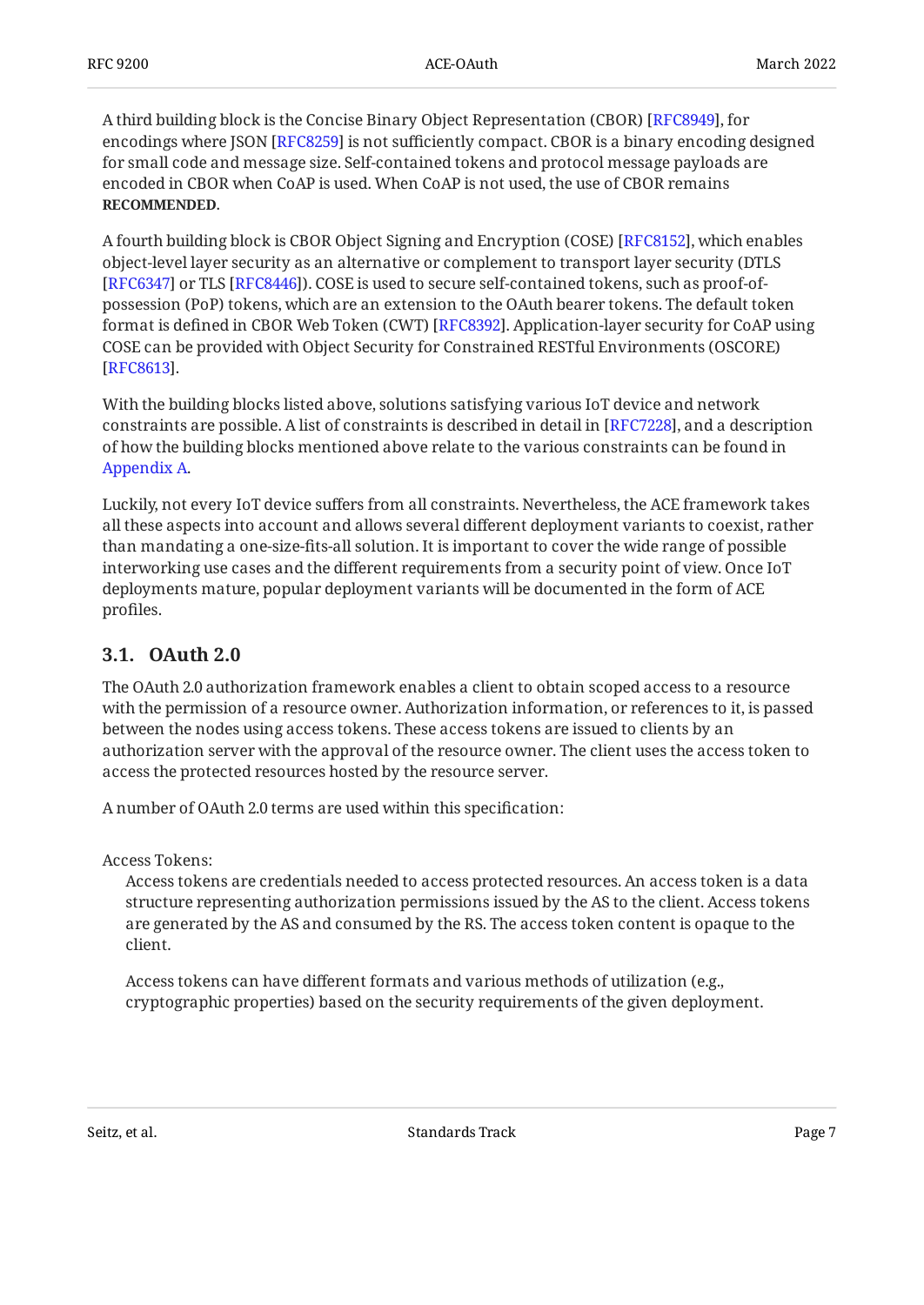#### Introspection:

Introspection is a method for a resource server, or potentially a client, to query the authorization server for the active state and content of a received access token. This is particularly useful in those cases where the authorization decisions are very dynamic and/or where the received access token itself is an opaque reference, rather than a self-contained token. More information about introspection in OAuth 2.0 can be found in [[RFC7662\]](#page-52-6).

### Refresh Tokens:

Refresh tokens are credentials used to obtain access tokens. Refresh tokens are issued to the client by the authorization server and are used to obtain a new access token when the current access token expires or to obtain additional access tokens with identical or narrower scope (such access tokens may have a shorter lifetime and fewer permissions than authorized by the resource owner). Issuing a refresh token is optional at the discretion of the authorization server. If the authorization server issues a refresh token, it is included when issuing an access token (i.e., step (B) in [Figure 1\)](#page-10-0).

A refresh token in OAuth 2.0 is a string representing the authorization granted to the client by the resource owner. The string is usually opaque to the client. The token denotes an identifier used to retrieve the authorization information. Unlike access tokens, refresh tokens are intended for use only with authorization servers and are never sent to resource servers. In this framework, refresh tokens are encoded in binary instead of strings, if used.

### Proof-of-Possession Tokens:

A token may be bound to a cryptographic key, which is then used to bind the token to a request authorized by the token. Such tokens are called proof-of-possession tokens (or PoP tokens).

The proof-of-possession security concept used here assumes that the AS acts as a trusted third party that binds keys to tokens. In the case of access tokens, these so-called PoP keys are then used by the client to demonstrate the possession of the secret to the RS when accessing the resource. The RS, when receiving an access token, needs to verify that the key used by the client matches the one bound to the access token. When this specification uses the term "access token", it is assumed to be a PoP access token unless specifically stated otherwise.

The key bound to the token (the PoP key) may use either symmetric or asymmetric cryptography. The appropriate choice of the kind of cryptography depends on the constraints of the IoT devices as well as on the security requirements of the use case.

#### Symmetric PoP key:

The AS generates a random, symmetric PoP key. The key is either stored to be returned on introspection calls or included in the token. Either the whole token or only the key **MUST** be encrypted in the latter case. The PoP key is also returned to client together with the token.

### Asymmetric PoP key:

An asymmetric key pair is generated by the client and the public key is sent to the AS (if it does not already have knowledge of the client's public key). Information about the public key, which is the PoP key in this case, is either stored to be returned on introspection calls or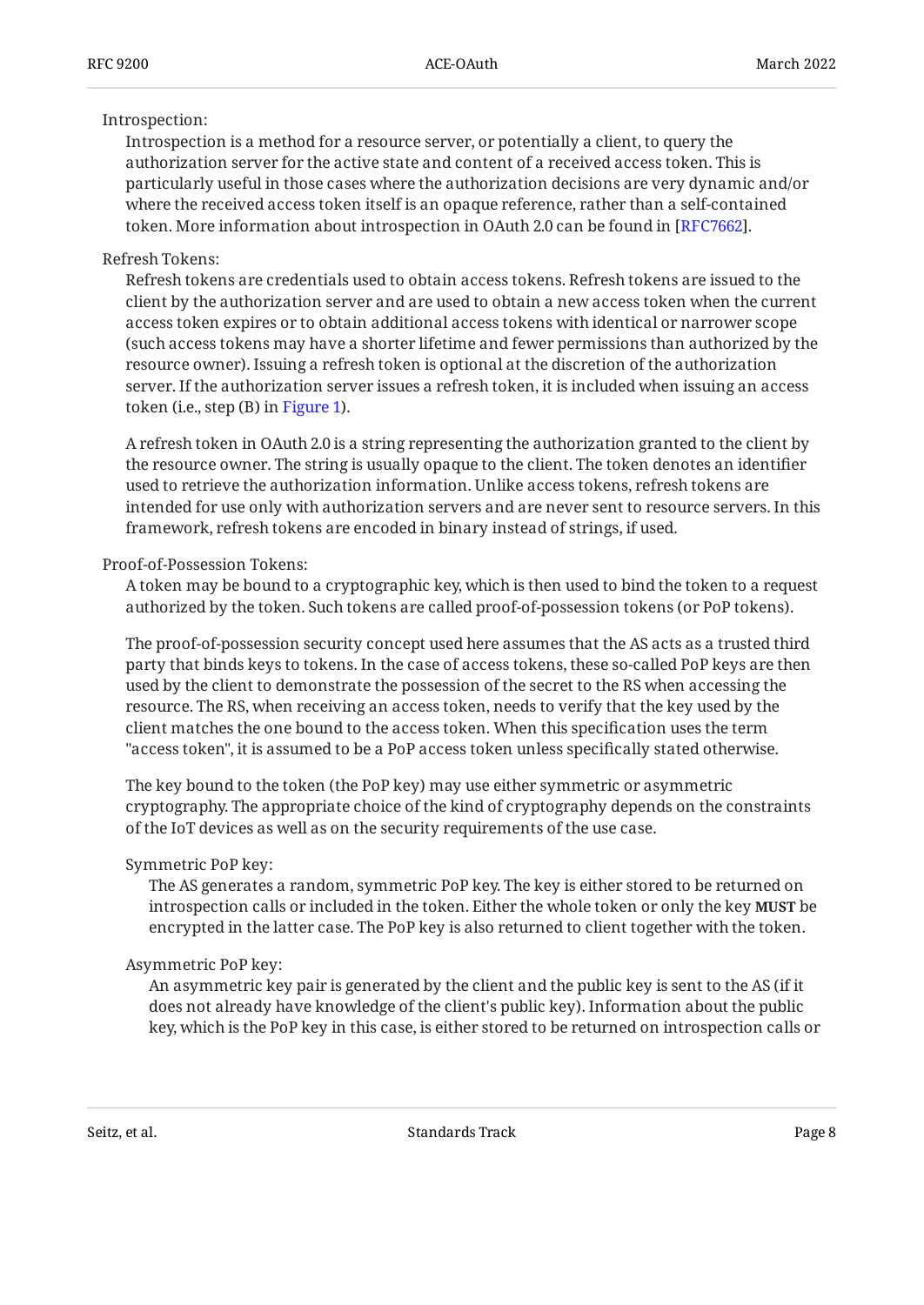included inside the token and sent back to the client. The resource server consuming the token can identify the public key from the information in the token, which allows the client to use the corresponding private key for the proof of possession.

The token is either a simple reference or a structured information object (e.g., CWT [[RFC8392\]](#page-52-5)) protected by a cryptographic wrapper (e.g., COSE [RFC8152]). The choice of PoP key does not necessarily imply a specific credential type for the integrity protection of the token.

### Scopes and Permissions:

In OAuth 2.0, the client specifies the type of permissions it is seeking to obtain (via the scope parameter) in the access token request. In turn, the AS may use the scope response parameter to inform the client of the scope of the access token issued. As the client could be a constrained device as well, this specification defines the use of CBOR encoding (see [Section 5\)](#page-12-0) for such requests and responses.

The values of the scope parameter in OAuth 2.0 are expressed as a list of space-delimited, casesensitive strings with a semantic that is well known to the AS and the RS. More details about theconcept of scopes are found under Section 3.3 of [RFC6749].

#### Claims:

Information carried in the access token or returned from introspection, called claims, is in the form of name-value pairs. An access token may, for example, include a claim identifying the AS that issued the token (via the "iss" claim) and what audience the access token is intended for (via the "aud" claim). The audience of an access token can be a specific resource, one resource, or many resource servers. The resource owner policies influence what claims are put into the access token by the authorization server.

While the structure and encoding of the access token varies throughout deployments, a standardized format has been defined with the JSON Web Token (JWT) [RFC7519], where claims are encoded as a JSON object. In [RFC8392], the CBOR Web Token (CWT) has been defined as an equivalent format using CBOR encoding.

### Token and Introspection Endpoints:

The AS hosts the token endpoint that allows a client to request access tokens. The client makes a POST request to the token endpoint on the AS and receives the access token in the response (if the request was successful).

In some deployments, a token introspection endpoint is provided by the AS, which can be used by the RS and potentially the client, if they need to request additional information regarding a received access token. The requesting entity makes a POST request to the introspection endpoint on the AS and receives information about the access token in the response. (See "Introspection" above.)

### <span id="page-8-0"></span>**[3.2. CoAP](#page-8-0)**

CoAP is an application-layer protocol similar to HTTP but specifically designed for constrained environments. CoAP typically uses datagram-oriented transport, such as UDP, where reordering and loss of packets can occur. A security solution needs to take the latter aspects into account.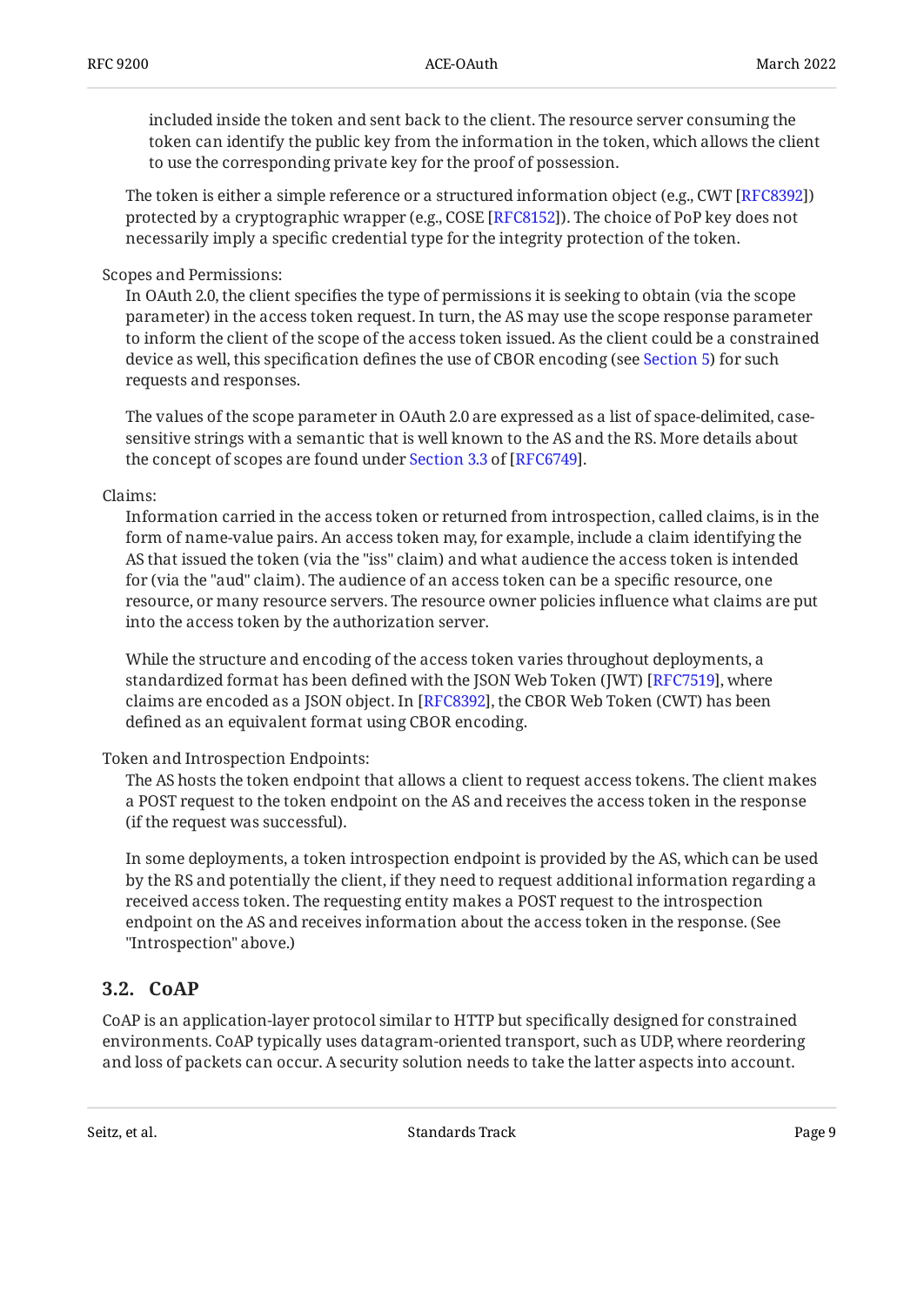While HTTP uses headers and query strings to convey additional information about a request, CoAP encodes such information into header parameters called 'options'.

CoAP supports application-layer fragmentation of the CoAP payloads through block-wise transfers [\[RFC7959](#page-54-5)]. However, block-wise transfer does not increase the size limits of CoAP options; therefore, data encoded in options has to be kept small.

Transport layer security for CoAP can be provided by DTLS or TLS [RFC6347] [RFC8446] [RFC9147]. CoAP defines a number of proxy operations that require transport layer security to be terminated at the proxy. One approach for protecting CoAP communication end-to-end through proxies, and also to support security for CoAP over a different transport in a uniform way, is to provide security at the application layer using an object-based security mechanism, such as COSE . [[RFC8152\]](#page-52-3)

One application of COSE is OSCORE [RFC8613], which provides end-to-end confidentiality, integrity and replay protection, and a secure binding between CoAP request and response messages. In OSCORE, the CoAP messages are wrapped in COSE objects and sent using CoAP.

In this framework, the use of CoAP as replacement for HTTP is **RECOMMENDED** for use in constrained environments. For communication security, this framework does not make an explicit protocol recommendation, since the choice depends on the requirements of the specific application. DTLS [RFC6347] [RFC9147] and OSCORE [RFC8613] are mentioned as examples; other protocols fulfilling the requirements from [Section 6.5](#page-38-2) are also applicable.

## <span id="page-9-0"></span>**[4. Protocol Interactions](#page-9-0)**

<span id="page-9-1"></span>The ACE framework is based on the OAuth 2.0 protocol interactions using the token endpoint and optionally the introspection endpoint. A client obtains an access token, and optionally a refresh token, from an AS using the token endpoint and subsequently presents the access token to an RS to gain access to a protected resource. In most deployments, the RS can process the access token locally; however, in some cases, the RS may present it to the AS via the introspection endpoint to get fresh information. These interactions are shown in [Figure 1.](#page-10-0) An overview of various OAuth concepts is provided in [Section 3.1.](#page-6-0)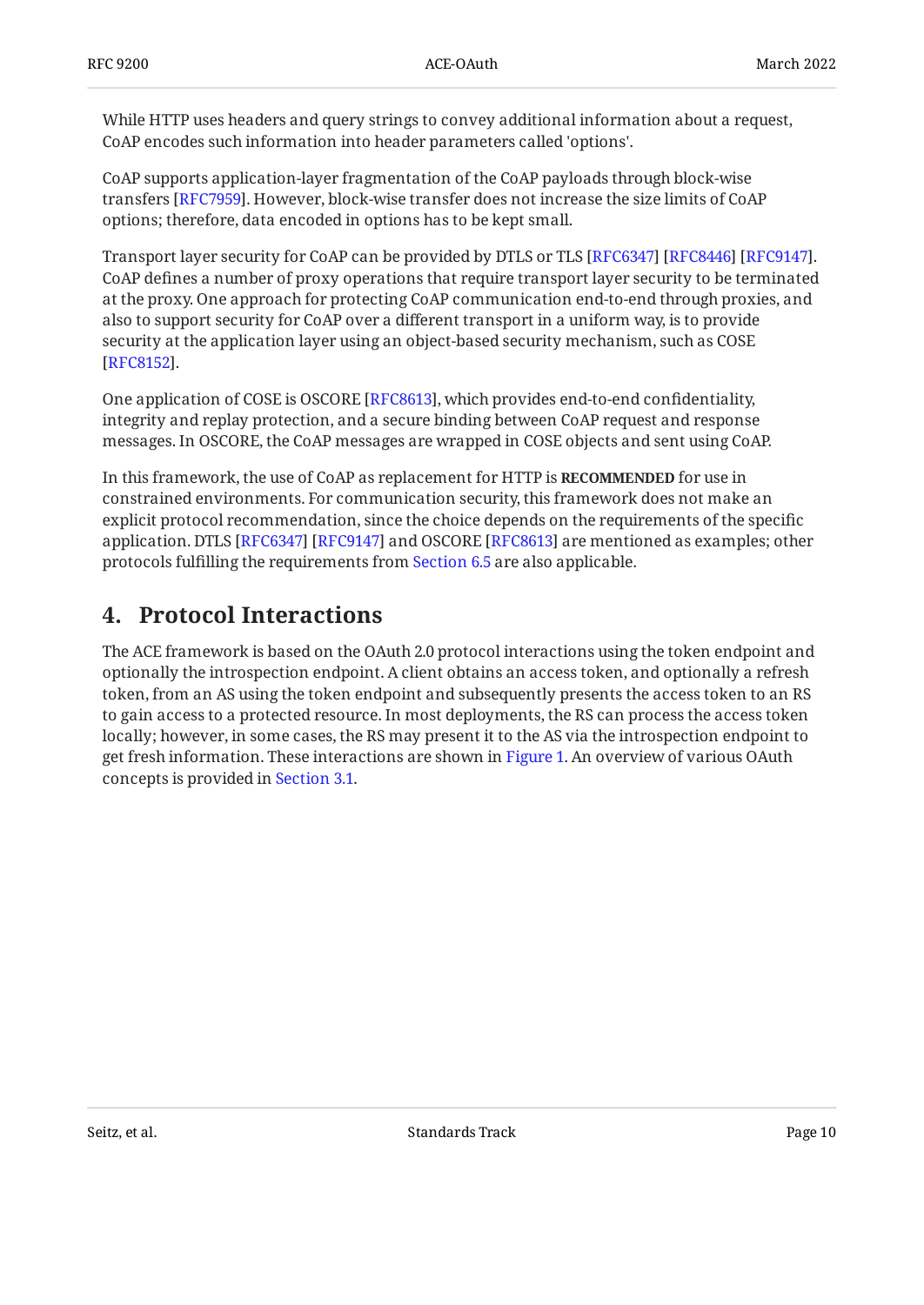<span id="page-10-0"></span>

*[Figure 1:](#page-10-0) [Basic Protocol Flow](#page-9-1)* 

### Requesting an Access Token (A):

The client makes an access token request to the token endpoint at the AS. This framework assumes the use of PoP access tokens (see [Section 3.1](#page-6-0) for a short description) wherein the AS binds a key to an access token. The client may include permissions it seeks to obtain and information about the credentials it wants to use for proof of possession (e.g., symmetric/ asymmetric cryptography or a reference to a specific key) of the access token.

### Access Token Response (B):

If the request from the client has been successfully verified, authenticated, and authorized, the AS returns an access token and optionally a refresh token. Note that only certain grant types support refresh tokens. The AS can also return additional parameters, referred to as "Access Information". In addition to the response parameters defined by OAuth 2.0 and the PoP access token extension, this framework defines parameters that can be used to inform the client about capabilities of the RS, e.g., the profile the RS supports. More information about these parameters can be found in [Section 5.8.4.](#page-24-0)

### Resource Request (C):

The client interacts with the RS to request access to the protected resource and provides the access token. The protocol to use between the client and the RS is not restricted to CoAP. HTTP, HTTP/2 [RFC7540], QUIC [RFC9000], MQTT [MQTT5.0], Bluetooth Low Energy [BLE], etc., are also viable candidates.

Depending on the device limitations and the selected protocol, this exchange may be split up into two parts:

(1) the client sends the access token containing, or referencing, the authorization information to the RS that will be used for subsequent resource requests by the client, and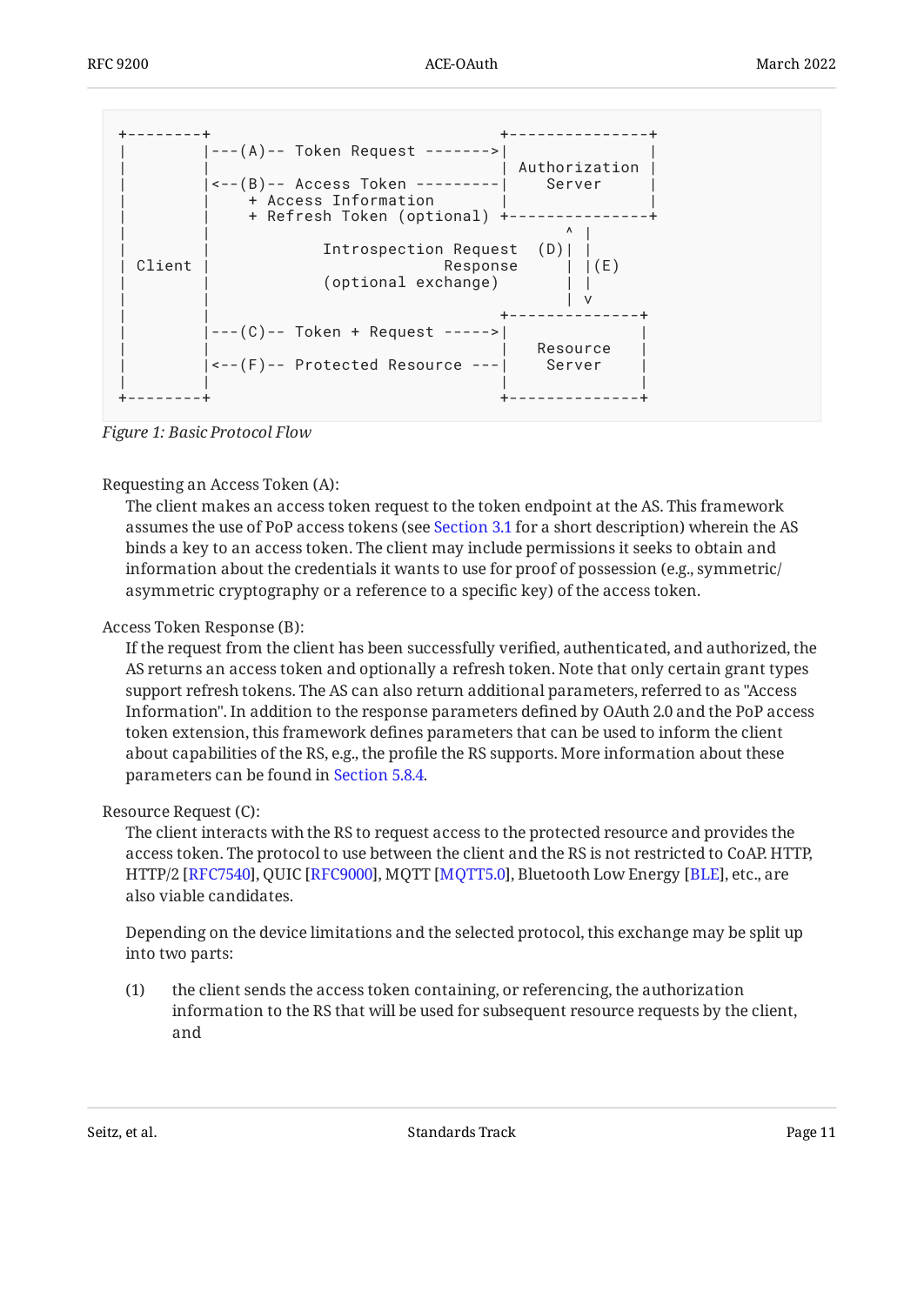(2) the client makes the resource access request using the communication security protocol and other Access Information obtained from the AS.

The client and the RS mutually authenticate using the security protocol specified in the profile (see step (B)) and the keys obtained in the access token or the Access Information. The RS verifies that the token is integrity protected and originated by the AS. It then compares the claims contained in the access token with the resource request. If the RS is online, validation can be handed over to the AS using token introspection (see messages (D) and (E)) over HTTP or CoAP.

### Token Introspection Request (D):

A resource server may be configured to introspect the access token by including it in a request to the introspection endpoint at that AS. Token introspection over CoAP is defined in [Section](#page-27-0)  $5.9$  and for HTTP in  $[RFC7662]$  $[RFC7662]$ .

Note that token introspection is an optional step and can be omitted if the token is selfcontained and the resource server is prepared to perform the token validation on its own.

### Token Introspection Response (E):

The AS validates the token and returns the most recent parameters, such as scope, audience, validity, etc., associated with it back to the RS. The RS then uses the received parameters to process the request to either accept or to deny it.

### Protected Resource (F):

If the request from the client is authorized, the RS fulfills the request and returns a response with the appropriate response code. The RS uses the dynamically established keys to protect the response according to the communication security protocol used.

The OAuth 2.0 framework defines a number of "protocol flows" via grant types, which have been extended further with extensions to OAuth 2.0 (such as [\[RFC7521\]](#page-54-6) and [[RFC8628\]](#page-55-7)). What grant type works best depends on the usage scenario; [RFC7744] describes many different IoT use cases, but there are two grant types that cover a majority of these scenarios, namely the authorization codegrant (described in Section 4.1 of [RFC7521]) and the client credentials grant (described in [Section 4.4](https://www.rfc-editor.org/rfc/rfc6749#section-4.4) of [\[RFC6749\]](#page-52-1)). The authorization code grant is a good fit for use with apps running on smartphones and tablets that request access to IoT devices, a common scenario in the smart home environment, where users need to go through an authentication and authorization phase (at least during the initial setup phase). The native apps guidelines described in [RFC8252] are applicable to this use case. The client credentials grant is a good fit for use with IoT devices where the OAuth client itself is constrained. In such a case, the resource owner has prearranged access rights for the client with the authorization server, which is often accomplished using a commissioning tool.

The consent of the resource owner, for giving a client access to a protected resource, can be provided dynamically as in the traditional OAuth flows, or it could be preconfigured by the resource owner as authorization policies at the AS, which the AS evaluates when a token request arrives. The resource owner and the requesting party (i.e., client owner) are not shown in [Figure 1.](#page-10-0)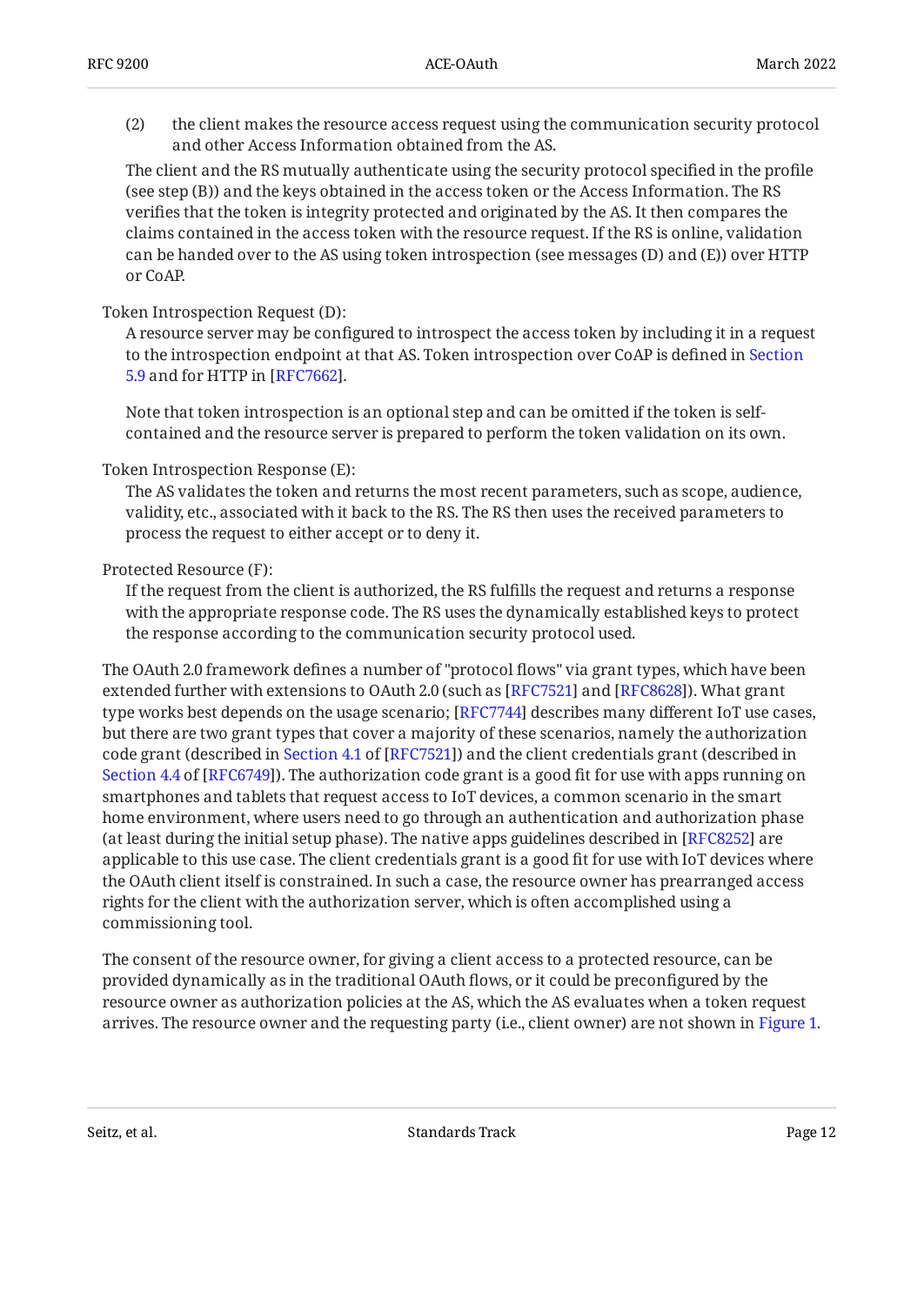This framework supports a wide variety of communication security mechanisms between the ACE entities, such as the client, AS, and RS. It is assumed that the client has been registered (also called enrolled or onboarded) to an AS using a mechanism defined outside the scope of this document. In practice, various techniques for onboarding have been used, such as factory-based provisioning or the use of commissioning tools. Regardless of the onboarding technique, this provisioning procedure implies that the client and the AS exchange credentials and configuration parameters. These credentials are used to mutually authenticate each other and to protect messages exchanged between the client and the AS.

It is also assumed that the RS has been registered with the AS, potentially in a similar way as the client has been registered with the AS. Established keying material between the AS and the RS allows the AS to apply cryptographic protection to the access token to ensure that its content cannot be modified and, if needed, that the content is confidentiality protected. Confidentiality protection of the access token content would be provided on top of confidentiality protection via a communication security protocol.

The keying material necessary for establishing communication security between the C and RS is dynamically established as part of the protocol described in this document.

At the start of the protocol, there is an optional discovery step where the client discovers the resource server and the resources this server hosts. In this step, the client might also determine what permissions are needed to access the protected resource. A generic procedure is described in [Section 5.1](#page-14-0); profiles MAY define other procedures for discovery.

In Bluetooth Low Energy, for example, advertisements are broadcast by a peripheral, including information about the primary services. In CoAP, as a second example, a client can make a request to "/.well-known/core" to obtain information about available resources, which are returned in a standardized format, as described in [RFC6690].

## <span id="page-12-0"></span>**[5. Framework](#page-12-0)**

The following sections detail the profiling and extensions of OAuth 2.0 for constrained environments, which constitutes the ACE framework.

Credential Provisioning

In constrained environments, it cannot be assumed that the client and the RS are part of a common key infrastructure. Therefore, the AS provisions credentials and associated information to allow mutual authentication between the client and the RS. The resulting security association between the client and the RS may then also be used to bind these credentials to the access tokens the client uses.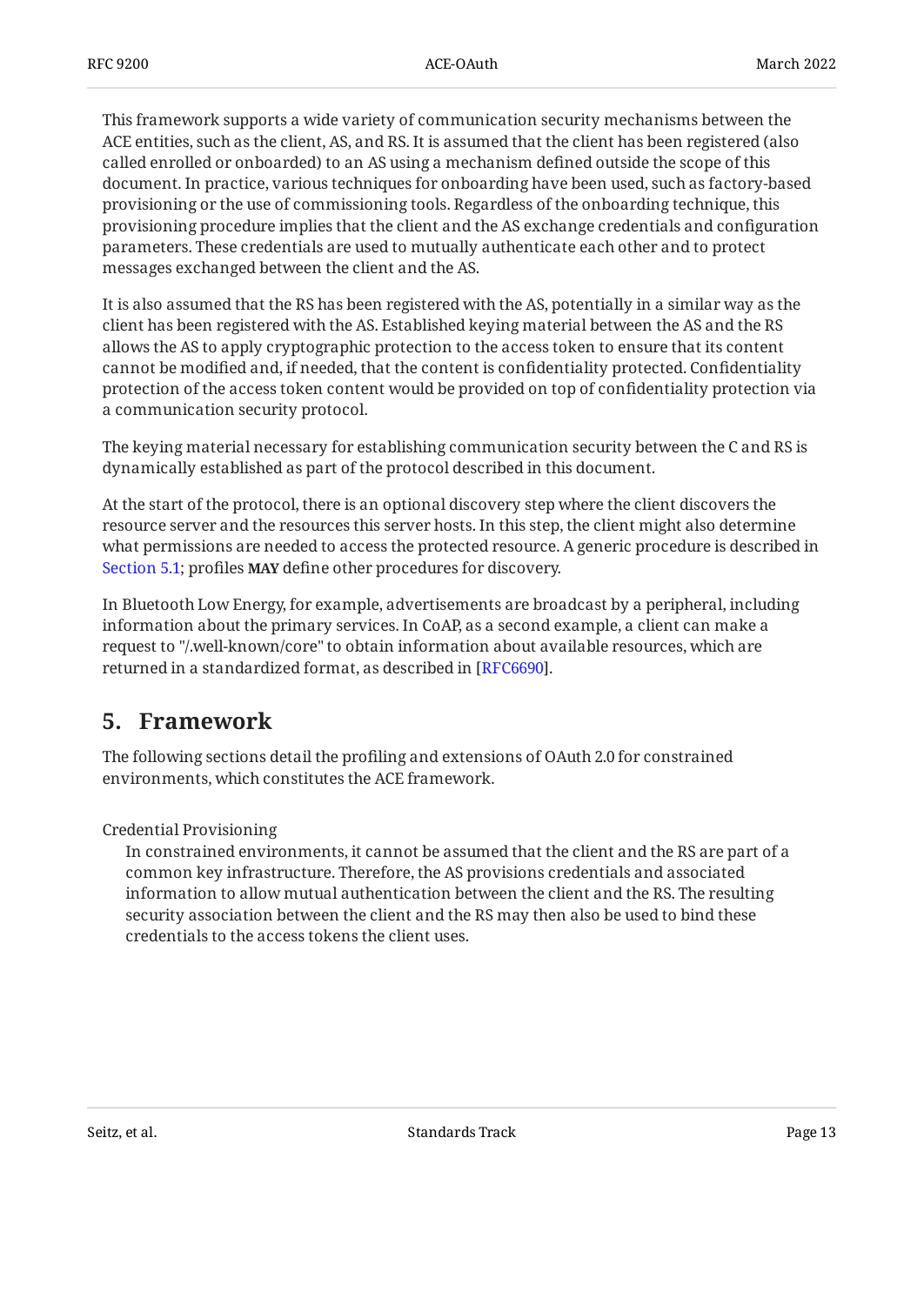### Proof of Possession

The ACE framework, by default, implements proof of possession for access tokens, i.e., that the token holder can prove being a holder of the key bound to the token. The binding is provided by the "cnf" (confirmation) claim [[RFC8747\]](#page-53-6), indicating what key is used for proof of possession. If a client needs to submit a new access token, e.g., to obtain additional access rights, they can request that the AS binds this token to the same key as the previous one.

### ACE Profiles

The client or RS may be limited in the encodings or protocols it supports. To support a variety of different deployment settings, specific interactions between the client and RS are defined in an ACE profile. In the ACE framework, the AS is expected to manage the matching of compatible profile choices between a client and an RS. The AS informs the client of the selected profile using the "ace\_profile" parameter in the token response.

OAuth 2.0 requires the use of TLS to protect the communication between the AS and client when requesting an access token between the client and RS when accessing a resource and between the AS and RS if introspection is used. In constrained settings, TLS is not always feasible or desirable. Nevertheless, it is **REQUIRED** that the communications named above are encrypted, integrity protected, and protected against message replay. It is also **REQUIRED** that the communicating endpoints perform mutual authentication. Furthermore, it **MUST** be assured that responses are bound to the requests in the sense that the receiver of a response can be certain that the response actually belongs to a certain request. Note that setting up such a secure communication may require some unprotected messages to be exchanged first (e.g., sending the token from the client to the RS).

Profiles **MUST** specify a communication security protocol between the client and RS that provides the features required above. Profiles **MUST** specify a communication security protocol **RECOMMENDED** to be used between the client and AS that provides the features required above. Profiles **MUST** specify, for introspection, a communication security protocol **RECOMMENDED** to be used between the RS and AS that provides the features required above. These recommendations enable interoperability between different implementations without the need to define a new profile if the communication between the C and AS, or between the RS and AS, is protected with a different security protocol complying with the security requirements above.

In OAuth 2.0, the communication with the Token and the Introspection endpoints at the AS is assumed to be via HTTP and may use Uri-query parameters. When profiles of this framework use CoAP instead, it is **REQUIRED** to use of the following alternative instead of Uri-query parameters: The sender (client or RS) encodes the parameters of its request as a CBOR map and submits that map as the payload of the POST request. The CBOR encoding for a number of OAuth 2.0 parameters is specified in this document; if a profile needs to use other OAuth 2.0 parameters with CoAP, it **MUST** specify their CBOR encoding.

Profiles that use CBOR encoding of protocol message parameters at the outermost encoding layer **MUST** use the Content-Format "application/ace+cbor". If CoAP is used for communication, the Content-Format **MUST** be abbreviated with the ID: 19 (see [Section 8.16\)](#page-50-0).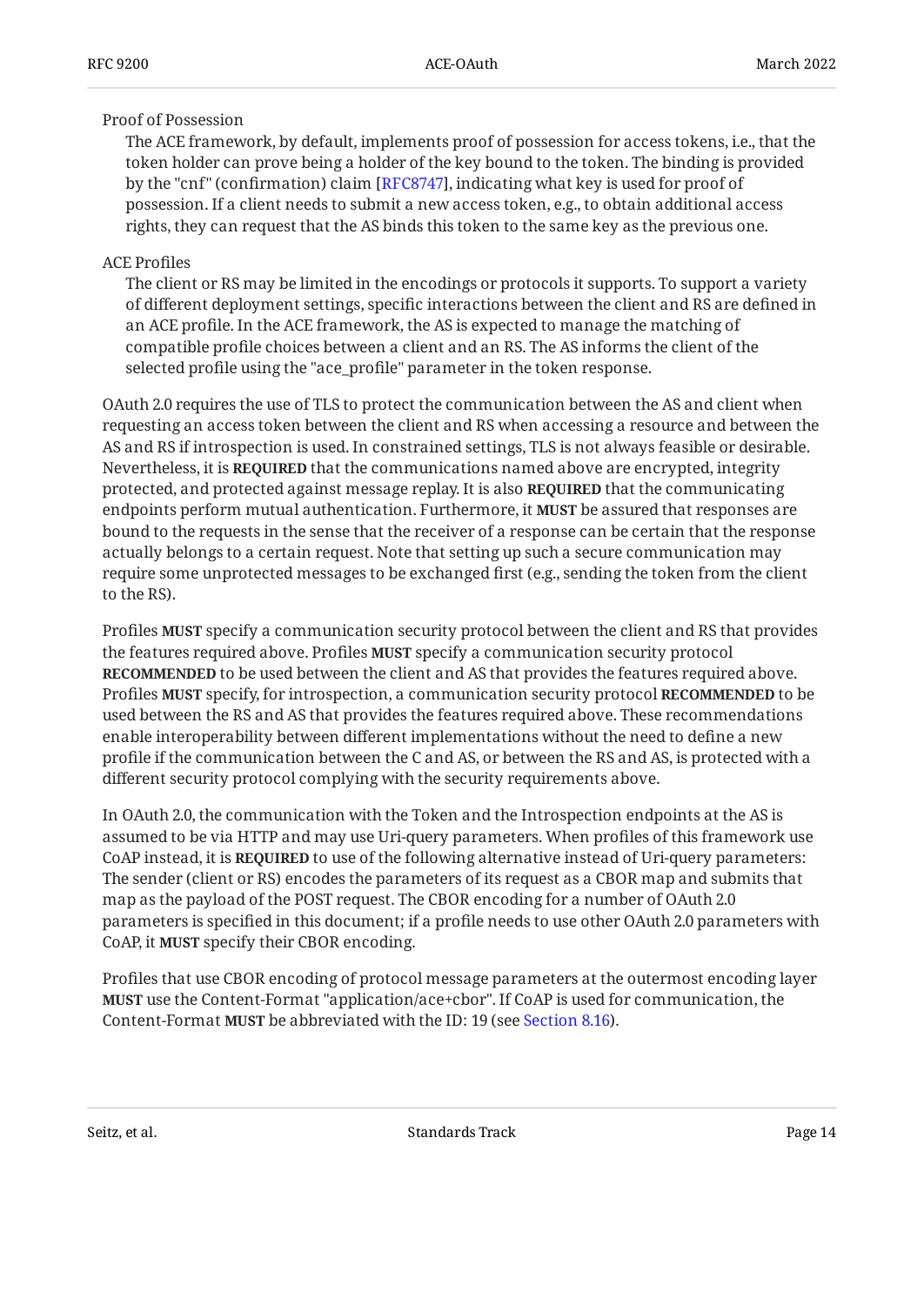The OAuth 2.0 AS uses a JSON structure in the payload of its responses both to the client and RS. If CoAP is used, it is **REQUIRED** to use CBOR [RFC8949] instead of JSON. Depending on the profile, the CBOR payload **MAY** be enclosed in a non-CBOR cryptographic wrapper.

### <span id="page-14-0"></span>**[5.1. Discovering Authorization Servers](#page-14-0)**

The C must discover the AS in charge of the RS to determine where to request the access token. To do so, the C 1) must find out the AS URI to which the token request message must be sent and 2) **MUST** validate that the AS with this URI is authorized to provide access tokens for this RS.

In order to determine the AS URI, the C **MAY** send an initial Unauthorized Resource Request message to the RS. The RS then denies the request and sends the address of its AS back to the C (see [Section 5.2](#page-14-1)). How the C validates the AS authorization is not in scope for this document. The C may, for example, ask its owner if this AS is authorized for this RS. The C may also use a mechanism that addresses both problems at once (e.g., by querying a dedicated secure service provided by the client owner) .

### <span id="page-14-1"></span>**[5.2. Unauthorized Resource Request Message](#page-14-1)**

An Unauthorized Resource Request message is a request for any resource hosted by the RS for which the client does not have authorization granted. The RSs **MUST** treat any request for a protected resource as an Unauthorized Resource Request message when any of the following hold:

- The request has been received on an unsecured channel. •
- $\bullet$  The RS has no valid access token for the sender of the request regarding the requested action on that resource.
- $\bullet$  The RS has a valid access token for the sender of the request, but that token does not authorize the requested action on the requested resource.

Note: These conditions ensure that the RS can handle requests autonomously once access was granted and a secure channel has been established between the C and RS. The authz-info endpoint, as part of the process for authorizing to protected resources, is not itself a protected resource and MUST NOT be protected as specified above (cf. [Section 5.10.1\)](#page-31-1).

Unauthorized Resource Request messages **MUST** be denied with an "unauthorized\_client" error response. In this response, the resource server **SHOULD** provide proper "AS Request Creation Hints" to enable the client to request an access token from the RS's AS, as described in [Section 5.3](#page-15-0).

The handling of all client requests (including unauthorized ones) by the RS is described in [Section](#page-34-1) [5.10.2.](#page-34-1)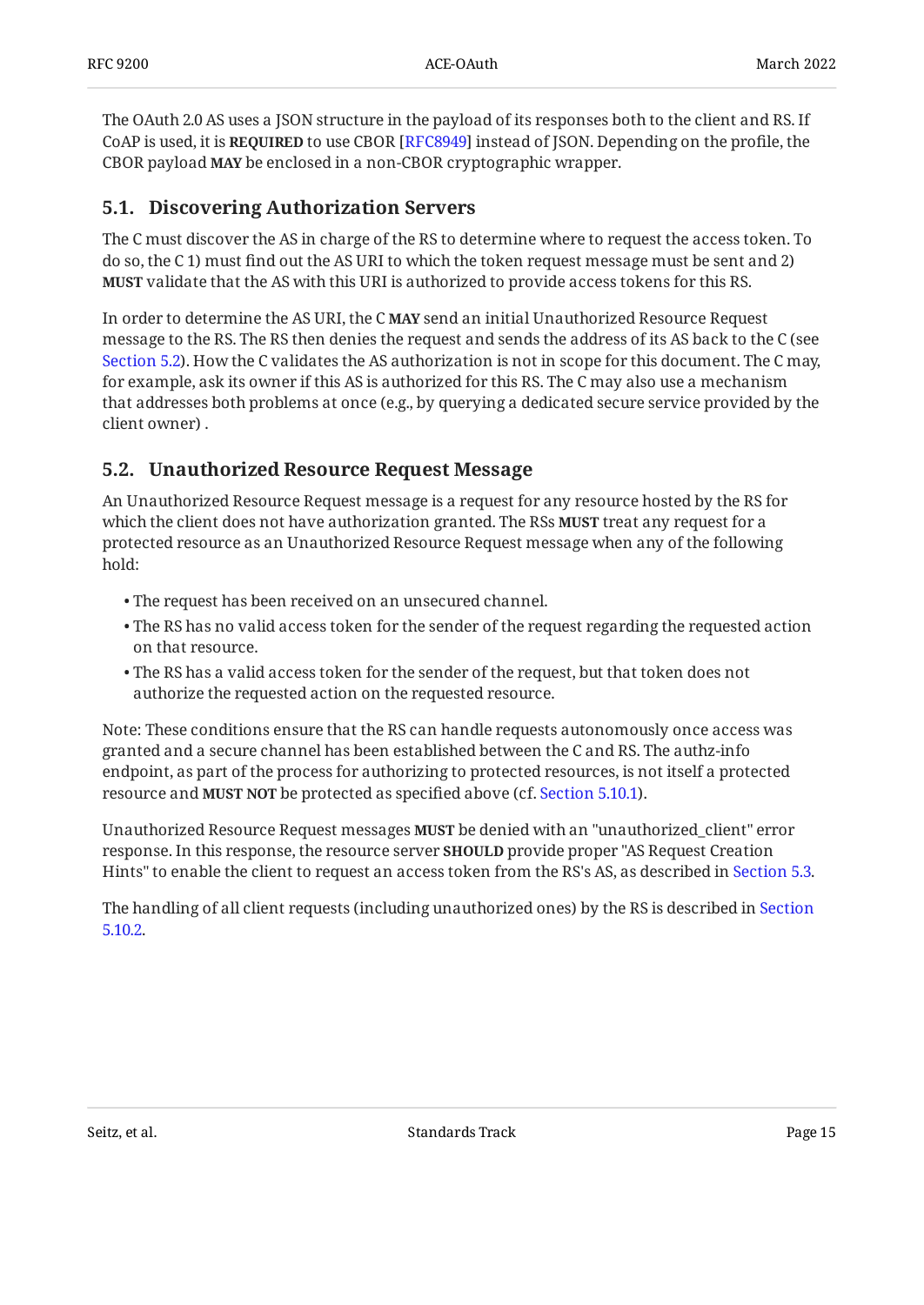### <span id="page-15-0"></span>**[5.3. AS Request Creation Hints](#page-15-0)**

The "AS Request Creation Hints" message is sent by an RS as a response to an Unauthorized Resource Request message (see [Section 5.2](#page-14-1)) to help the sender of the Unauthorized Resource Request message acquire a valid access token. The "AS Request Creation Hints" message is a CBOR or JSON map, with an **OPTIONAL** element "AS" specifying an absolute URI (see [Section 4.3](https://www.rfc-editor.org/rfc/rfc3986#section-4.3) of [[RFC3986\]](#page-51-3)) that identifies the appropriate AS for the RS.

The message can also contain the following **OPTIONAL** parameters:

- $\bullet$  An "audience" element contains an identifier the client should request at the AS, as suggested by the RS. With this parameter, when included in the access token request to the AS, the AS is able to restrict the use of the access token to specific RSs. See [Section 6.9](#page-41-0) for a discussion of this parameter.
- $\bullet$  A "kid" (key identifier) element contains the key identifier of a key used in an existing security association between the client and the RS. The RS expects the client to request an access token bound to this key in order to avoid having to reestablish the security association.
- A "cnonce" element contains a client-nonce. See <mark>Section 5.3.1.</mark>
- A "scope" element contains the suggested scope that the client should request towards the AS.

<span id="page-15-1"></span>[Table 1](#page-15-1) summarizes the parameters that may be part of the "AS Request Creation Hints".

<span id="page-15-2"></span>

| Name     | <b>CBOR Key</b> | <b>Value Type</b>   |
|----------|-----------------|---------------------|
| AS       | 1               | text string         |
| kid      | 2.              | byte string         |
| audience | 5               | text string         |
| scope    | 9               | text or byte string |
| cnonce   | 39              | byte string         |
|          |                 |                     |

*[Table 1:](#page-15-2) [AS Request Creation Hints](#page-15-1)* 

Note that the schema part of the AS parameter may need to be adapted to the security protocol that is used between the client and the AS. Thus, the example AS value "coap://as.example.com/ token" might need to be transformed to "coaps://as.example.com/token". It is assumed that the client can determine the correct schema part on its own depending on the way it communicates with the AS.

[Figure 2](#page-16-1) shows an example for an "AS Request Creation Hints" message payload using CBOR [[RFC8949\]](#page-53-4) diagnostic notation, using the parameter names instead of the CBOR keys for better human readability.

<span id="page-15-3"></span>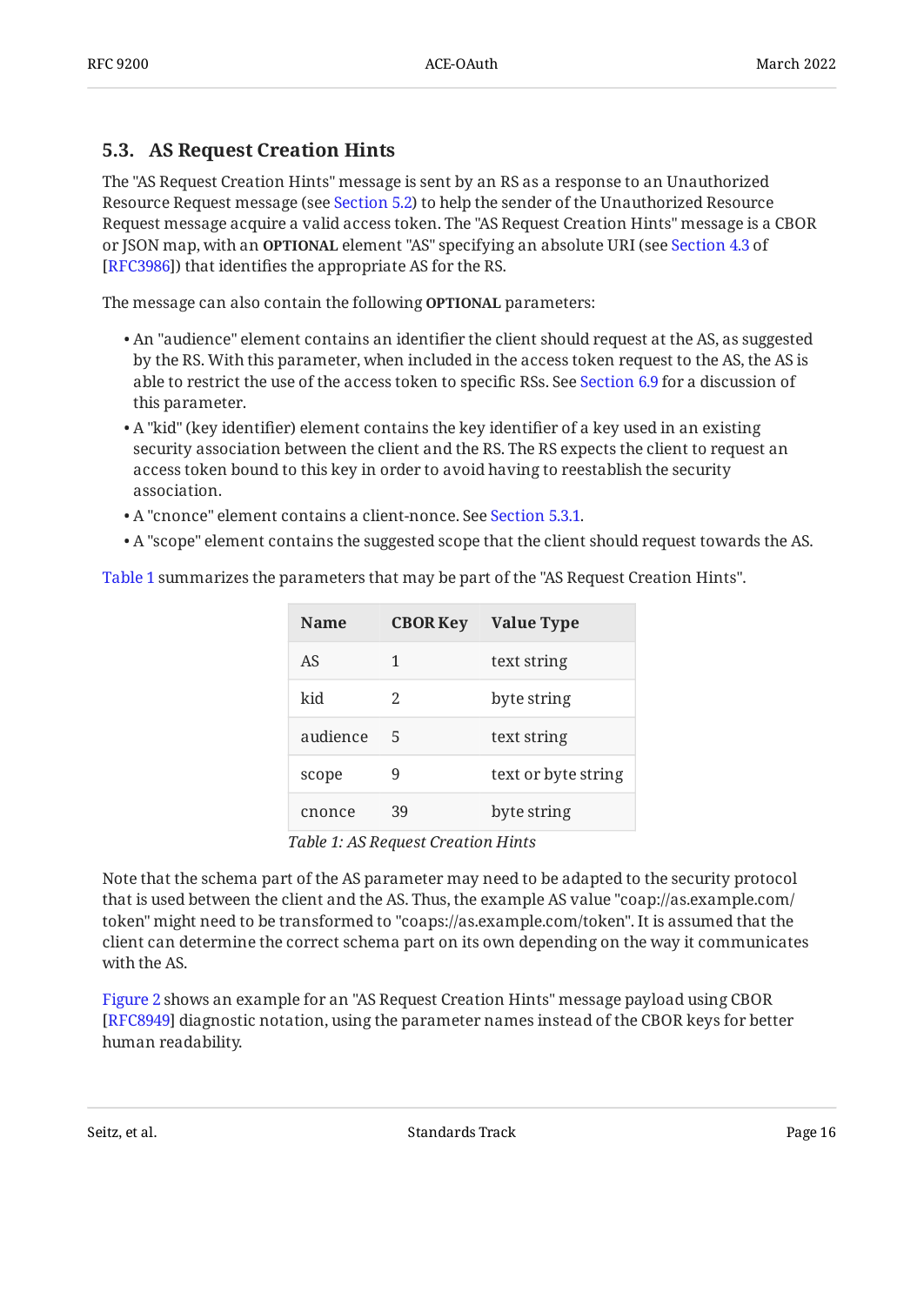```
 4.01 Unauthorized
        Content-Format: application/ace+cbor
        Payload :
\{ \cdot \cdot \cdot \cdot \cdot \cdot \cdot \cdot \cdot \cdot \cdot \cdot \cdot \cdot \cdot \cdot \cdot \cdot \cdot \cdot \cdot \cdot \cdot \cdot \cdot \cdot \cdot \cdot \cdot \cdot \cdot \cdot \cdot \cdot \cdot \cdot 
 "AS" : "coaps://as.example.com/token",
 "audience" : "coaps://rs.example.com"
 "scope" : "rTempC",
 "cnonce" : h'e0a156bb3f'
 }
```
*[Figure 2:](#page-16-1) [AS Request Creation Hints Payload Example](#page-15-3)* 

In the example above, the response parameter "AS" points the receiver of this message to the URI "coaps://as.example.com/token" to request access tokens. The RS sending this response uses an internal clock that is not synchronized with the clock of the AS. Therefore, it cannot reliably verify the expiration time of access tokens it receives. Nevertheless, to ensure a certain level of access token freshness, the RS has included a cnonce parameter (see [Section 5.3.1\)](#page-16-0) in the response. (The hex sequence of the cnonce parameter is encoded in CBOR-based notation in this example.)

[Figure 3](#page-16-2) illustrates the mandatory use of binary encoding of the message payload shown in [Figure](#page-16-1) [2](#page-16-1).

```
a4 # map(4)
 01 # unsigned(1) (=AS)
 78 1c # text(28)
    636f6170733a2f2f61732e657861
    6d706c652e636f6d2f746f6b656e # "coaps://as.example.com/token"
 05 # unsigned(5) (=audience)
  76 # text(22)
    636f6170733a2f2f72732e657861
 6d706c652e636f6d \qquad \qquad # "coaps://rs.example.com"# unsigned(9) (=scope)
 66 # text(6)<br>7254656d7043 # "rTempC"
   7254656d7043
 18 27 # unsigned(39) (=cnonce)
 45 # bytes(5)
    e0a156bb3f #
```
<span id="page-16-0"></span>*[Figure 3: AS Request Creation Hints Example Encoded in CBOR](#page-16-2)* 

### **[5.3.1. The Client-Nonce Parameter](#page-16-0)**

If the RS does not synchronize its clock with the AS, it could be tricked into accepting old access tokens that are either expired or have been compromised. In order to ensure some level of token freshness in that case, the RS can use the "cnonce" (client-nonce) parameter. The processing requirements for this parameter are as follows:

• An RS sending a "cnonce" parameter in an "AS Request Creation Hints" message **MUST** store information to validate that a given cnonce is fresh. How this is implemented internally is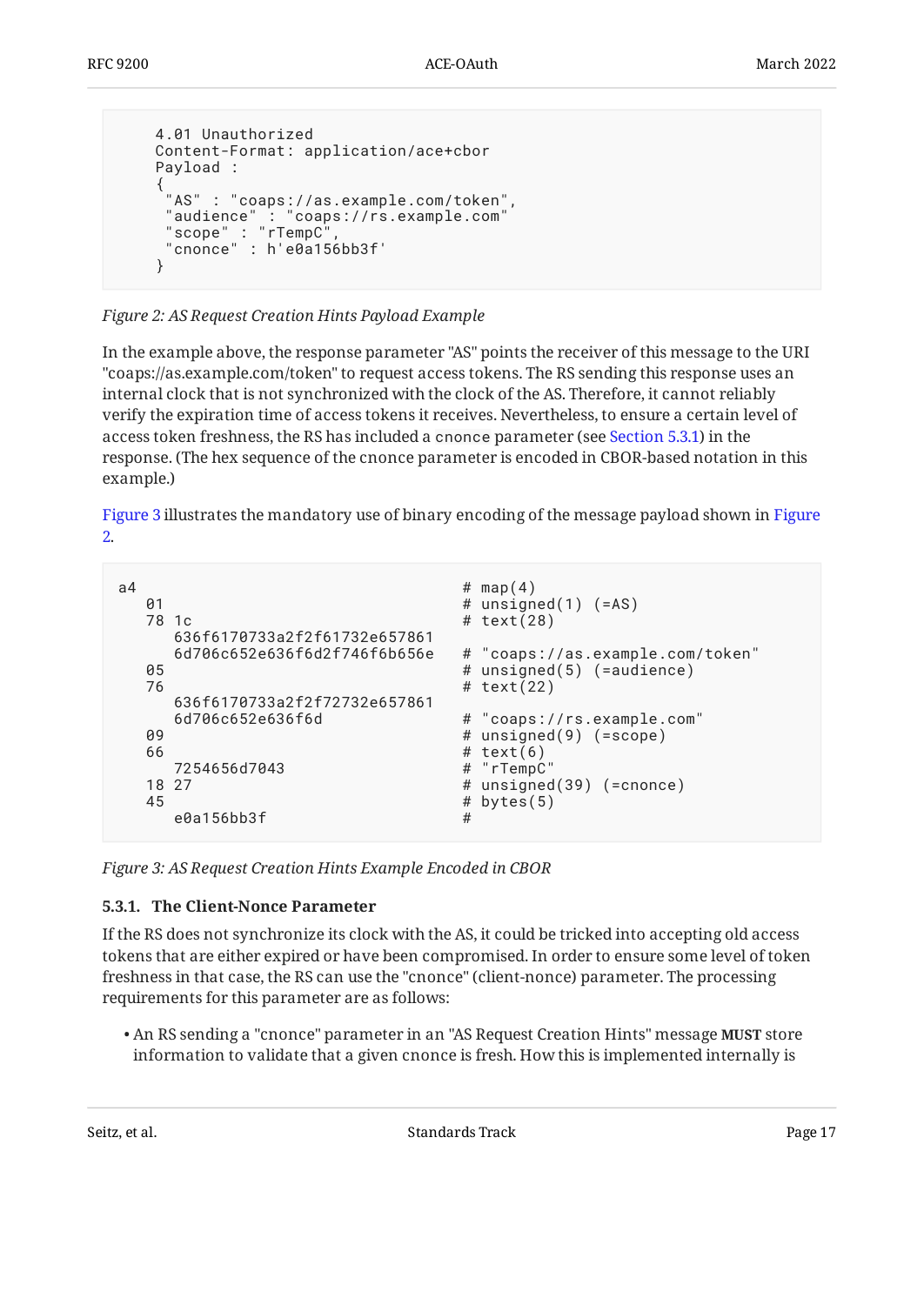out of scope for this specification. Expiration of client-nonces should be based roughly on the time it would take a client to obtain an access token after receiving the "AS Request Creation Hints" message, with some allowance for unexpected delays.

- A client receiving a "cnonce" parameter in an "AS Request Creation Hints" message **MUST** include this in the parameters when requesting an access token at the AS, using the "cnonce" parameter from [Section 5.8.4.4](#page-25-1).
- If an AS grants an access token request containing a "cnonce" parameter, it **MUST** include this value in the access token, using the "cnonce" claim specified in [Section 5.10.](#page-31-0)
- An RS that is using the client-nonce mechanism and that receives an access token **MUST** verify that this token contains a cnonce claim, with a client-nonce value that is fresh according to the information stored at the first step above. If the cnonce claim is not present or if the cnonce claim value is not fresh, the RS **MUST** discard the access token. If this was an interaction with the authz-info endpoint, the RS **MUST** also respond with an error message using a response code equivalent to the CoAP code 4.01 (Unauthorized).

### <span id="page-17-0"></span>**[5.4. Authorization Grants](#page-17-0)**

To request an access token, the client obtains authorization from the resource owner or uses its client credentials as a grant. The authorization is expressed in the form of an authorization grant.

The OAuth framework [RFC6749] defines four grant types. The grant types can be split up into two groups: those granted on behalf of the resource owner (password, authorization code, implicit) and those for the client (client credentials). Further grant types have been added later, such as an assertion-based authorization grant defined in [RFC7521].

The grant type is selected depending on the use case. In cases where the client acts on behalf of the resource owner, the authorization code grant is recommended. If the client acts on behalf of the resource owner but does not have any display or has very limited interaction possibilities, it is recommended to use the device code grant defined in [RFC8628]. In cases where the client acts autonomously, the client credentials grant is recommended.

Fordetails on the different grant types, see Section 1.3 of [RFC6749]. The OAuth 2.0 framework provides an extension mechanism for defining additional grant types, so profiles of this framework define additional grant types, if needed. **MAY**

### <span id="page-17-1"></span>**[5.5. Client Credentials](#page-17-1)**

Authentication of the client is mandatory independent of the grant type when requesting an access token from the token endpoint. In the case of the client credentials grant type, the authentication and grant coincide.

Client registration and provisioning of client credentials to the client is out of scope for this specification.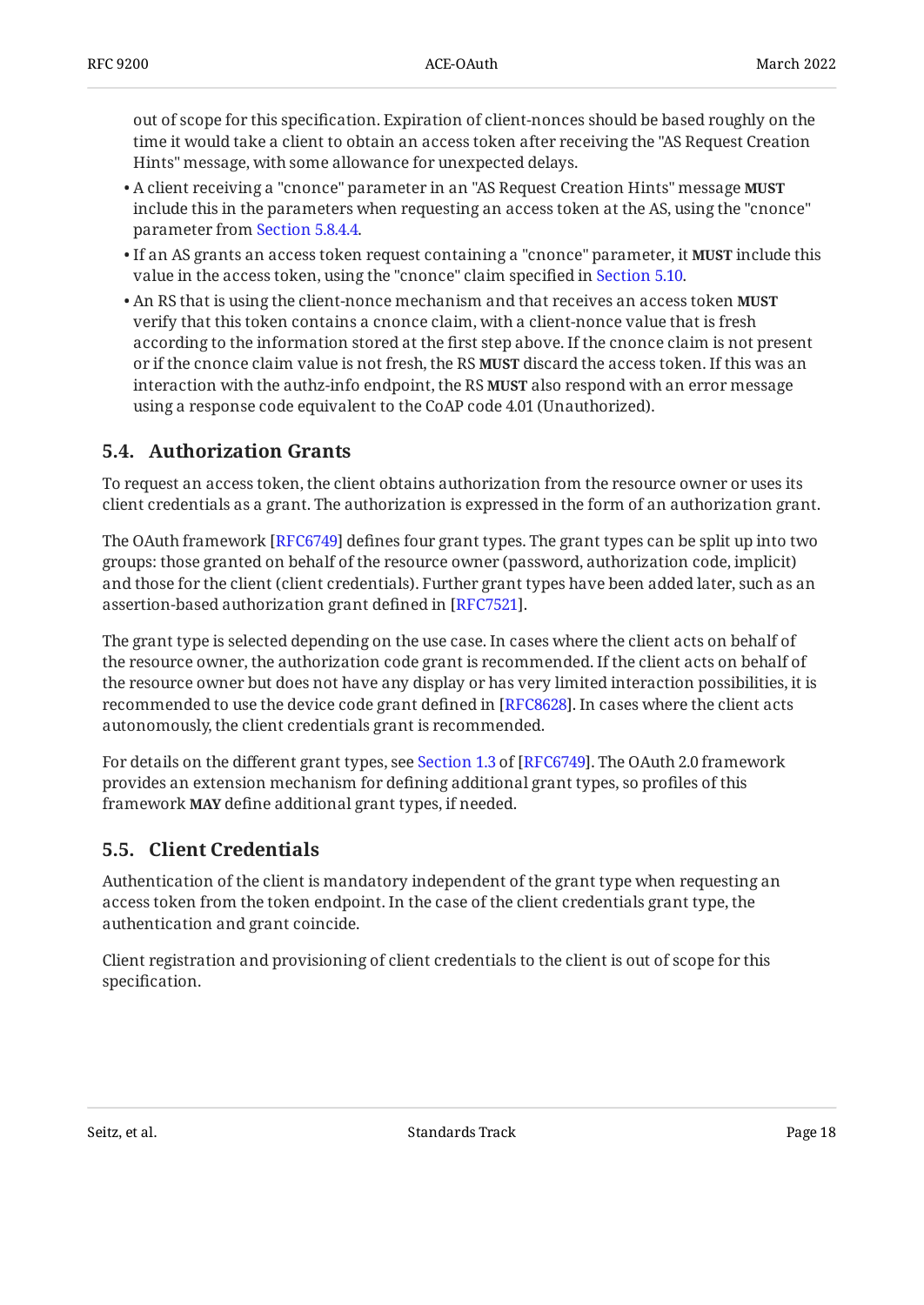TheOAuth framework defines two client credential types in Section 2.3.1 of [RFC6749]: client id and client secret. [OAUTH-RPCC] adds raw public key and pre-shared key to the client credentials types. Profiles of this framework **MAY** extend with an additional client credentials type using client certificates.

### <span id="page-18-0"></span>**[5.6. AS Authentication](#page-18-0)**

The client credentials grant does not, by default, authenticate the AS that the client connects to. In classic OAuth, the AS is authenticated with a TLS server certificate.

Profiles of this framework **MUST** specify how clients authenticate the AS and how communication security is implemented. By default, server side TLS certificates, as defined by OAuth 2.0, are required.

### <span id="page-18-1"></span>**[5.7. The Authorization Endpoint](#page-18-1)**

The OAuth 2.0 authorization endpoint is used to interact with the resource owner and obtain an authorization grant in certain grant flows. The primary use case for the ACE-OAuth framework is for machine-to-machine interactions that do not involve the resource owner in the authorization flow; therefore, this endpoint is out of scope here. Future profiles may define constrained adaptation mechanisms for this endpoint as well. Nonconstrained clients interacting with constrainedresource servers can use the specification in Section 3.1 of [RFC6749] and the attack countermeasuressuggested in Section 4.2 of [RFC6819].

### <span id="page-18-2"></span>**[5.8. The Token Endpoint](#page-18-2)**

In standard OAuth 2.0, the AS provides the token endpoint for submitting access token requests. This framework extends the functionality of the token endpoint, giving the AS the possibility to help the client and RS establish shared keys or exchange their public keys. Furthermore, this framework defines encodings using CBOR as a substitute for JSON.

The endpoint may also be exposed over HTTPS, as in classical OAuth or even other transports. A profile **MUST** define the details of the mapping between the fields described below and these transports. If HTTPS with JSON is used, the semantics of Sections [4.1.3](https://www.rfc-editor.org/rfc/rfc6749#section-4.1.3) and [4.1.4](https://www.rfc-editor.org/rfc/rfc6749#section-4.1.4) of the OAuth 2.0 specification [RFC6749] **MUST** be followed (with additions as described below). If CBOR is used as the payload format, the semantics described in this section **MUST** be followed.

For the AS to be able to issue a token, the client **MUST** be authenticated and present a valid grant for the scopes requested. Profiles of this framework **MUST** specify how the AS authenticates the client and how the communication between the client and AS is protected, fulfilling the requirements specified in [Section 5.](#page-12-0)

The default name of this endpoint in a url-path **SHOULD** be '/token'. However, implementations are not required to use this name and can define their own instead.

The figures of this section use CBOR diagnostic notation without the integer abbreviations for the parameters or their values for illustrative purposes. Note that implementations **MUST** use the integer abbreviations and the binary CBOR encoding if the CBOR encoding is used.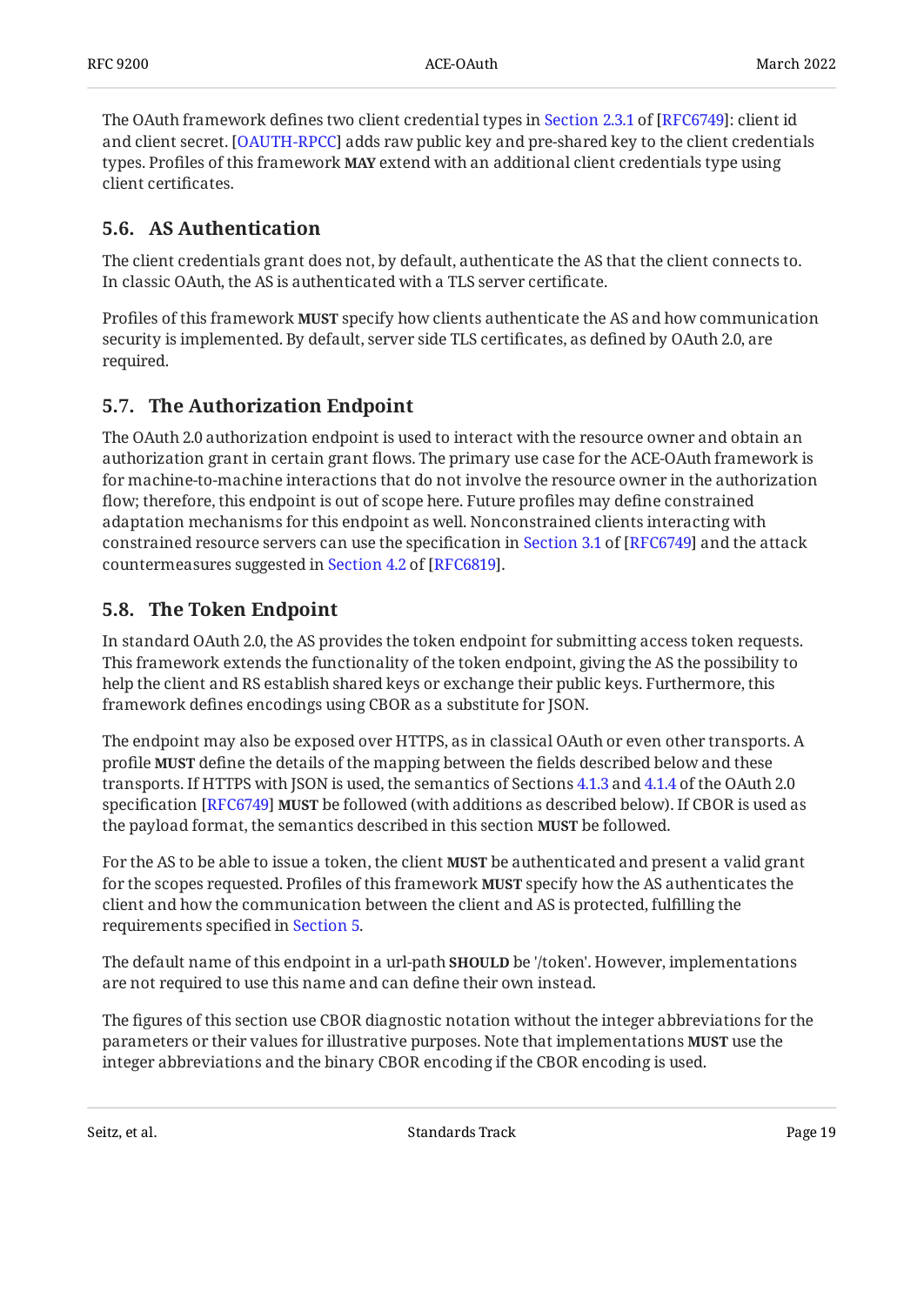### <span id="page-19-0"></span>**[5.8.1. Client-to-AS Request](#page-19-0)**

The client sends a POST request to the token endpoint at the AS. The profile **MUST** specify how the communication is protected. The content of the request consists of the parameters specified in the relevant subsection of Section [4](https://www.rfc-editor.org/rfc/rfc6749#section-4) of the OAuth 2.0 specification [RFC6749], depending on the grant type, with the following exceptions and additions:

- The parameter "grant\_type" is **OPTIONAL** in the context of this framework (as opposed to **REQUIRED** in [RFC6749]). If that parameter is missing, the default value "client\_credentials" is implied.
- The "audience" parameter from [RFC8693] is **OPTIONAL** to request an access token bound to a specific audience.
- The "cnonce" parameter defined in [Section 5.8.4.4](#page-25-1) is **REQUIRED** if the RS provided a clientnonce in the "AS Request Creation Hints" message ([Section 5.3\)](#page-15-0).
- The "scope" parameter **MAY** be encoded as a byte string instead of the string encoding specifiedin Section 3.3 of [RFC6749] or in order to allow compact encoding of complex scopes. The syntax of such a binary encoding is explicitly not specified here and left to profiles or applications. Note specifically that a binary encoded scope does not necessarily use the space character '0x20' to delimit scope-tokens.
- The client can send an empty (null value) "ace\_profile" parameter to indicate that it wants the AS to include the "ace\_profile" parameter in the response. See [Section 5.8.4.3](#page-25-0).
- $\bullet$  A client **MUST** be able to use the parameters from [RFC9201] in an access token request to the token endpoint, and the AS **MUST** be able to process these additional parameters.

The default behavior is that the AS generates a symmetric proof-of-possession key for the client. In order to use an asymmetric key pair or to reuse a key previously established with the RS, the client is supposed to use the "req\_cnf" parameter from [RFC9201].

If CoAP is used, then these parameters **MUST** be provided in a CBOR map (see [Table 5\)](#page-26-0).

When HTTP is used as a transport, then the client makes a request to the token endpoint; the parameters**MUST** be encoded as defined in Appendix B of [RFC6749].

The following examples illustrate different types of requests for proof-of-possession tokens.

<span id="page-19-1"></span>[Figure 4](#page-20-0) shows a request for a token with a symmetric proof-of-possession key. The content is displayed in CBOR diagnostic notation, without abbreviations for better readability.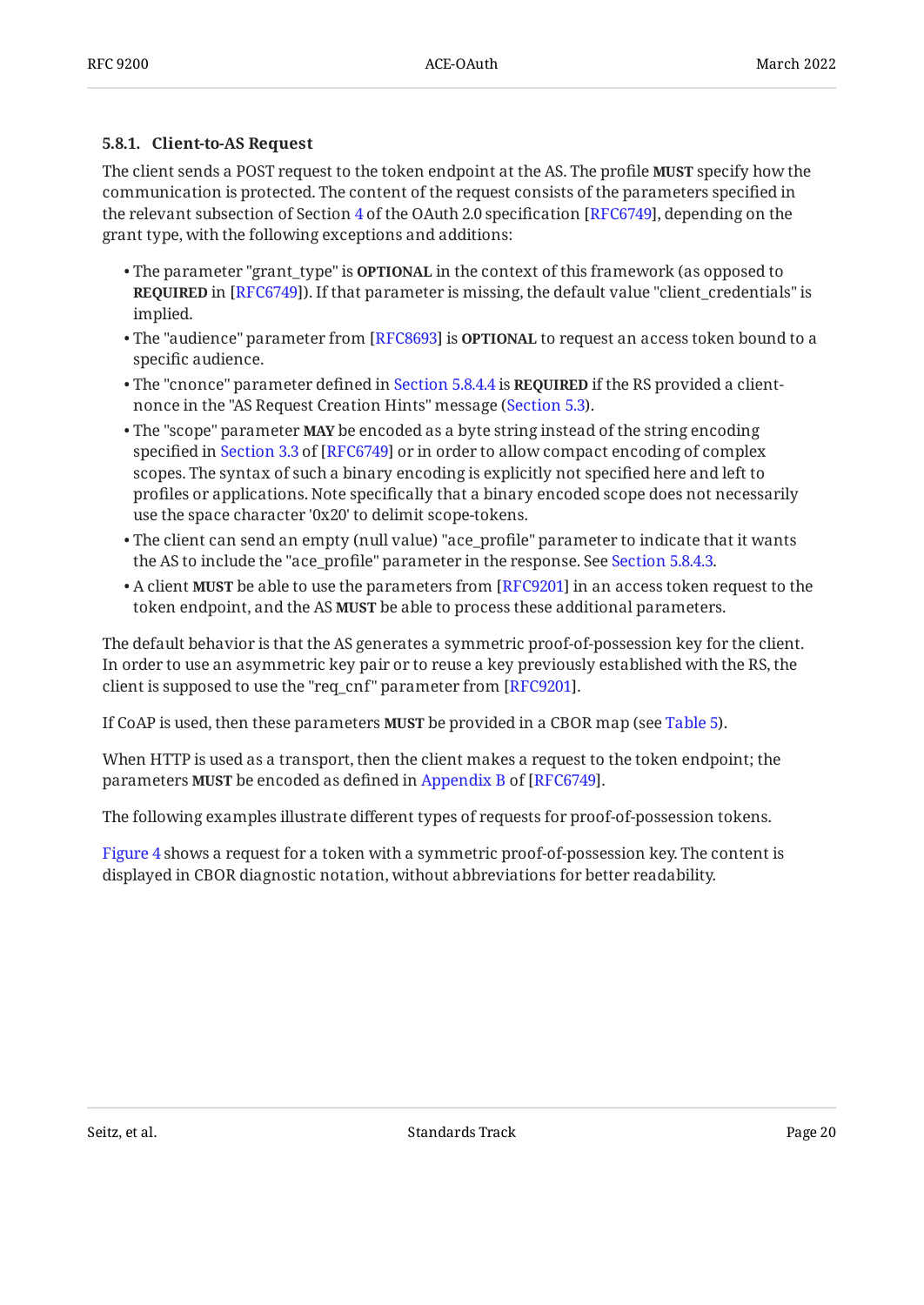```
Header: POST (Code=0.02)
Uri-Host: "as.example.com"
Uri-Path: "token"
Content-Format: "application/ace+cbor"
Payload:
\left\{ \right. "client_id" : "myclient",
   "audience" : "tempSensor4711"
}
```
*[Figure 4:](#page-20-0) [Example Request for an Access Token Bound to a Symmetric Key](#page-19-1)* 

[Figure 5](#page-20-1) shows a request for a token with an asymmetric proof-of-possession key. Note that, in this example, OSCORE [RFC8613] is used to provide object-security; therefore, the Content-Format is "application/oscore" wrapping the "application/ace+cbor" type content. The OSCORE option has a decoded interpretation appended in parentheses for the reader's convenience. Also note that, in this example, the audience is implicitly known by both the client and AS. Furthermore, note that this example uses the "req\_cnf" parameter from [RFC9201].  $\,$ 

```
Header: POST (Code=0.02)
Uri-Host: "as.example.com"
Uri-Path: "token"
OSCORE: 0x09, 0x05, 0x44, 0x6C
   (h=0, k=1, n=001, partialIV= 0x05, kid=[0x44, 0x6C])
Content-Format: "application/oscore"
Payload:
  0x44025d1 ... (full payload omitted for brevity) ... 68b3825e
Decrypted payload:
{
   "client_id" : "myclient",
 "req_cnf" : {
 "COSE_Key" : {
 "kty" : "EC",
 "kid" : h'11',
 "crv" : "P-256",
 "x" : b64'usWxHK2PmfnHKwXPS54m0kTcGJ90UiglWiGahtagnv8',
 "y" : b64'IBOL+C3BttVivg+lSreASjpkttcsz+1rb7btKLv8EX4'
    }
  }
}
```
*[Figure 5: Example Token Request Bound to an Asymmetric Key](#page-20-1)* 

<span id="page-20-2"></span>[Figure 6](#page-21-1) shows a request for a token where a previously communicated proof-of-possession key is only referenced using the "req\_cnf" parameter from [RFC9201].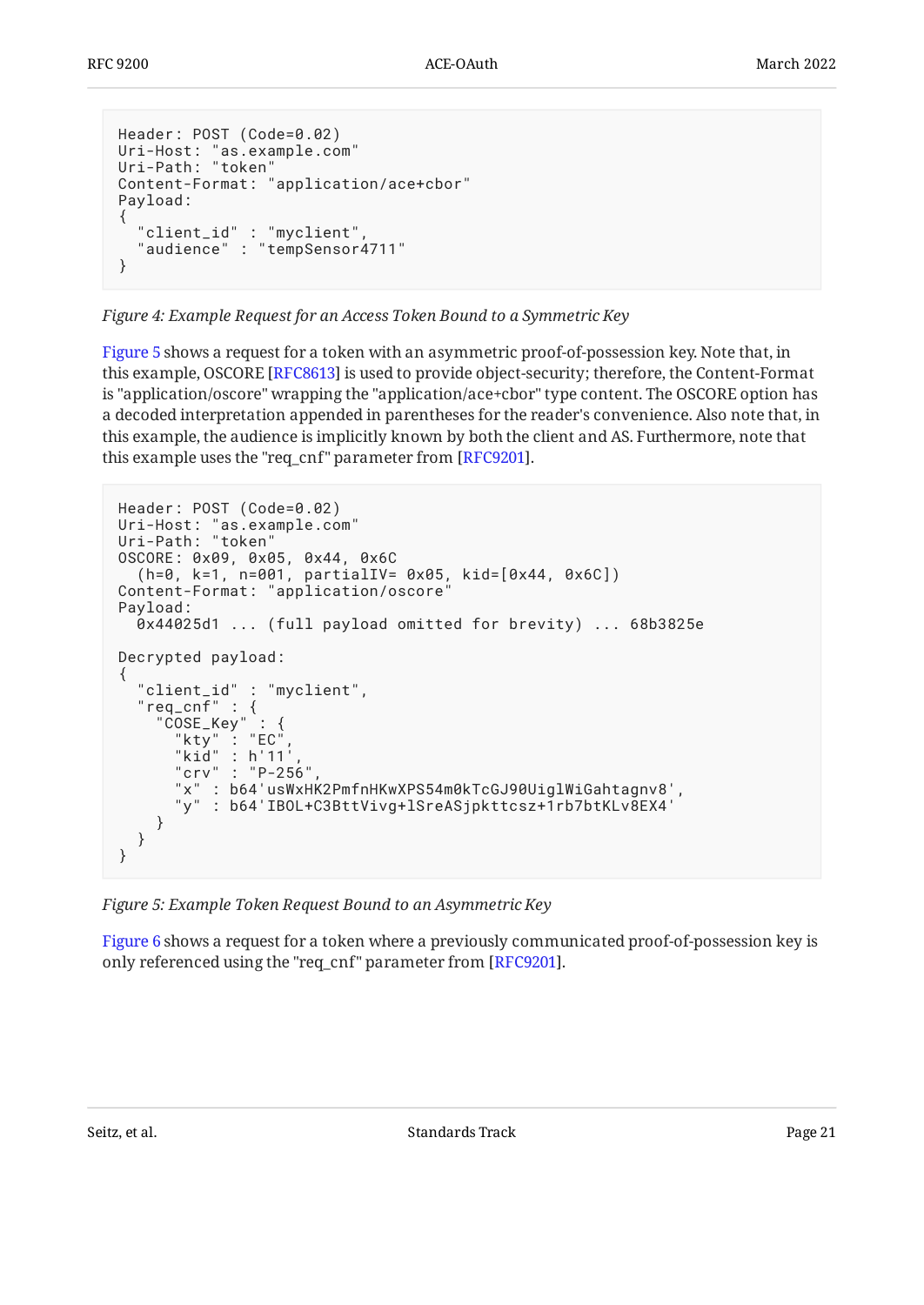```
Header: POST (Code=0.02)
Uri-Host: "as.example.com"
Uri-Path: "token"
Content-Format: "application/ace+cbor"
Payload:
{
 "client_id" : "myclient",
 "audience" : "valve424",
   "scope" : "read",
   "req_cnf" : {
     "kid" : b64'6kg0dXJM13U'
   }
}
```
### *[Figure 6:](#page-21-1) [Example Request for an Access Token Bound to a Key Reference](#page-20-2)*

Refresh tokens are typically not stored as securely as proof-of-possession keys in requesting clients. Proof-of-possession-based refresh token requests **MUST NOT** request different proof-ofpossession keys or different audiences in token requests. Refresh token requests can only be used to request access tokens bound to the same proof-of-possession key and the same audience as access tokens issued in the initial token request.

### <span id="page-21-0"></span>**[5.8.2. AS-to-Client Response](#page-21-0)**

If the access token request has been successfully verified by the AS and the client is authorized to obtain an access token corresponding to its access token request, the AS sends a response with the response code equivalent to the CoAP response code 2.01 (Created). If the client request was invalid, or not authorized, the AS returns an error response, as described in [Section 5.8.3.](#page-23-0)

Note that the AS decides which token type and profile to use when issuing a successful response. It is assumed that the AS has prior knowledge of the capabilities of the client and the RS (see [Appendix D\)](#page-61-0). This prior knowledge may, for example, be set by the use of a dynamic client registration protocol exchange [[RFC7591\]](#page-54-9). If the client has requested a specific proof-of-possession key using the "req\_cnf" parameter from [\[RFC9201](#page-53-8)], this may also influence which profile the AS selects, as it needs to support the use of the key type requested by the client.

The content of the successful reply is the Access Information. When using CoAP, the payload **MUST** be encoded as a CBOR map; when using HTTP, the encoding is a JSON map, as specified in [Section](https://www.rfc-editor.org/rfc/rfc6749#section-5.1) 5.1of [RFC6749]. In both cases, the parameters specified in Section [5.1](https://www.rfc-editor.org/rfc/rfc6749#section-5.1) of [[RFC6749\]](#page-52-1) are used, with the following additions and changes:

ace\_profile:

This parameter is <code>OPTIONAL</code> unless the request included an empty ace\_profile parameter, in which case it is MANDATORY. This indicates the profile that the client **MUST** use towards the RS. See [Section 5.8.4.3](#page-25-0) for the formatting of this parameter. If this parameter is absent, the AS assumes that the client implicitly knows which profile to use towards the RS.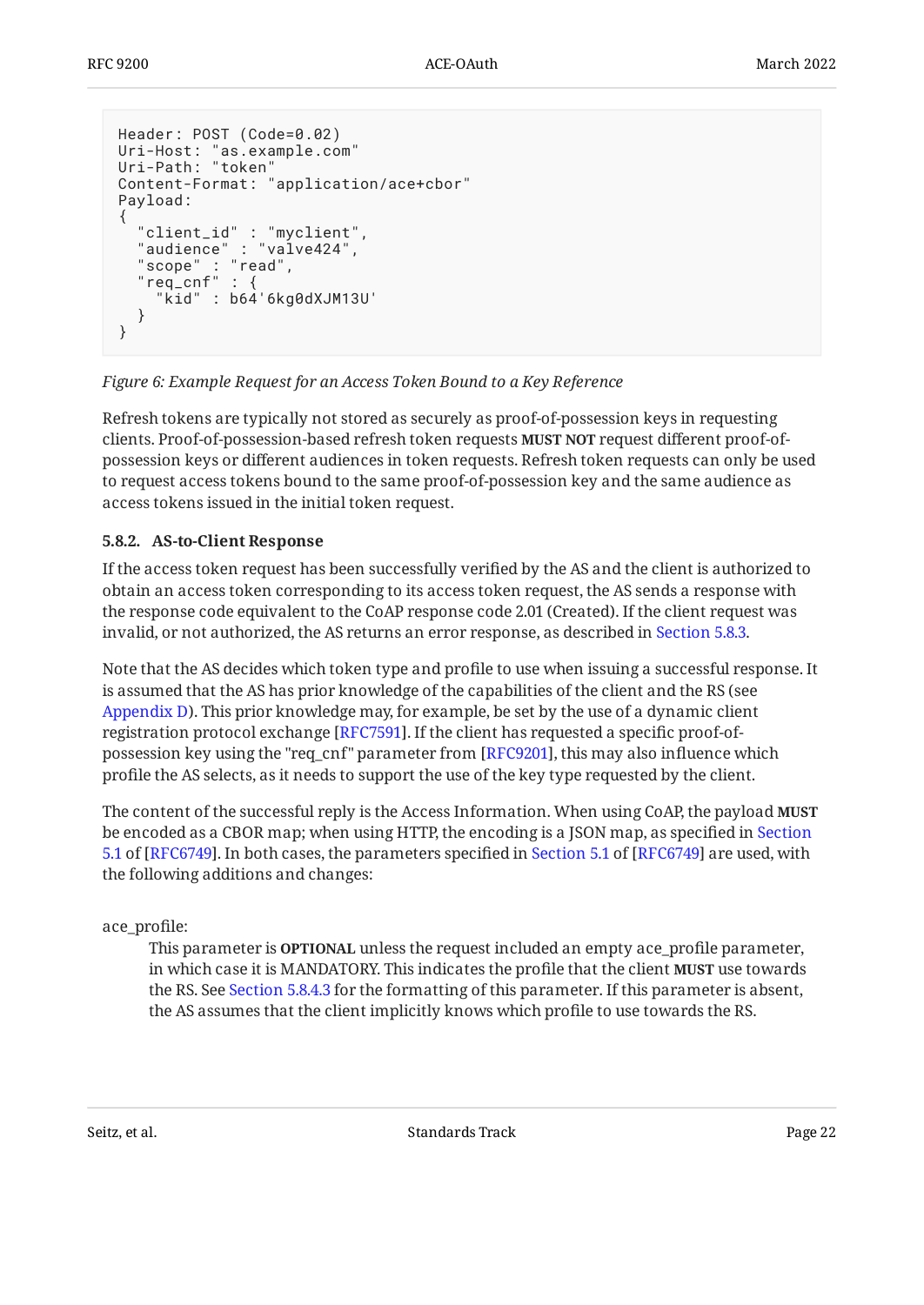token\_type:

This parameter is **OPTIONAL**, as opposed to **REQUIRED** in [RFC6749]. By default, implementations of this framework **SHOULD** assume that the token\_type is "PoP". If a specific use case requires another token\_type (e.g., "Bearer") to be used, then this parameter is **REQUIRED**.

Furthermore, [RFC9201] defines additional parameters that the AS **MUST** be able to use when responding to a request to the token endpoint.

<span id="page-22-0"></span>[Table 2](#page-22-0) summarizes the parameters that can currently be part of the Access Information. Future extensions may define additional parameters.

<span id="page-22-1"></span>

| Parameter name    | Specified in    |  |
|-------------------|-----------------|--|
| access_token      | [RFC6749]       |  |
| token_type        | [RFC6749]       |  |
| expires_in        | [RFC6749]       |  |
| refresh_token     | [RFC6749]       |  |
| scope             | [RFC6749]       |  |
| state             | [RFC6749]       |  |
| error             | [RFC6749]       |  |
| error_description | [RFC6749]       |  |
| error uri         | [RFC6749]       |  |
| ace_profile       | <b>RFC 9200</b> |  |
| cnf               | [RFC9201]       |  |
| rs_cnf            | [RFC9201]       |  |

*[Table 2](#page-22-1): [Access Information Parameters](#page-22-0)* 

<span id="page-22-2"></span>[Figure 7](#page-23-1) shows a response containing a token and a "cnf" parameter with a symmetric proof-of-possession key, which is defined in [[RFC9201\]](#page-53-8). Note that the key identifier 'kid' is only used to simplify indexing and retrieving the key, and no assumptions should be made that it is unique in the domains of either the client or the RS.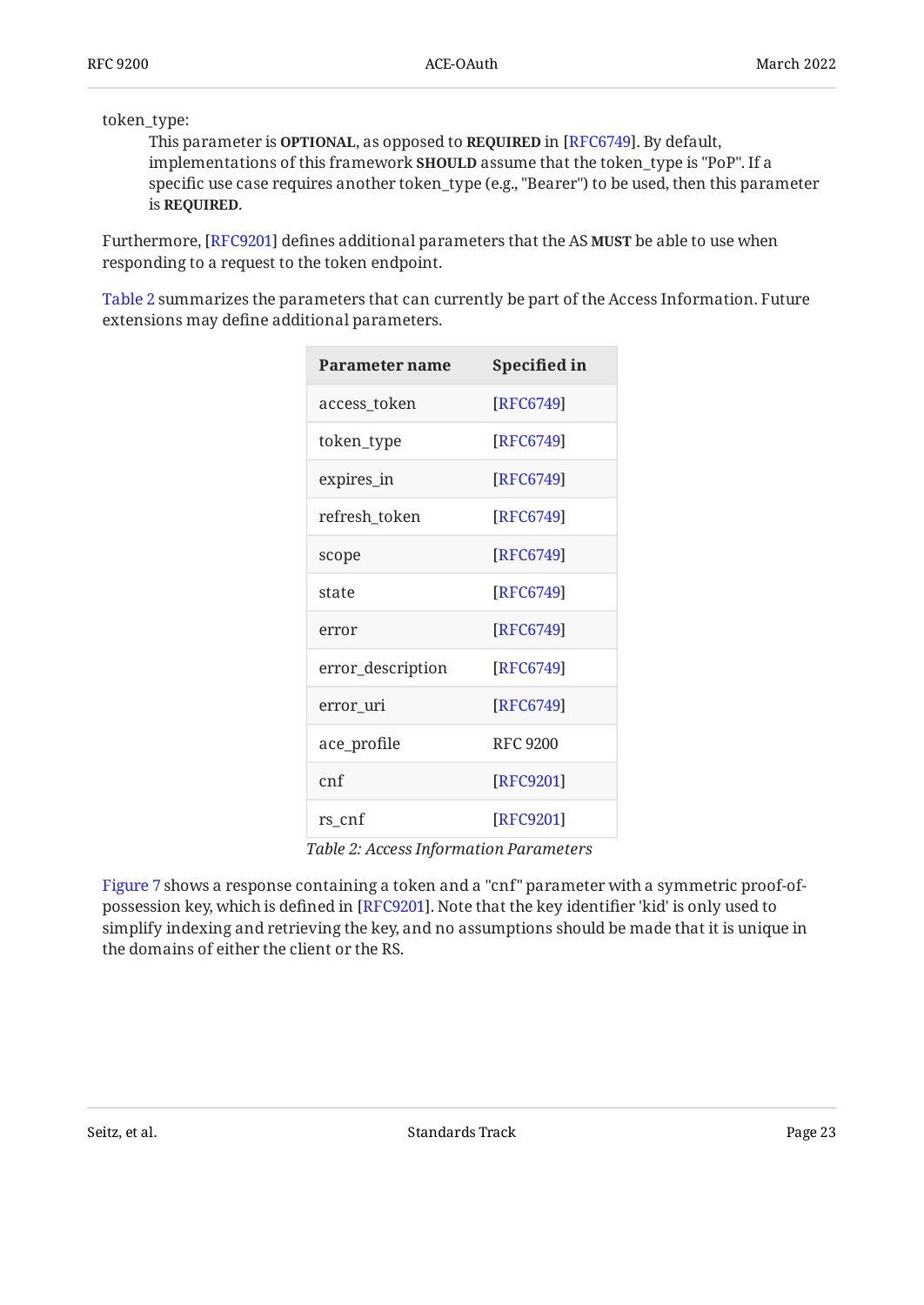```
Header: Created (Code=2.01)
Content-Format: "application/ace+cbor"
Payload:
{
 "access_token" : b64'SlAV32hkKG ...
 (remainder of CWT omitted for brevity;
 CWT contains COSE_Key in the "cnf" claim)',
 "ace_profile" : "coap_dtls",
 "expires_in" : "3600",
  "cnf" :: "COSE_Key" : {
 "kty" : "Symmetric",
      "kid" : b64'39Gqlw'
       "k" : b64'hJtXhkV8FJG+Onbc6mxCcQh'
     }
   }
}
```
<span id="page-23-0"></span>*[Figure 7:](#page-23-1) [Example AS Response with an Access Token Bound to a Symmetric Key](#page-22-2)* 

### **[5.8.3. Error Response](#page-23-0)**

The error responses for interactions with the AS are generally equivalent to the ones defined in [Section 5.2](https://www.rfc-editor.org/rfc/rfc6749#section-5.2) of [\[RFC6749\]](#page-52-1), with the following exceptions:

- When using CoAP, the payload **MUST** be encoded as a CBOR map, with the Content-Format "application/ace+cbor". When using HTTP, the payload is encoded in JSON, as specified in . [Section 5.2](https://www.rfc-editor.org/rfc/rfc6749#section-5.2) of [\[RFC6749\]](#page-52-1)
- $\bullet$  A response code equivalent to the CoAP code 4.00 (Bad Request) **MUST** be used for all error responses, except for invalid\_client, where a response code equivalent to the CoAP code 4.01 (Unauthorized) **MAY** be used under the same conditions as specified in [Section 5.2](https://www.rfc-editor.org/rfc/rfc6749#section-5.2) of . [[RFC6749\]](#page-52-1)
- The parameters "error", "error\_description", and "error\_uri" **MUST** be abbreviated using the codes specified in [Table 5](#page-26-0), when a CBOR encoding is used.
- <span id="page-23-2"></span> $\bullet$  The error code (i.e., value of the "error" parameter) MUST be abbreviated, as specified in [Table](#page-23-2) [3](#page-23-2), when a CBOR encoding is used.

<span id="page-23-3"></span>

| <b>Name</b>            | <b>CBOR Values</b> | <b>Original Specification</b> |
|------------------------|--------------------|-------------------------------|
| invalid_request        | 1                  | Section 5.2 of [RFC6749]      |
| invalid client         | 2                  | Section 5.2 of [RFC6749]      |
| invalid_grant          | 3                  | Section 5.2 of [RFC6749]      |
| unauthorized_client    | 4                  | Section 5.2 of [RFC6749]      |
| unsupported_grant_type | 5                  | Section 5.2 of [RFC6749]      |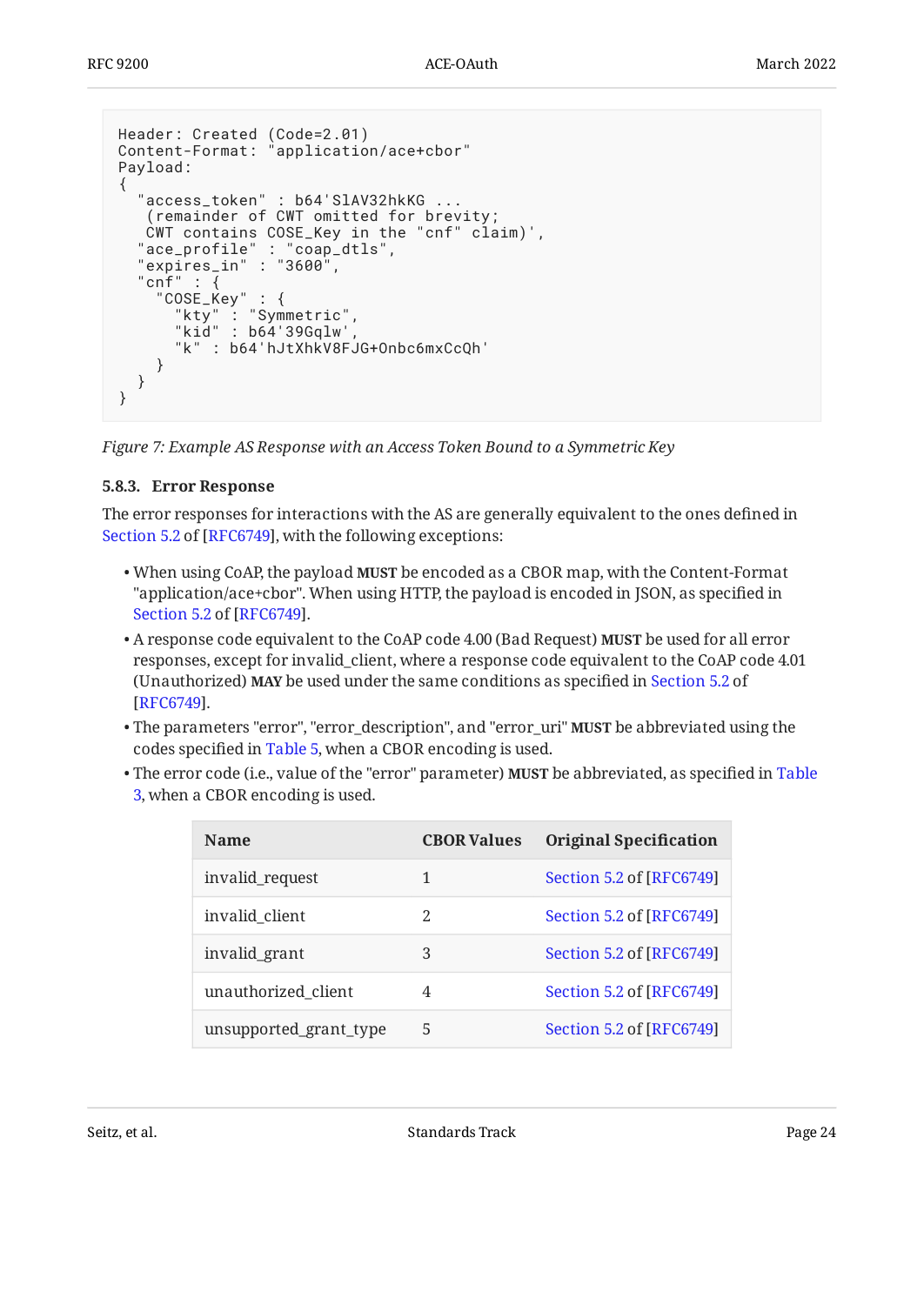| <b>Name</b>               | <b>CBOR Values</b> | <b>Original Specification</b> |
|---------------------------|--------------------|-------------------------------|
| invalid_scope             | 6                  | Section 5.2 of [RFC6749]      |
| unsupported_pop_key       |                    | RFC 9200                      |
| incompatible_ace_profiles | -8                 | RFC 9200                      |

*[Table 3:](#page-23-3) [CBOR Abbreviations for Common Error Codes](#page-23-2)* 

In addition to the error responses defined in OAuth 2.0, the following behavior **MUST** be implemented by the AS:

- $\bullet$  If the client submits an asymmetric key in the token request that the RS cannot process, the AS **MUST** reject that request with a response code equivalent to the CoAP code 4.00 (Bad Request), including the error code "unsupported\_pop\_key" specified in [Table 3.](#page-23-2)
- $\bullet$  If the client and the RS it has requested an access token for do not share a common profile, the AS **MUST** reject that request with a response code equivalent to the CoAP code 4.00 (Bad Request), including the error code "incompatible\_ace\_profiles" specified in [Table 3.](#page-23-2)

### <span id="page-24-0"></span>**[5.8.4. Request and Response Parameters](#page-24-0)**

This section provides more detail about the new parameters that can be used in access token requests and responses, as well as abbreviations for more compact encoding of existing parameters and common parameter values.

### <span id="page-24-1"></span>**[5.8.4.1. Grant Type](#page-24-1)**

<span id="page-24-4"></span>The abbreviations specified in the registry defined in [Section 8.5](#page-44-1) **MUST** be used in CBOR encodings instead of the string values defined in [RFC6749] if CBOR payloads are used.

<span id="page-24-3"></span>

| Name               | <b>CBOR Value</b> | <b>Original Specification</b> |
|--------------------|-------------------|-------------------------------|
| password           | $\theta$          | Section 4.3.2 of [RFC6749]    |
| authorization code | $\mathbf 1$       | Section 4.1.3 of [RFC6749]    |
| client_credentials | 2                 | Section 4.4.2 of [RFC6749]    |
| refresh token      | 3                 | Section 6 of [RFC6749]        |

*[Table 4:](#page-24-3) [CBOR Abbreviations for Common Grant Types](#page-24-4)* 

### <span id="page-24-2"></span>**[5.8.4.2. Token Type](#page-24-2)**

The"token\_type" parameter, defined in Section 5.1 of [RFC6749], allows the AS to indicate to the client which type of access token it is receiving (e.g., a bearer token).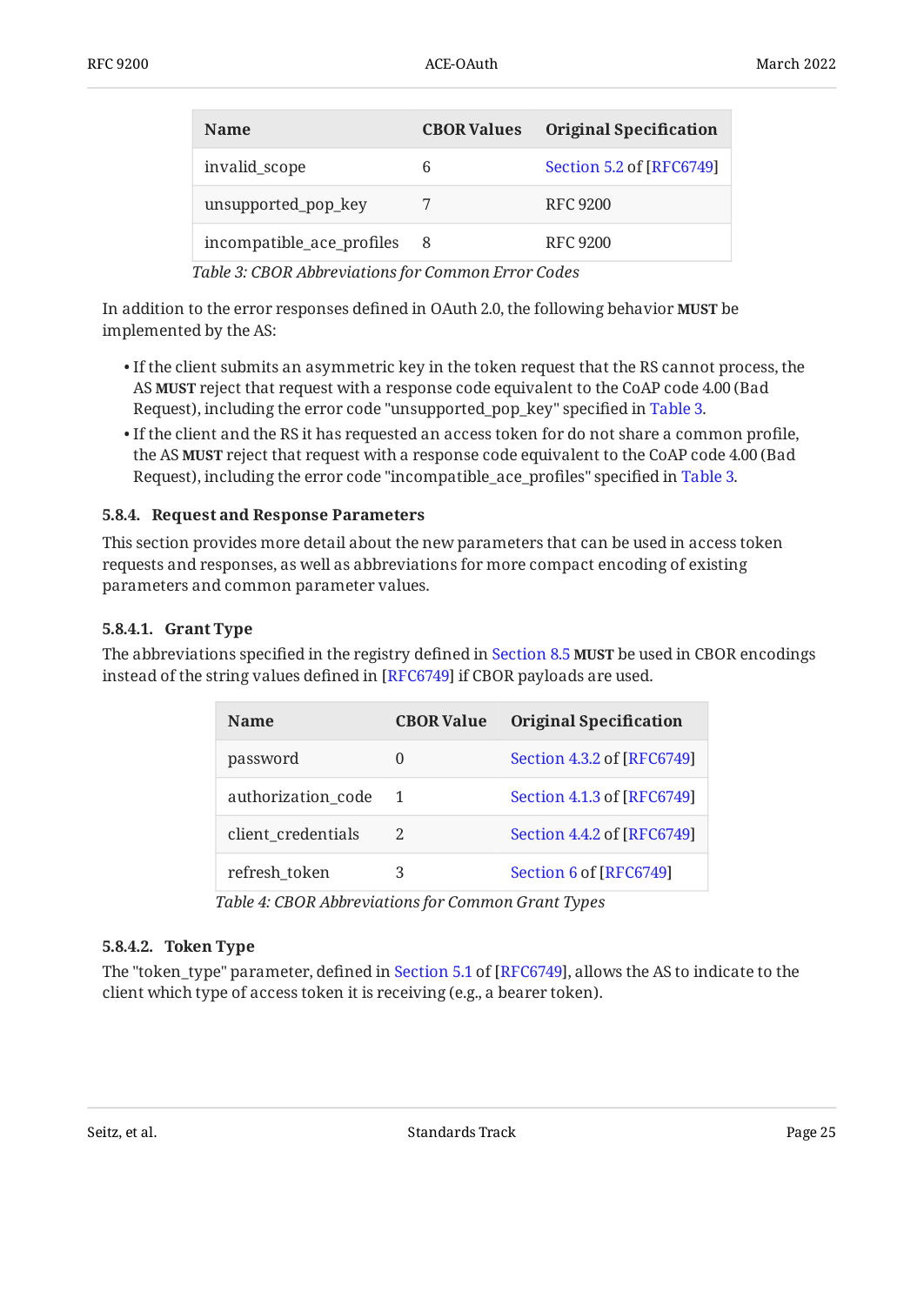This document registers the new value "PoP" for the "OAuth Access Token Types" registry, specifying a proof-of-possession token. How the proof of possession by the client to the RS is performed **MUST** be specified by the profiles.

The values in the "token\_type" parameter **MUST** use the CBOR abbreviations defined in the registry specified by [Section 8.7](#page-45-1) if a CBOR encoding is used.

In this framework, the "pop" value for the "token\_type" parameter is the default. The AS may, however, provide a different value from those registered in [IANA.OAuthAccessTokenTypes].

### <span id="page-25-0"></span>**[5.8.4.3. Pro](#page-25-0)file**

Profiles of this framework **MUST** define the communication protocol and the communication security protocol between the client and the RS. The security protocol **MUST** provide encryption, integrity, and replay protection. It **MUST** also provide a binding between requests and responses. Furthermore, profiles **MUST** define a list of allowed proof-of-possession methods if they support proof-of-possession tokens.

A profile **MUST** specify an identifier that **MUST** be used to uniquely identify itself in the "ace\_profile" parameter. The textual representation of the profile identifier is intended for human readability and for JSON-based interactions; it **MUST NOT** be used for CBOR-based interactions. Profiles **MUST** register their identifier in the registry defined in [Section 8.8.](#page-46-0)

Profiles **MAY** define additional parameters for both the token request and the Access Information in the access token response in order to support negotiation or signaling of profile-specific parameters.

Clients that want the AS to provide them with the "ace\_profile" parameter in the access token response can indicate that by sending a ace\_profile parameter with a null value for CBOR-based interactions, or an empty string if CBOR is not used, in the access token request.

### <span id="page-25-1"></span>**[5.8.4.4. Client-Nonce](#page-25-1)**

This parameter **MUST** be sent from the client to the AS if it previously received a "cnonce" parameter in the "AS Request Creation Hints" ([Section 5.3](#page-15-0)). The parameter is encoded as a byte string for CBOR-based interactions and as a string (base64url without padding encoded binary [[RFC4648\]](#page-52-9)) if CBOR is not used. It **MUST** copy the value from the cnonce parameter in the "AS Request Creation Hints".

### <span id="page-25-2"></span>**[5.8.5. Mapping Parameters to CBOR](#page-25-2)**

If CBOR encoding is used, all OAuth parameters in access token requests and responses **MUST** be mapped to CBOR types, as specified in the registry defined by [Section 8.10,](#page-46-2) using the given integer abbreviation for the map keys.

Note that we have aligned the abbreviations corresponding to claims with the abbreviations defined in [RFC8392].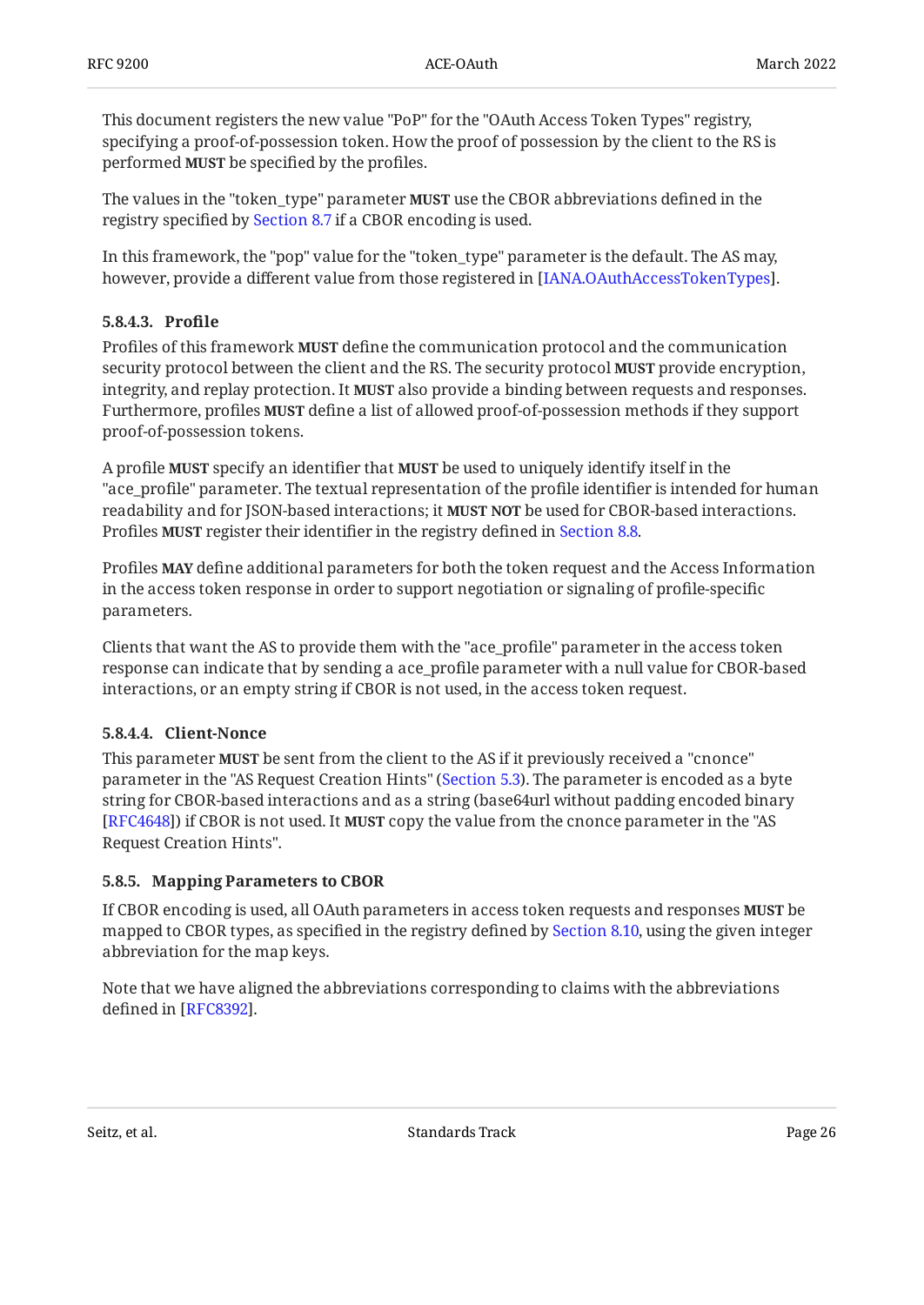Note also that abbreviations from -24 to 23 have a 1-byte encoding size in CBOR. We have thus chosen to assign abbreviations in that range to parameters we expect to be used most frequently in constrained scenarios.

<span id="page-26-1"></span><span id="page-26-0"></span>

| <b>Name</b>       | <b>CBOR Key</b> | <b>Value Type</b>   | <b>Original Specification</b> |
|-------------------|-----------------|---------------------|-------------------------------|
| access_token      | $\mathbf{1}$    | byte string         | [RFC6749]                     |
| expires_in        | $\mathbf{2}$    | unsigned integer    | [RFC6749]                     |
| audience          | 5               | text string         | [RFC8693]                     |
| scope             | $9\,$           | text or byte string | [RFC6749]                     |
| client_id         | 24              | text string         | [RFC6749]                     |
| client_secret     | 25              | byte string         | [RFC6749]                     |
| response_type     | 26              | text string         | [RFC6749]                     |
| redirect_uri      | 27              | text string         | [RFC6749]                     |
| state             | 28              | text string         | [RFC6749]                     |
| code              | 29              | byte string         | [RFC6749]                     |
| error             | 30              | integer             | [RFC6749]                     |
| error_description | 31              | text string         | [RFC6749]                     |
| error_uri         | 32              | text string         | [RFC6749]                     |
| grant_type        | 33              | unsigned integer    | [RFC6749]                     |
| token_type        | 34              | integer             | [RFC6749]                     |
| username          | 35              | text string         | [RFC6749]                     |
| password          | 36              | text string         | [RFC6749]                     |
| refresh_token     | 37              | byte string         | [RFC6749]                     |
| ace_profile       | 38              | integer             | <b>RFC 9200</b>               |
| cnonce            | 39              | byte string         | <b>RFC 9200</b>               |

*[Table 5:](#page-26-1) [CBOR Mappings Used in Token Requests and Responses](#page-26-0)*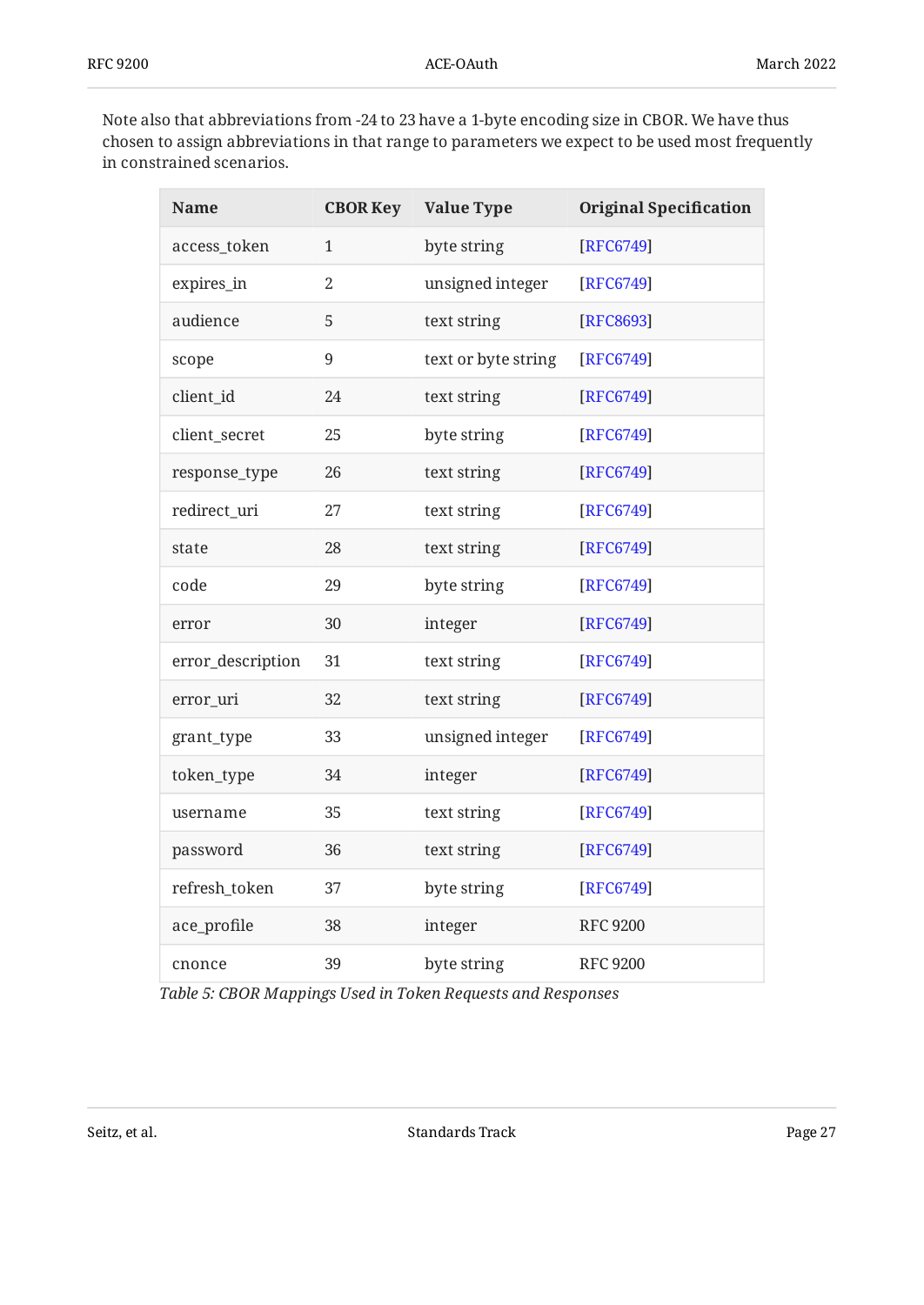### <span id="page-27-0"></span>**[5.9. The Introspection Endpoint](#page-27-0)**

Token introspection [[RFC7662\]](#page-52-6) **MAY** be implemented by the AS and the RS. When implemented, it **MAY** be used by the RS and to query the AS for metadata about a given token, e.g., validity or scope. Analogous to the protocol defined in [RFC7662] for HTTP and JSON, this section defines adaptations to more constrained environments using CBOR and leaving the choice of the application protocol to the profile.

Communication between the requesting entity and the introspection endpoint at the AS **MUST** be integrity protected and encrypted. The communication security protocol **MUST** also provide a binding between requests and responses. Furthermore, the two interacting parties **MUST** perform mutual authentication. Finally, the AS **SHOULD** verify that the requesting entity has the right to access introspection information about the provided token. Profiles of this framework that support introspection **MUST** specify how authentication and communication security between the requesting entity and the AS is implemented.

The default name of this endpoint in a url-path **SHOULD** be '/introspect'. However, implementations are not required to use this name and can define their own instead.

The figures of this section use the CBOR diagnostic notation without the integer abbreviations for the parameters and their values for better readability.

### <span id="page-27-1"></span>**[5.9.1. Introspection Request](#page-27-1)**

The requesting entity sends a POST request to the introspection endpoint at the AS. The profile **MUST** specify how the communication is protected. If CoAP is used, the payload **MUST** be encoded as a CBOR map with a "token" entry containing the access token. Further optional parameters representing additional context that is known by the requesting entity to aid the AS in its response **MAY** be included.

For CoAP-based interaction, all messages **MUST** use the content type "application/ace+cbor". For HTTP,the encoding defined in Section 2.1 of [RFC7662] is used.

Thesame parameters are required and optional as in Section 2.1 of [RFC7662].  $\,$ 

<span id="page-27-2"></span>For example, [Figure 8](#page-28-1) shows an RS calling the token introspection endpoint at the AS to query about an OAuth 2.0 proof-of-possession token. Note that object security based on OSCORE [[RFC8613\]](#page-55-5) is assumed in this example; therefore, the Content-Format is "application/oscore". [Figure 9](#page-28-2) shows the decoded payload.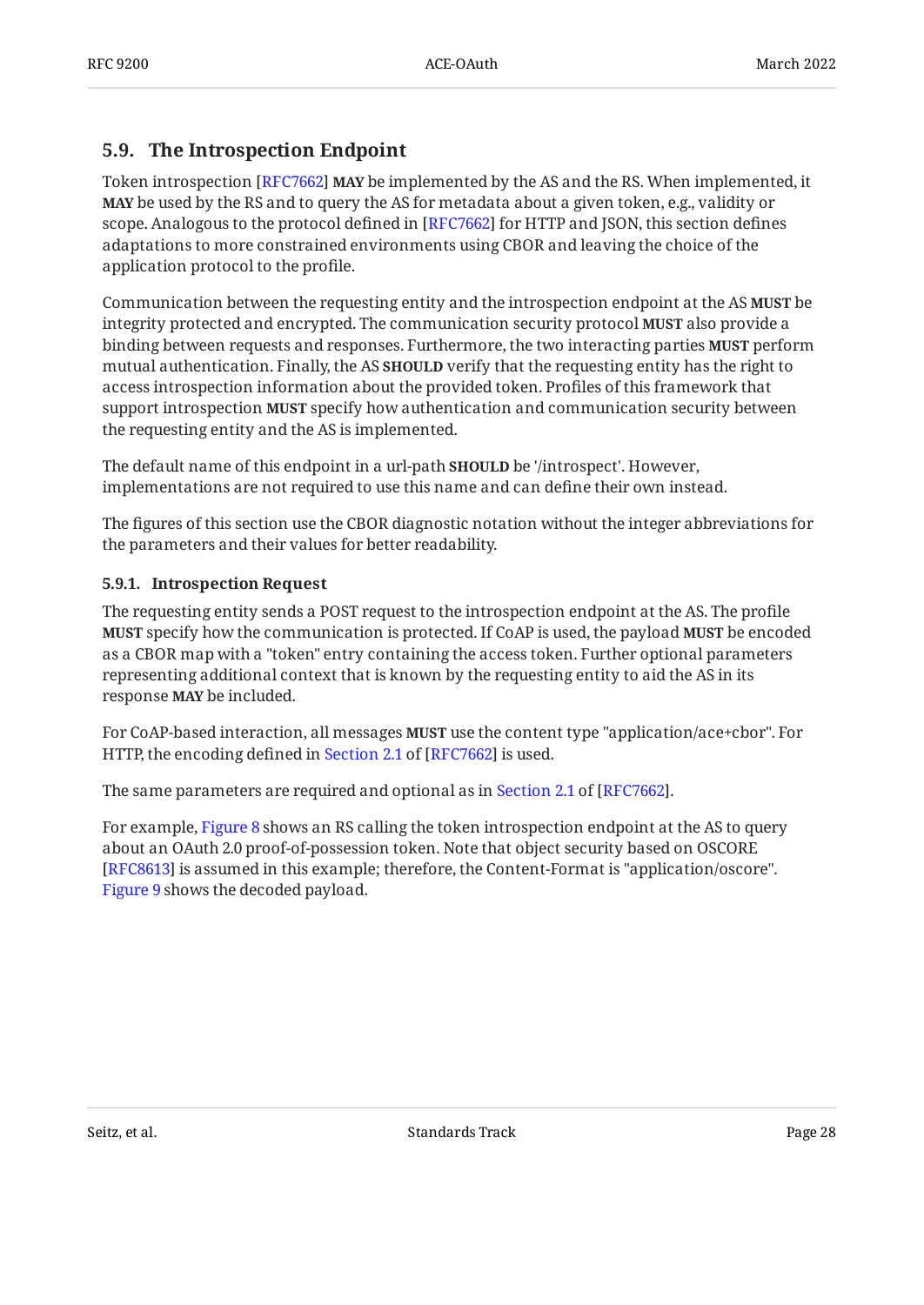```
Header: POST (Code=0.02)
Uri-Host: "as.example.com"
Uri-Path: "introspect"
OSCORE: 0x09, 0x05, 0x25
Content-Format: "application/oscore"
Payload:
... COSE content ...
```
*[Figure 8:](#page-28-1) [Example Introspection Request](#page-27-2)* 

```
{
   "token" : b64'7gj0dXJQ43U',
   "token_type_hint" : "PoP"
}
```
<span id="page-28-0"></span>*[Figure 9: Decoded Payload](#page-28-2)* 

### **[5.9.2. Introspection Response](#page-28-0)**

If the introspection request is authorized and successfully processed, the AS sends a response with the response code equivalent to the CoAP code 2.01 (Created). If the introspection request was invalid, not authorized, or couldn't be processed, the AS returns an error response, as described in [Section 5.9.3.](#page-29-0)

In a successful response, the AS encodes the response parameters in a map. If CoAP is used, this **MUST** be encoded as a CBOR map; if HTTP is used, the JSON encoding specified in [Section 2.2](https://www.rfc-editor.org/rfc/rfc7662#section-2.2) of [[RFC7662\]](#page-52-6) is used. The map containing the response payload includes the same required and optionalparameters as in Section 2.2 of [RFC7662], with the following additions:

ace\_profile:

This parameter is **OPTIONAL**. This indicates the profile that the RS **MUST** use with the client. See [Section 5.8.4.3](#page-25-0) for more details on the formatting of this parameter. If this parameter is absent, the AS assumes that the RS implicitly knows which profile to use towards the client.

### cnonce:

This parameter is **OPTIONAL**. This is a client-nonce provided to the AS by the client. The RS **MUST** verify that this corresponds to the client-nonce previously provided to the client in the "AS Request Creation Hints". See Sections [5.3](#page-15-0) and [5.8.4.4.](#page-25-1) Its value is a byte string when encoded in CBOR and is the base64url encoding of this byte string without padding when encoded in JSON [RFC4648].

### cti:

This parameter is **OPTIONAL**. This is the "cti" claim associated to this access token. This parameter has the same meaning and processing rules as the "jti" parameter defined in [Section 3.1.2](https://www.rfc-editor.org/rfc/rfc7662#section-3.1.2) of [[RFC7662\]](#page-52-6) except that its value is a byte string when encoded in CBOR and is the base64 ${\rm u}$ l encoding of this byte string without padding when encoded in JSON [[RFC4648\]](#page-52-9).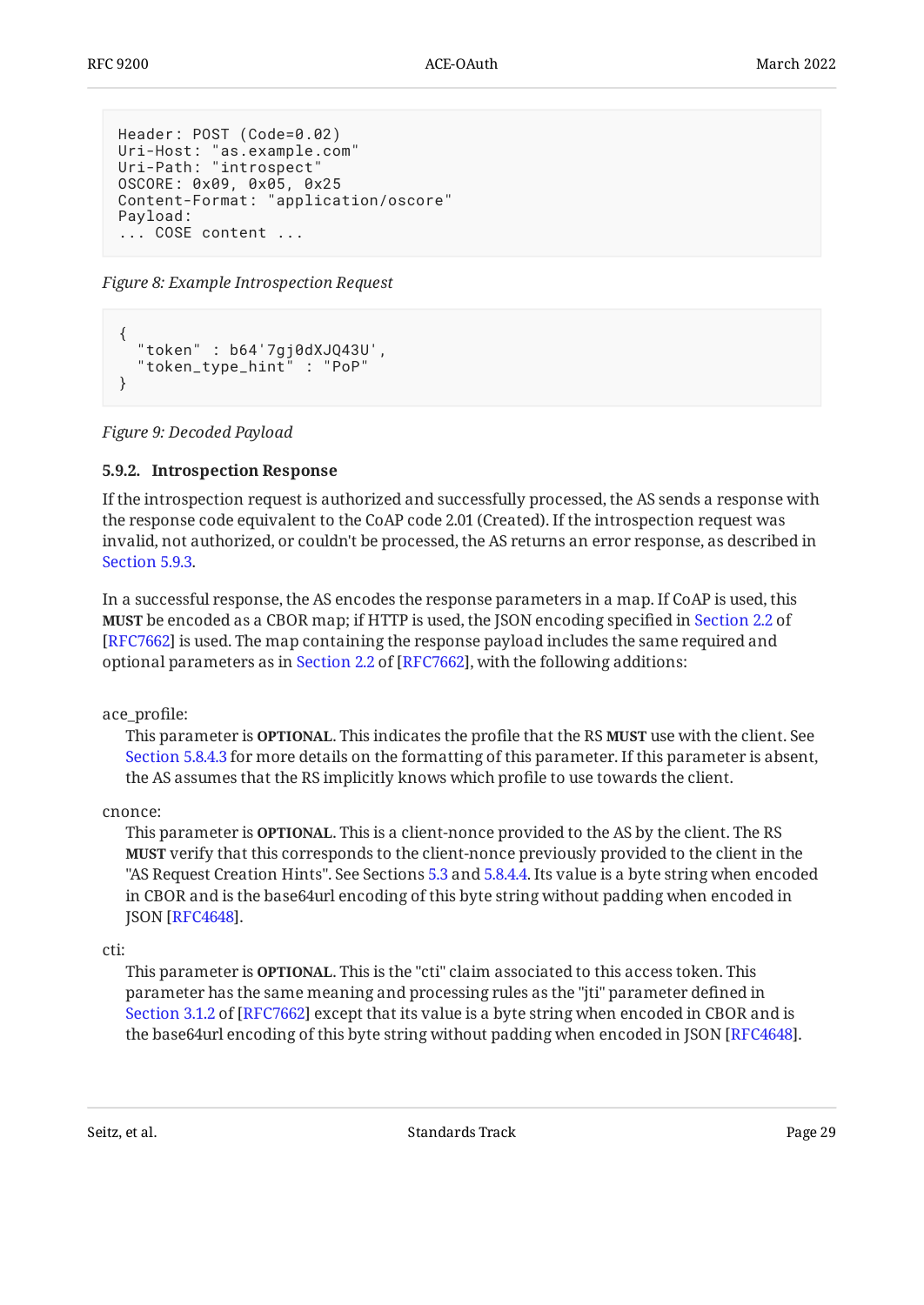exi:

This parameter is **OPTIONAL**. This is the "expires-in" claim associated to this access token. See [Section 5.10.3.](#page-35-0)

Furthermore, [RFC9201] defines more parameters that the AS **MUST** be able to use when responding to a request to the introspection endpoint.

For example, [Figure 10](#page-29-1) shows an AS response to the introspection request in [Figure 8.](#page-28-1) Note that this example contains the "cnf" parameter defined in [RFC9201].

```
Header: Created (Code=2.01)
Content-Format: "application/ace+cbor"
Payload:
\{ "active" : true,
 "scope" : "read",
 "ace_profile" : "coap_dtls",
 "cnf" : {
 "COSE_Key" : {
 "kty" : "Symmetric",
 "kid" : b64'39Gqlw',
      "k" : b64'hJtXhkV8FJG+Onbc6mxCcQh'
    }
  }
}
```
<span id="page-29-0"></span>*[Figure 10: Example Introspection Response](#page-29-1)* 

### **[5.9.3. Error Response](#page-29-0)**

The error responses for CoAP-based interactions with the AS are equivalent to the ones for HTTPbasedinteractions, as defined in Section 2.3 of [RFC7662], with the following differences:

- $\bullet$  If content is sent and CoAP is used, the payload **MUST** be encoded as a CBOR map and the Content-Format "application/ace+cbor" **MUST** be used. For HTTP, the encoding defined in [Section 2.3](https://www.rfc-editor.org/rfc/rfc6749#section-2.3) of [\[RFC6749\]](#page-52-1) is used.
- If the credentials used by the requesting entity (usually the RS) are invalid, the AS **MUST** respond with the response code equivalent to the CoAP code 4.01 (Unauthorized) and use the requiredand optional parameters from Section 2.3 of [RFC7662].
- $\bullet$  If the requesting entity does not have the right to perform this introspection request, the AS  $\,$ **MUST** respond with a response code equivalent to the CoAP code 4.03 (Forbidden). In this case, no payload is returned.
- The parameters "error", "error\_description", and "error\_uri" **MUST** be abbreviated using the codes specified in [Table 5](#page-26-0).
- The error codes MUST be abbreviated using the codes specified in the registry defined by [Section 8.4](#page-44-0).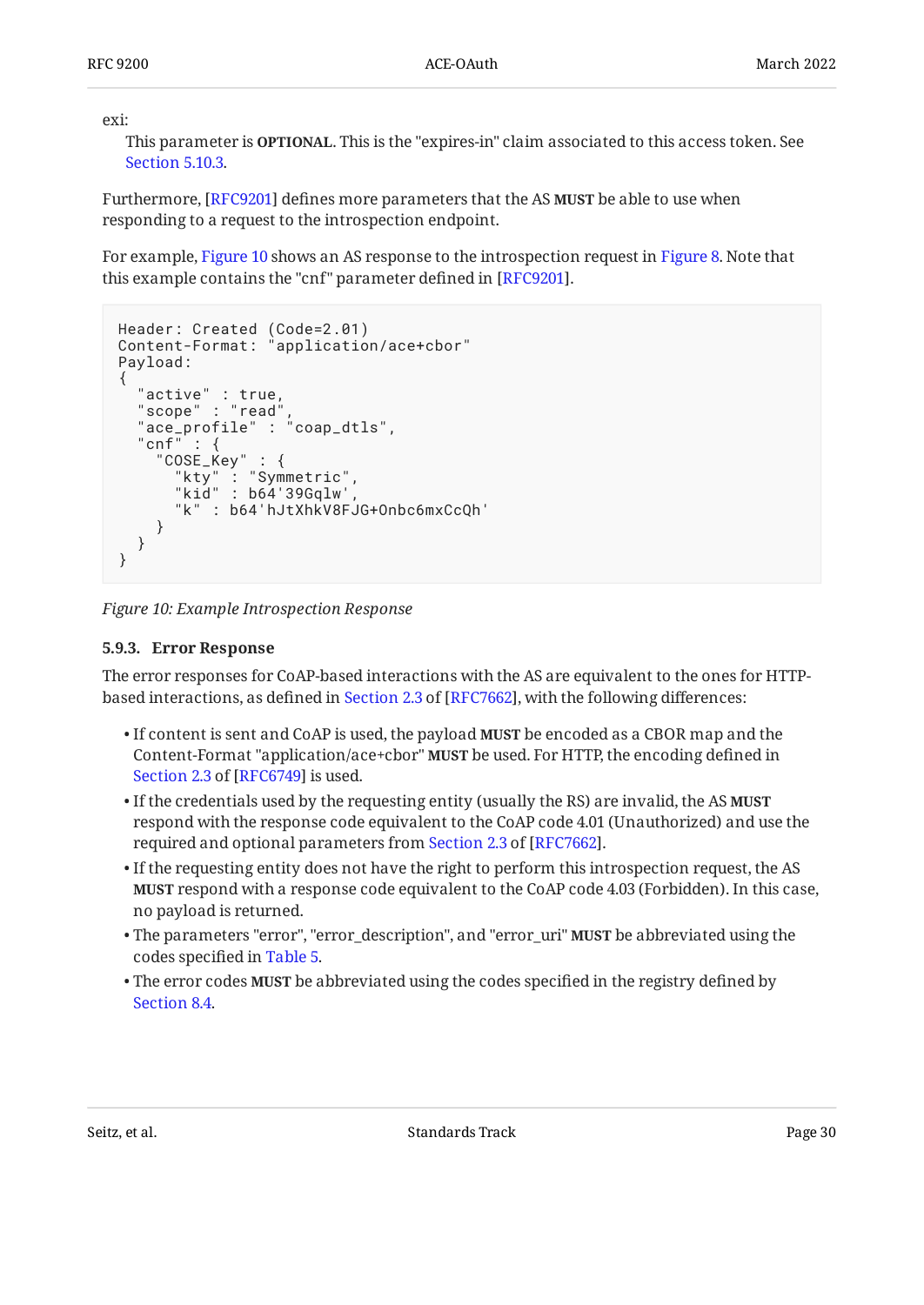Note that a properly formed and authorized query for an inactive or otherwise invalid token does not warrant an error response by this specification. In these cases, the authorization server **MUST** instead respond with an introspection response with the "active" field set to "false".

### <span id="page-30-0"></span>**[5.9.4. Mapping Introspection Parameters to CBOR](#page-30-0)**

If CBOR is used, the introspection request and response parameters **MUST** be mapped to CBOR types, as specified in the registry defined by [Section 8.12,](#page-47-1) using the given integer abbreviation for the map key.

Note that we have aligned abbreviations that correspond to a claim with the abbreviations defined in [RFC8392] and the abbreviations of parameters with the same name from [Section 5.8.5.](#page-25-2)  $\,$ 

<span id="page-30-1"></span>

| <b>Parameter name</b> | <b>CBOR Key</b> | <b>Value Type</b>                | <b>Original Specification</b> |
|-----------------------|-----------------|----------------------------------|-------------------------------|
| iss                   | $\mathbf{1}$    | text string                      | [RFC7662]                     |
| sub                   | $\overline{2}$  | text string                      | [RFC7662]                     |
| aud                   | 3               | text string                      | [RFC7662]                     |
| exp                   | 4               | integer or floating-point number | [RFC7662]                     |
| nbf                   | 5               | integer or floating-point number | [RFC7662]                     |
| iat                   | $6\phantom{1}$  | integer or floating-point number | [RFC7662]                     |
| cti                   | 7               | byte string                      | <b>RFC 9200</b>               |
| scope                 | $9\,$           | text or byte string              | [RFC7662]                     |
| active                | 10              | True or False                    | [RFC7662]                     |
| token                 | 11              | byte string                      | [RFC7662]                     |
| client_id             | 24              | text string                      | [RFC7662]                     |
| error                 | 30              | integer                          | [RFC7662]                     |
| error_description     | 31              | text string                      | [RFC7662]                     |
| error_uri             | 32              | text string                      | [RFC7662]                     |
| token_type_hint       | 33              | text string                      | [RFC7662]                     |
| token_type            | 34              | integer                          | [RFC7662]                     |
| username              | 35              | text string                      | [RFC7662]                     |
| ace_profile           | 38              | integer                          | <b>RFC 9200</b>               |

Seitz, et al. No. 2013 19:30 Standards Track Page 31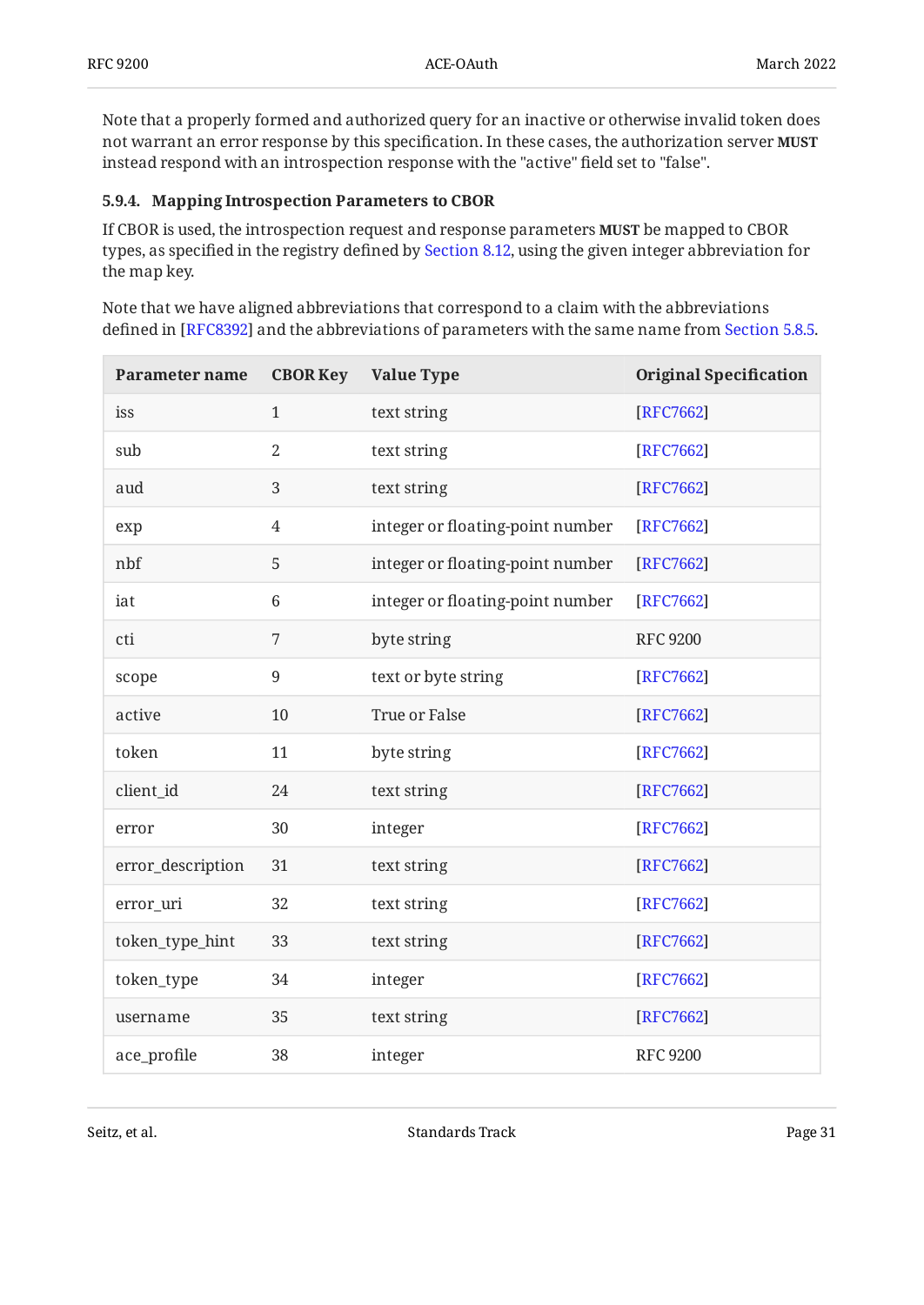| Parameter name | <b>CBOR Key</b> | Value Type  | <b>Original Specification</b> |
|----------------|-----------------|-------------|-------------------------------|
| cnonce         | 39              | byte string | RFC 9200                      |
| exi            | 40              | integer     | RFC 9200                      |

<span id="page-31-0"></span>*[Table 6](#page-30-1): [CBOR Mappings for Token Introspection Parameters](#page-30-1)* 

### **[5.10. The Access Token](#page-31-0)**

In this framework, the use of CBOR Web Token (CWT) as specified in [RFC8392**]** is **RECOMMENDED.** 

In order to facilitate offline processing of access tokens, this document uses the "cnf" claim from [[RFC8747\]](#page-53-6) and the "scope" claim from [RFC8693] for JWT- and CWT-encoded tokens. In addition to string encoding specified for the "scope" claim, a binary encoding **MAY** be used. The syntax of such an encoding is explicitly not specified here and left to profiles or applications, specifically note that a binary encoded scope does not necessarily use the space character '0x20' to delimit scopetokens.

If the AS needs to convey a hint to the RS about which profile it should use to communicate with the client, the AS **MAY** include an "ace\_profile" claim in the access token, with the same syntax and semantics as defined in [Section 5.8.4.3](#page-25-0).

If the client submitted a client-nonce parameter in the access token request ([Section 5.8.4.4\)](#page-25-1), the AS **MUST** include the value of this parameter in the "cnonce" claim specified here. The "cnonce" claim uses binary encoding.

### <span id="page-31-1"></span>**[5.10.1. The Authorization Information Endpoint](#page-31-1)**

The access token, containing authorization information and information about the proof-ofpossession method used by the client, needs to be transported to the RS so that the RS can authenticate and authorize the client request.

This section defines a method for transporting the access token to the RS using a RESTful protocol, such as CoAP. Profiles of this framework **MAY** define other methods for token transport.

The method consists of an authz-info endpoint, implemented by the RS. A client using this method **MUST** make a POST request to the authz-info endpoint at the RS with the access token in the payload. The CoAP Content-Format or HTTP media type **MUST** reflect the format of the token, e.g., "application/cwt", for CBOR Web Tokens; if no Content-Format or media type is defined for the token format, "application/octet-stream" **MUST** be used.

The RS receiving the token **MUST** verify the validity of the token. If the token is valid, the RS **MUST** respond to the POST request with a response code equivalent to CoAP code 2.01 (Created). [Section](#page-32-0) [5.10.1.1](#page-32-0) outlines how an RS **MUST** proceed to verify the validity of an access token.

The RS **MUST** be prepared to store at least one access token for future use. This is a difference as to how access tokens are handled in OAuth 2.0, where the access token is typically sent along with each request and therefore not stored at the RS.

Seitz, et al. No. 2013 19:30 Standards Track Standards Track Page 32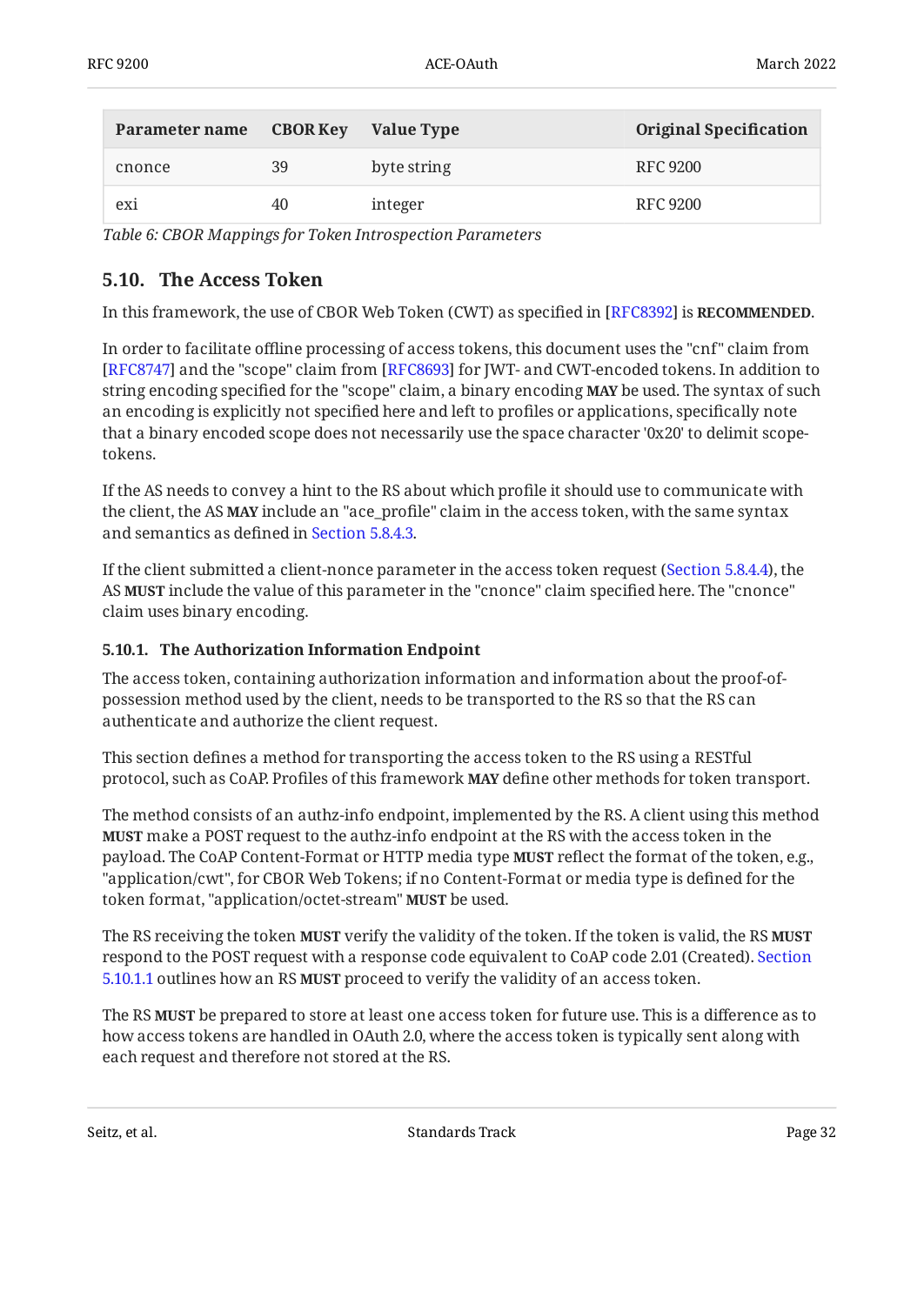When using this framework, it is **RECOMMENDED** that an RS stores only one token per proof-ofpossession key. This means that an additional token linked to the same key will supersede any existing token at the RS by replacing the corresponding authorization information. The reason is that this greatly simplifies (constrained) implementations, with respect to required storage and resolving a request to the applicable token. The use of multiple access tokens for a single client increases the strain on the resource server, as it must consider every access token and calculate the actual permissions of the client. Also, tokens may contradict each other, which may lead the server to enforce wrong permissions. If one of the access tokens expires earlier than others, the resulting permissions may offer insufficient protection.

If the payload sent to the authz-info endpoint does not parse to a token, the RS **MUST** respond with a response code equivalent to the CoAP code 4.00 (Bad Request).

The RS make an introspection request to validate the token before responding to the POST **MAY** request to the authz-info endpoint, e.g., if the token is an opaque reference. Some transport protocols may provide a way to indicate that the RS is busy and the client should retry after an interval; this type of status update would be appropriate while the RS is waiting for an introspection response.

Profiles MUST specify whether the authz-info endpoint is protected, including whether error responses from this endpoint are protected. Note that since the token contains information that allows the client and the RS to establish a security context in the first place, mutual authentication may not be possible at this point.

The default name of this endpoint in a url-path is '/authz-info'; however, implementations are not required to use this name and can define their own instead.

### <span id="page-32-0"></span>**[5.10.1.1. Verifying an Access Token](#page-32-0)**

When an RS receives an access token, it **MUST** verify it before storing it. The details of token verification depends on various aspects, including the token encoding, the type of token, the security protection applied to the token, and the claims. The token encoding matters since the security protection differs between the token encodings. For example, a CWT token uses COSE, while a JWT token uses JSON Object Signing and Encryption (JOSE). The type of token also has an influence on the verification procedure since tokens may be self-contained, whereby token verification may happen locally at the RS, while a token-by-reference requires further interaction with the authorization server, for example, using token introspection, to obtain the claims associated with the token reference. Self-contained tokens **MUST** at least be integrity protected, but they **MAY** also be encrypted.

For self-contained tokens, the RS **MUST** process the security protection of the token first, as specified by the respective token format. For CWT, the description can be found in [RFC8392]; for JWT, the relevant specification is [\[RFC7519\]](#page-52-7). This **MUST** include a verification that security protection (and thus the token) was generated by an AS that has the right to issue access tokens for this RS.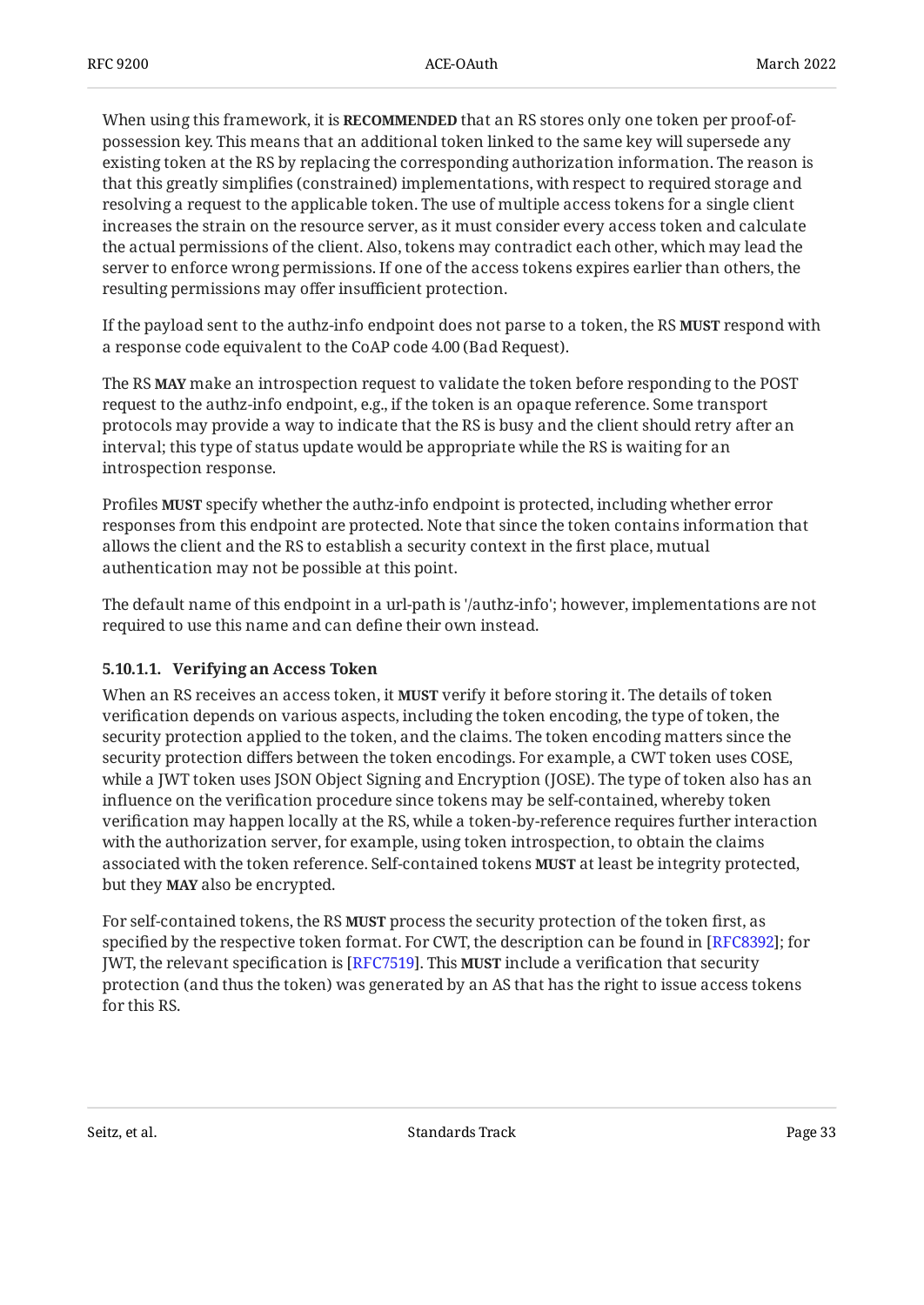In case the token is communicated by reference, the RS needs to obtain the claims first. When the RS uses token introspection, the relevant specification is [[RFC7662\]](#page-52-6) with CoAP transport specified in [Section 5.9](#page-27-0).

Errors may happen during this initial processing stage:

- $\bullet$  If the verification of the security wrapper fails, or the token was issued by an AS that does not have the right to issue tokens for the receiving RS, the RS **MUST** discard the token and, if this was an interaction with authz-info, return an error message with a response code equivalent to the CoAP code 4.01 (Unauthorized).
- $\bullet$  If the claims cannot be obtained, the RS **MUST** discard the token and, in case of an interaction via the authz-info endpoint, return an error message with a response code equivalent to the CoAP code 4.00 (Bad Request).

Next, the RS **MUST** verify claims, if present, contained in the access token. Errors are returned when claim checks fail, in the order of priority of this list:

#### iss

The issuer claim (if present) must identify the AS that has produced the security protection for the access token. If that is not the case, the RS **MUST** discard the token. If this was an interaction with authz-info, the RS **MUST** also respond with a response code equivalent to the CoAP code 4.01 (Unauthorized).

#### exp

The expiration date must be in the future. If that is not the case, the RS **MUST** discard the token. If this was an interaction with authz-info, the RS **MUST** also respond with a response code equivalent to the CoAP code 4.01 (Unauthorized). Note that the RS has to terminate access rights to the protected resources at the time when the tokens expire.

#### aud

The audience claim must refer to an audience that the RS identifies with. If that is not the case, the RS **MUST** discard the token. If this was an interaction with authz-info, the RS **MUST** also respond with a response code equivalent to the CoAP code 4.03 (Forbidden).

#### scope

The RS must recognize value of the scope claim. If that is not the case, the RS **MUST** discard the token. If this was an interaction with authz-info, the RS **MUST** also respond with a response code equivalent to the CoAP code 4.00 (Bad Request). The RS MAY provide additional information in the error response to clarify what went wrong.

Additional processing may be needed for other claims in a way specific to a profile or the underlying application.

Note that the Subject (sub) claim cannot always be verified when the token is submitted to the RS since the client may not have authenticated yet. Also note that a counter for the expires\_in (exi) claim **MUST** be initialized when the RS first verifies this token.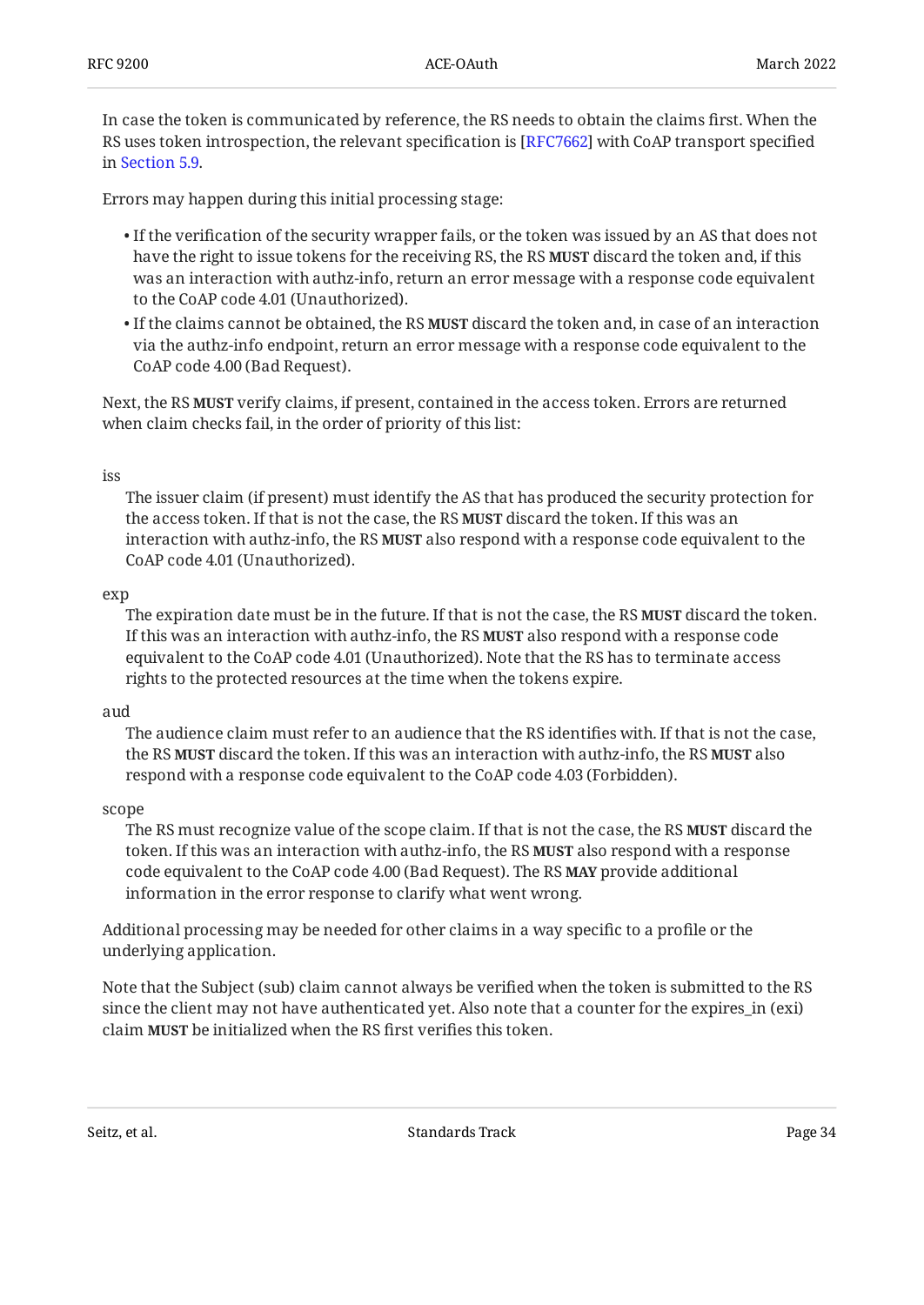Also note that profiles of this framework may define access token transport mechanisms that do not allow for error responses. Therefore, the error messages specified here only apply if the token was sent to the authz-info endpoint.

Whensending error responses, the RS **MAY** use the error codes from Section 3.1 of [RFC6750] to provide additional details to the client.

### <span id="page-34-0"></span>**[5.10.1.2. Protecting the Authorization Information Endpoint](#page-34-0)**

As this framework can be used in RESTful environments, it is important to make sure that attackers cannot perform unauthorized requests on the authz-info endpoints, other than submitting access tokens.

Specifically, it **SHOULD NOT** be possible to perform GET, DELETE, or PUT on the authz-info endpoint.

The RS **SHOULD** implement rate-limiting measures to mitigate attacks aiming to overload the processing capacity of the RS by repeatedly submitting tokens. For CoAP-based communication, the RS could use the mechanisms from [RFC8516] to indicate that it is overloaded.

### <span id="page-34-1"></span>**[5.10.2. Client Requests to the RS](#page-34-1)**

Before sending a request to an RS, the client **MUST** verify that the keys used to protect this communication are still valid. See [Section 5.10.4](#page-36-0) for details on how the client determines the validity of the keys used.

If an RS receives a request from a client and the target resource requires authorization, the RS **MUST** first verify that it has an access token that authorizes this request and that the client has performed the proof-of-possession binding for that token to the request.

The response code **MUST** be 4.01 (Unauthorized) in case the client has not performed the proof of possession or if the RS has no valid access token for the client. If the RS has an access token for the client but the token does not authorize access for the resource that was requested, the RS **MUST** reject the request with a 4.03 (Forbidden). If the RS has an access token for the client but it does not cover the action that was requested on the resource, the RS **MUST** reject the request with a 4.05 (Method Not Allowed).

Note: The use of the response codes 4.03 and 4.05 is intended to prevent infinite loops where a dumb client optimistically tries to access a requested resource with any access token received from AS. As malicious clients could pretend to be the C to determine the C's privileges, these detailed response codes must be used only when a certain level of security is already available, which can be achieved only when the client is authenticated.

Note: The RS **MAY** use introspection for timely validation of an access token at the time when a request is presented.

Note: Matching the claims of the access token (e.g., scope) to a specific request is application specific.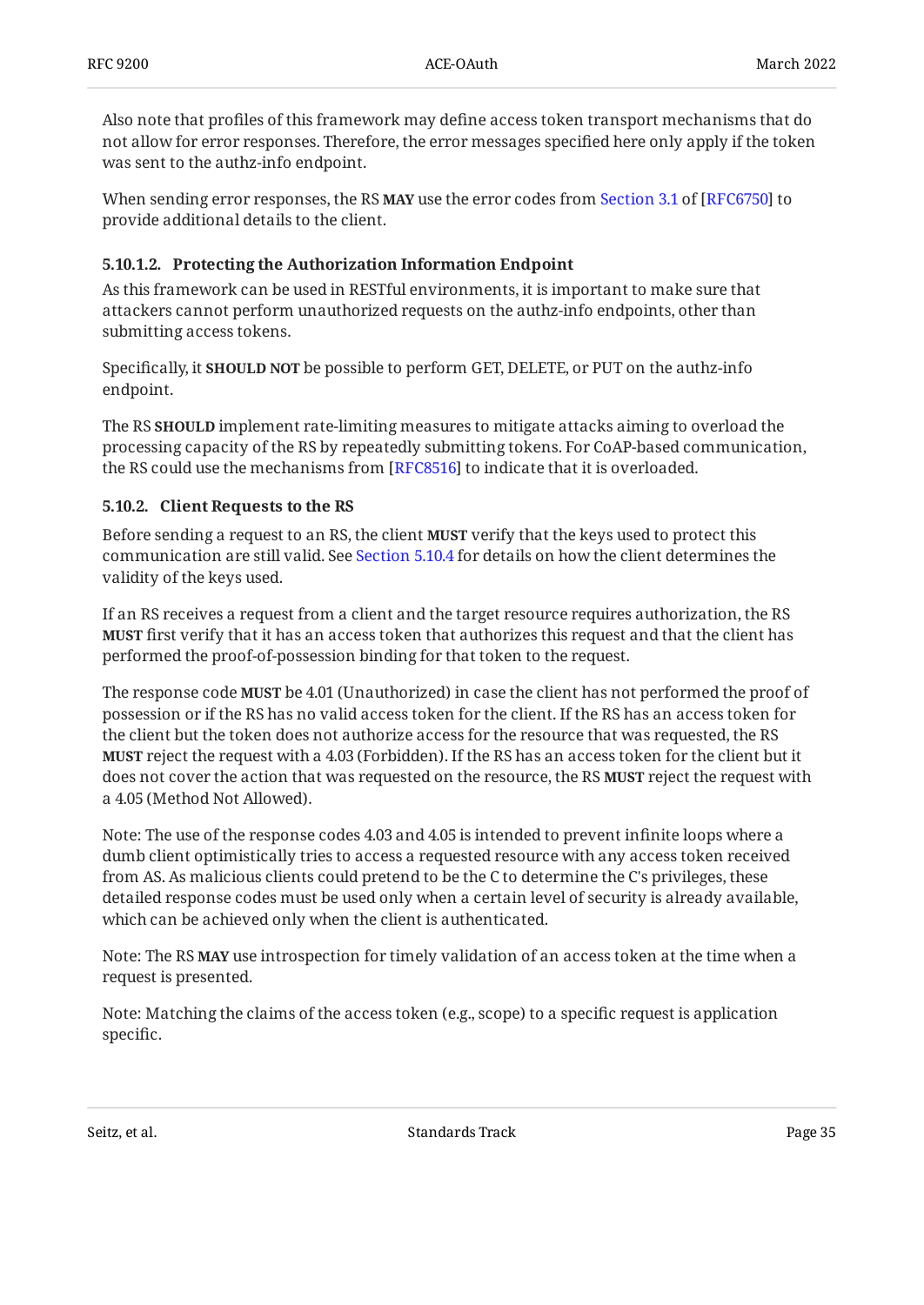If the request matches a valid token and the client has performed the proof of possession for that token, the RS continues to process the request as specified by the underlying application.

### <span id="page-35-0"></span>**[5.10.3. Token Expiration](#page-35-0)**

Depending on the capabilities of the RS, there are various ways in which it can verify the expiration of a received access token. The following is a list of the possibilities including what functionality they require of the RS.

- $\bullet$  The token is a CWT and includes an "exp" claim and possibly the "nbf" claim. The RS verifies these by comparing them to values from its internal clock, as defined in [[RFC7519\]](#page-52-7). In this case, the RS's internal clock must reflect the current date and time or at least be synchronized with the AS's clock. How this clock synchronization would be performed is out of scope for this specification.
- $\bullet$  The RS verifies the validity of the token by performing an introspection request, as specified in [Section 5.9](#page-27-0). This requires the RS to have a reliable network connection to the AS and to be able to handle two secure sessions in parallel (C to RS and RS to AS).
- $\bullet$  In order to support token expiration for devices that have no reliable way of synchronizing their internal clocks, this specification defines the following approach: The claim "exi" ("expires in") can be used to provide the RS with the lifetime of the token in seconds from the time the RS first receives the token. This mechanism only works for self-contained tokens, i.e., CWTs and JWTs. For CWTs, this parameter is encoded as an unsigned integer, while JWTs encode this as JSON number.
- Processing this claim requires that the RS does the following:
	- For each token the RS receives that contains an "exi" claim, keep track of the time it received that token and revisit that list regularly to expunge expired tokens.
	- Keep track of the identifiers of tokens containing the "exi" claim that have expired (in order to avoid accepting them again). In order to avoid an unbounded memory usage growth, this **MUST** be implemented in the following way when the "exi" claim is used:
		- When creating the token, the AS **MUST** add a 'cti' claim ( or 'jti' for JWTs) to the access token. The value of this claim **MUST** be created as the binary representation of the concatenation of the identifier of the RS with a sequence number counting the tokens containing an 'exi' claim, issued by this AS for the RS.
		- The RS **MUST** store the highest sequence number of an expired token containing the "exi" claim that it has seen and treat tokens with lower sequence numbers as expired. Note that this could lead to discarding valid tokens with lower sequence numbers if the AS where to issue tokens of different validity time for the same RS. The assumption is that typically tokens in such a scenario would all have the same validity time.

If a token that authorizes a long-running request, such as a CoAP Observe [RFC7641], expires, the RS **MUST** send an error response with the response code equivalent to the CoAP code 4.01 (Unauthorized) to the client and then terminate processing the long-running request.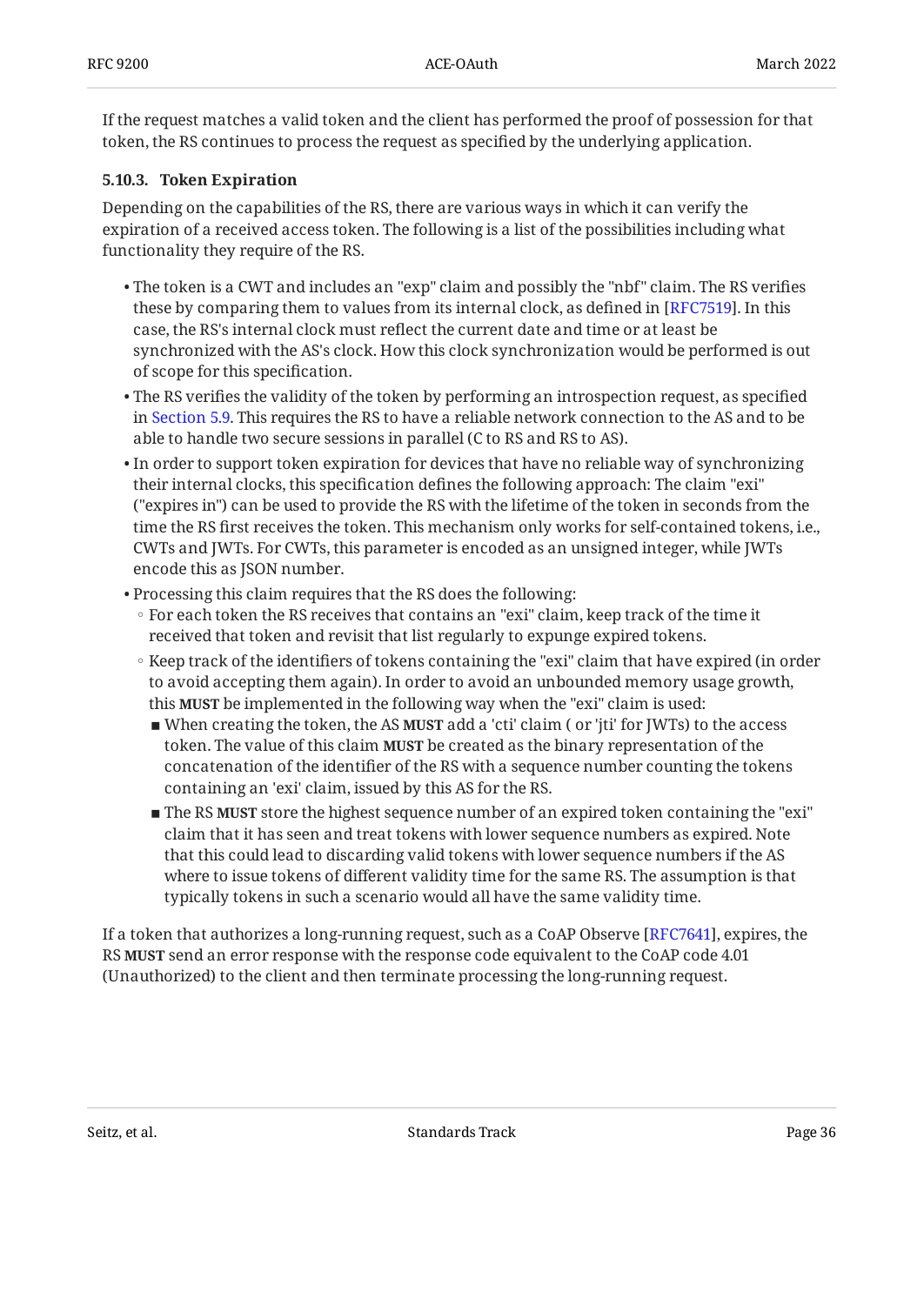### <span id="page-36-0"></span>**[5.10.4. Key Expiration](#page-36-0)**

The AS provides the client with key material that the RS uses. This can either be a common symmetric PoP key or an asymmetric key used by the RS to authenticate towards the client. Since there is currently no expiration metadata associated to those keys, the client has no way of knowing if these keys are still valid. This may lead to situations where the client sends requests containing sensitive information to the RS using a key that is expired and possibly in the hands of an attacker or where the client accepts responses from the RS that are not properly protected and could possibly have been forged by an attacker.

In order to prevent this, the client must assume that those keys are only valid as long as the related access token is. Since the access token is opaque to the client, one of the following methods **MUST** be used to inform the client about the validity of an access token:

- $\bullet$  The client knows a default validity time for all tokens it is using (i.e., how long a token is valid after being issued). This information could be provisioned to the client when it is registered at the AS or published by the AS in a way that the client can query.
- The AS informs the client about the token validity using the "expires\_in" parameter in the Access Information.

<span id="page-36-1"></span>A client that is not able to obtain information about the expiration of a token **MUST NOT** use this token.

# **[6. Security Considerations](#page-36-1)**

Security considerations applicable to authentication and authorization in RESTful environments provided in OAuth 2.0 [[RFC6749\]](#page-52-0) apply to this work. Furthermore, [RFC6819] provides additional security considerations for OAuth, which apply to IoT deployments as well. If the introspection endpoint is used, the security considerations from [RFC7662] also apply.

The following subsections address issues specific to this document and its use in constrained environments.

## <span id="page-36-2"></span>**[6.1. Protecting Tokens](#page-36-2)**

A large range of threats can be mitigated by protecting the contents of the access token by using a digital signature or a keyed message digest, e.g., a Message Authentication Code (MAC) or an Authenticated Encryption with Associated Data (AEAD) algorithm. Consequently, the token integrity protection **MUST** be applied to prevent the token from being modified, particularly since it contains a reference to the symmetric key or the asymmetric key used for proof of possession. If the access token contains the symmetric key, this symmetric key **MUST** be encrypted by the authorization server so that only the resource server can decrypt it. Note that using an AEAD algorithm is preferable over using a MAC unless the token needs to be publicly readable.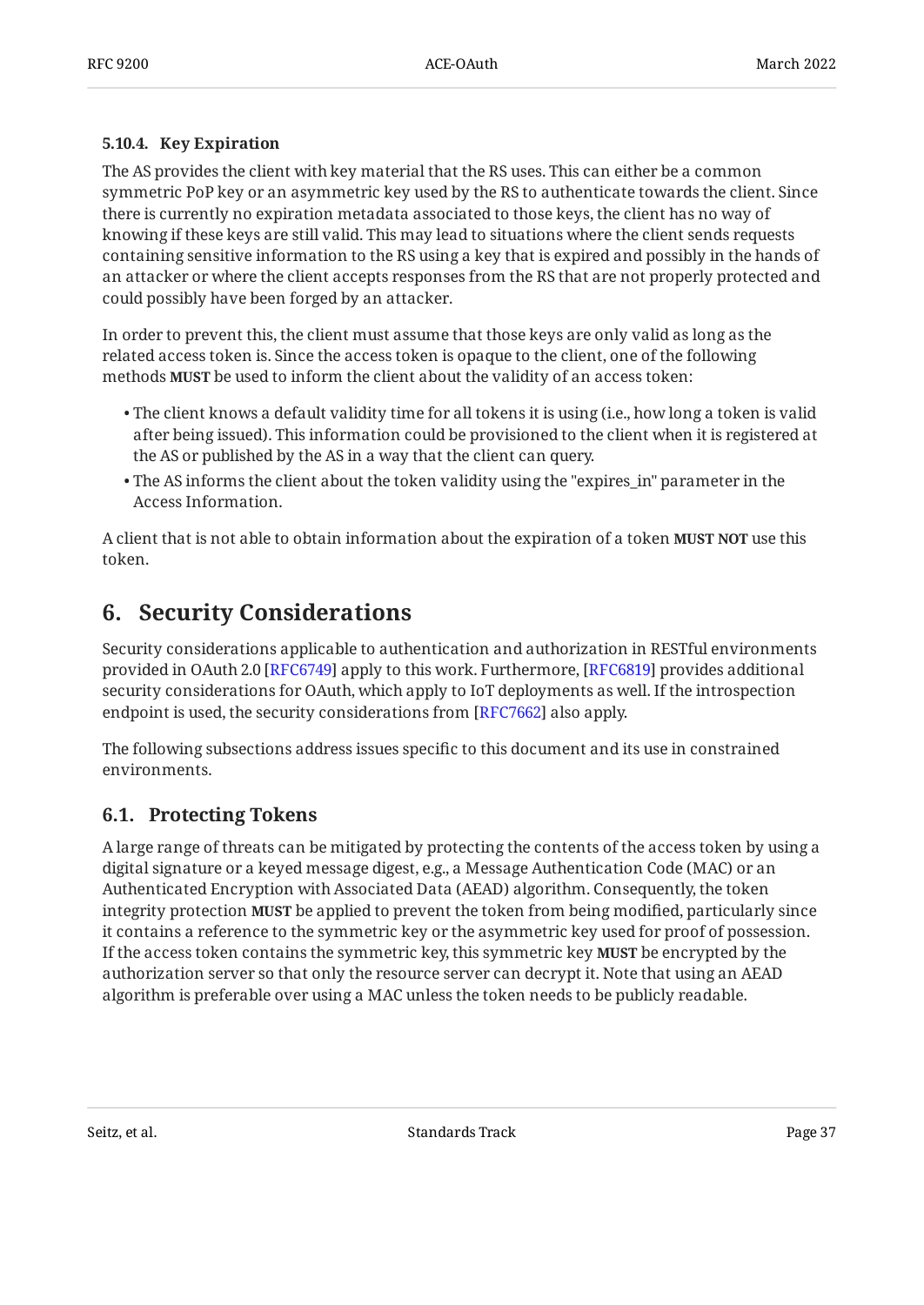If the token is intended for multiple recipients (i.e., an audience that is a group), integrity protection of the token with a symmetric key, shared between the AS and the recipients, is not sufficient, since any of the recipients could modify the token undetected by the other recipients. Therefore, a token with a multirecipient audience **MUST** be protected with an asymmetric signature.

It is important for the authorization server to include the identity of the intended recipient (the audience), typically a single resource server (or a list of resource servers), in the token. The same shared secret **MUST NOT** be used as a proof-of-possession key with multiple resource servers, since the benefit from using the proof-of-possession concept is then significantly reduced.

If clients are capable of doing so, they should frequently request fresh access tokens, as this allows the AS to keep the lifetime of the tokens short. This allows the AS to use shorter proof-ofpossession key sizes, which translate to a performance benefit for the client and for the resource server. Shorter keys also lead to shorter messages (particularly with asymmetric keying material).

When authorization servers bind symmetric keys to access tokens, they **SHOULD** scope these access tokens to a specific permission.

In certain situations, it may be necessary to revoke an access token that is still valid. Clientinitiated revocation is specified in [RFC7009] for OAuth 2.0. Other revocation mechanisms are currently not specified, as the underlying assumption in OAuth is that access tokens are issued with a relatively short lifetime. This may not hold true for disconnected constrained devices needing access tokens with relatively long lifetimes and would therefore necessitate further standardization work that is out of scope for this document.

## <span id="page-37-0"></span>**[6.2. Communication Security](#page-37-0)**

Communication with the authorization server **MUST** use confidentiality protection. This step is extremely important since the client or the RS may obtain the proof-of-possession key from the authorization server for use with a specific access token. Not using confidentiality protection exposes this secret (and the access token) to an eavesdropper, thereby completely negating proof-of-possession security. The requirements for communication security of profiles are specified in [Section 5.](#page-12-0)

Additional protection for the access token can be applied by encrypting it, for example, encryptionof CWTs is specified in Section 5.1 of [RFC8392]. Such additional protection can be necessary if the token is later transferred over an insecure connection (e.g., when it is sent to the authz-info endpoint).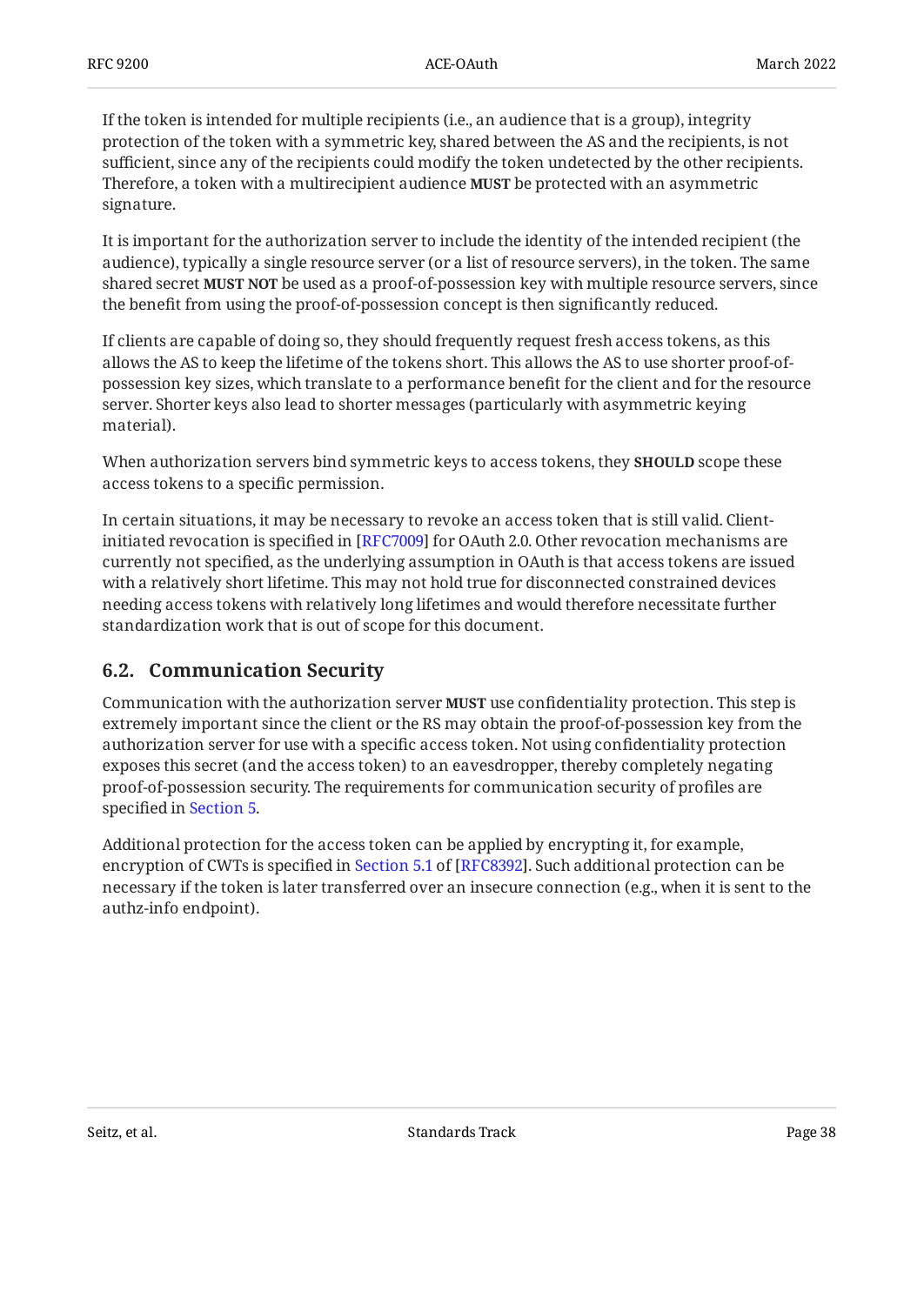Care must be taken by developers to prevent leakage of the PoP credentials (i.e., the private key or the symmetric key). An adversary in possession of the PoP credentials bound to the access token will be able to impersonate the client. Be aware that this is a real risk with many constrained environments, since adversaries may get physical access to the devices and can therefore use physical extraction techniques to gain access to memory contents. This risk can be mitigated to some extent by making sure that keys are refreshed frequently, by using software isolation techniques, and by using hardware security.

## <span id="page-38-0"></span>**[6.3. Long-Term Credentials](#page-38-0)**

Both the clients and RSs have long-term credentials that are used to secure communications and authenticate to the AS. These credentials need to be protected against unauthorized access. In constrained devices deployed in publicly accessible places, such protection can be difficult to achieve without specialized hardware (e.g., secure key storage memory).

If credentials are lost or compromised, the operator of the affected devices needs to have procedures to invalidate any access these credentials give and needs to revoke tokens linked to such credentials. The loss of a credential linked to a specific device **MUST NOT** lead to a compromise of other credentials not linked to that device; therefore, secret keys used for authentication MUST NOT be shared between more than two parties.

Operators of the clients or RSs **SHOULD** have procedures in place to replace credentials that are suspected to have been compromised or that have been lost.

Operators also **SHOULD** have procedures for decommissioning devices that include securely erasing credentials and other security-critical material in the devices being decommissioned.

## <span id="page-38-1"></span>**[6.4. Unprotected AS Request Creation Hints](#page-38-1)**

Initially, no secure channel exists to protect the communication between the C and RS. Thus, the C cannot determine if the "AS Request Creation Hints" contained in an unprotected response from the RS to an unauthorized request (see [Section 5.3\)](#page-15-0) are authentic. Therefore, the C **MUST** determine if an AS is authorized to provide access tokens for a certain RS. How this determination is implemented is out of scope for this document and left to the applications.

## <span id="page-38-2"></span>**[6.5. Minimal Security Requirements for Communication](#page-38-2)**

This section summarizes the minimal requirements for the communication security of the different protocol interactions.

C-AS

All communication between the client and the authorization server **MUST** be encrypted and integrity and replay protected. Furthermore, responses from the AS to the client **MUST** be bound to the client's request to avoid attacks where the attacker swaps the intended response for an older one valid for a previous request. This requires that the client and the authorization server have previously exchanged either a shared secret or their public keys in order to negotiate a secure communication. Furthermore, the client MUST be able to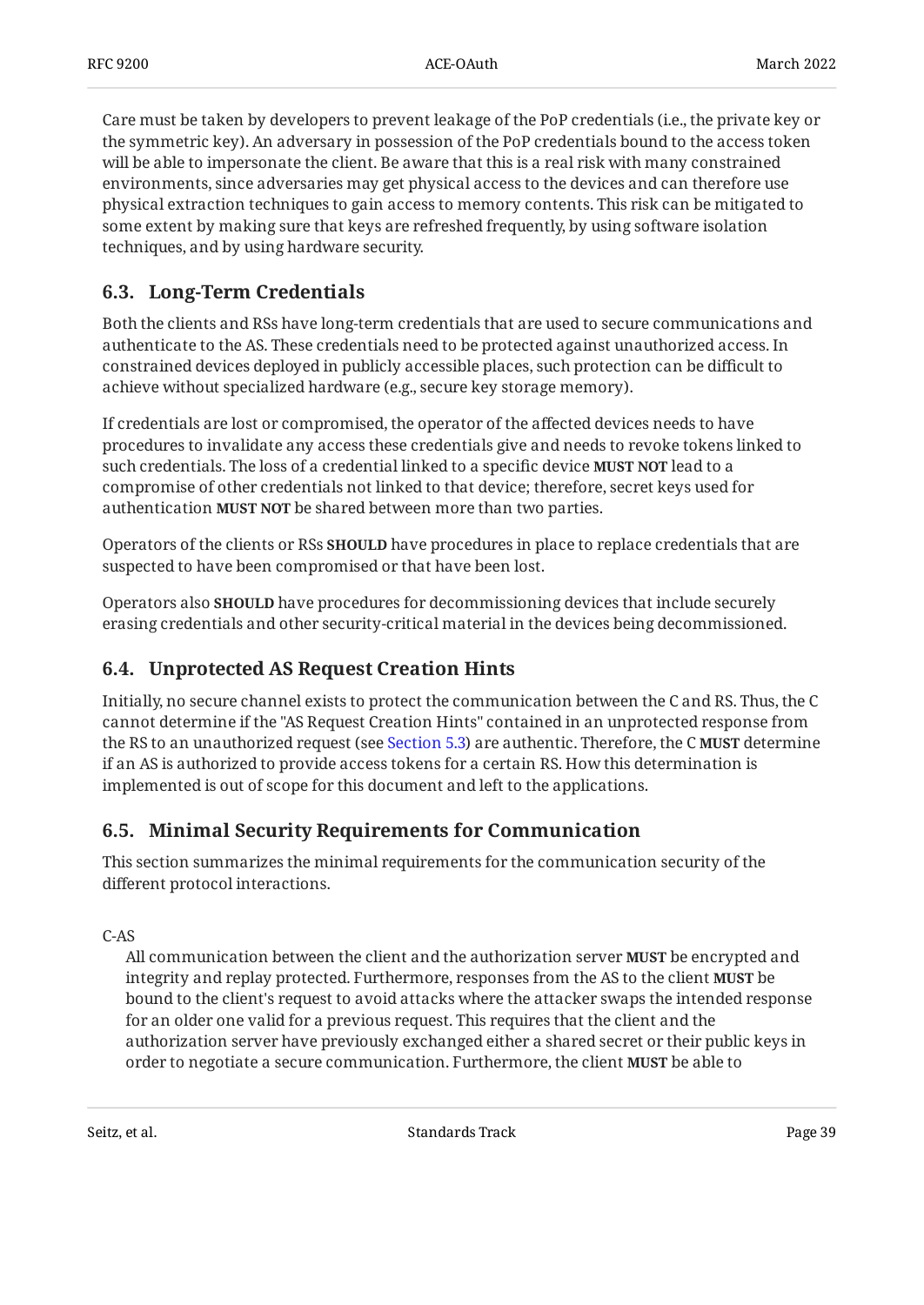determine whether an AS has the authority to issue access tokens for a certain RS. This can, for example, be done through preconfigured lists or through an online lookup mechanism that in turn also must be secured.

### RS-AS

The communication between the resource server and the authorization server via the introspection endpoint **MUST** be encrypted and integrity and replay protected. Furthermore, responses from the AS to the RS **MUST** be bound to the RS's request. This requires that the RS and the authorization server have previously exchanged either a shared secret or their public keys in order to negotiate a secure communication. Furthermore, the RS **MUST** be able to determine whether an AS has the authority to issue access tokens itself. This is usually configured out of band but could also be performed through an online lookup mechanism, provided that it is also secured in the same way.

### C-RS

The initial communication between the client and the resource server cannot be secured in general, since the RS is not in possession of on access token for that client, which would carry the necessary parameters. If both parties support DTLS without client authentication, it is **RECOMMENDED** to use this mechanism for protecting the initial communication. After the client has successfully transmitted the access token to the RS, a secure communication protocol **MUST** be established between the client and RS for the actual resource request. This protocol **MUST** provide confidentiality, integrity, and replay protection, as well as a binding between requests and responses. This requires that the client learned either the RS's public key or received a symmetric proof-of-possession key bound to the access token from the AS. The RS must have learned either the client's public key, a shared symmetric key from the claims in the token, or an introspection request. Since ACE does not provide profile negotiation between the C and RS, the client **MUST** have learned what profile the RS supports (e.g., from the AS or preconfigured) and initiated the communication accordingly.

## <span id="page-39-0"></span>**[6.6. Token Freshness and Expiration](#page-39-0)**

An RS that is offline faces the problem of clock drift. Since it cannot synchronize its clock with the AS, it may be tricked into accepting old access tokens that are no longer valid or have been compromised. In order to prevent this, an RS may use the nonce-based mechanism (cnonce) defined in [Section 5.3](#page-15-0) to ensure freshness of an Access Token subsequently presented to this RS.

Another problem with clock drift is that evaluating the standard token expiration claim "exp" can give unpredictable results.

Acceptable ranges of clock drift are highly dependent on the concrete application. Important factors are how long access tokens are valid and how critical timely expiration of the access token is.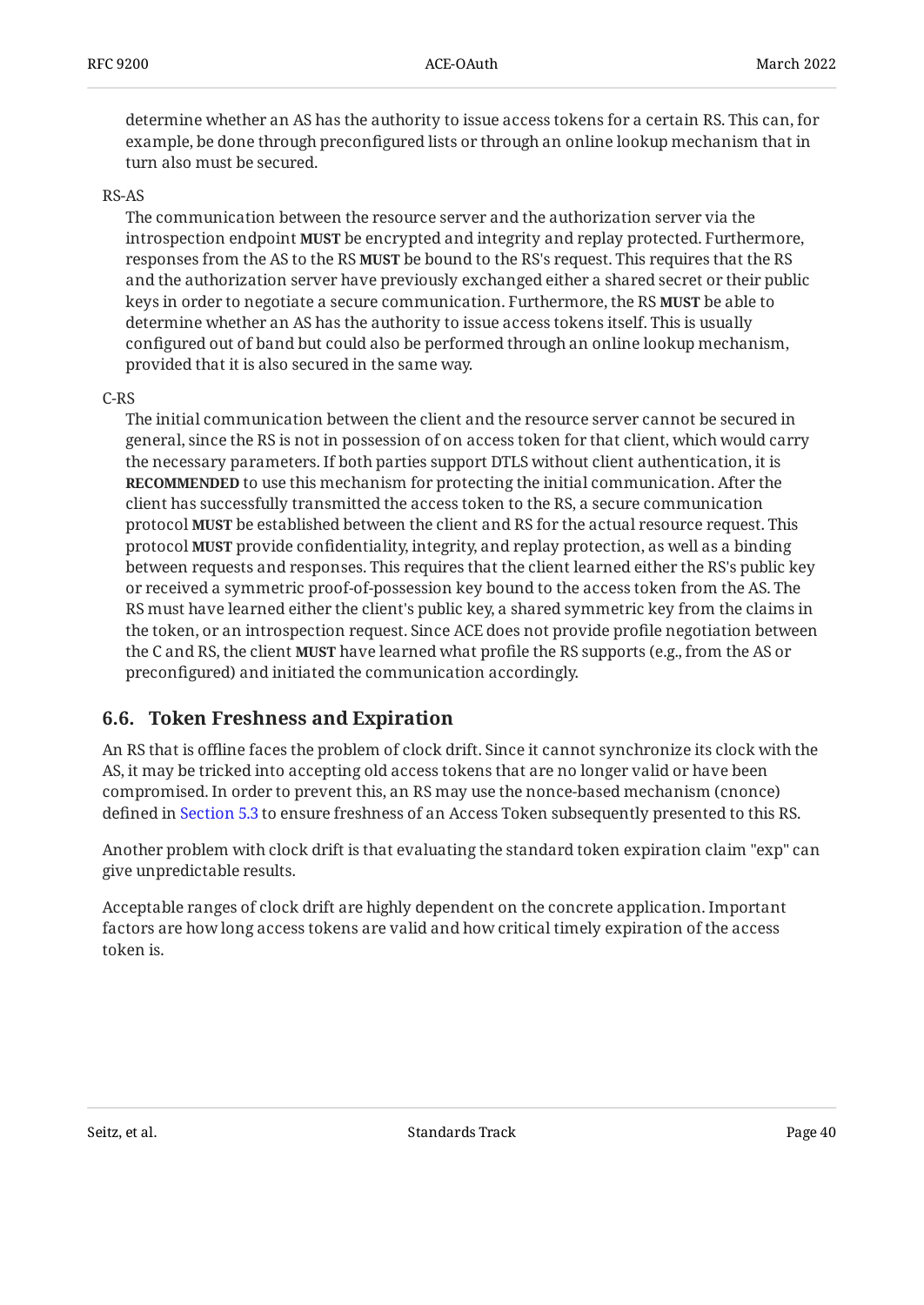The expiration mechanism implemented by the "exi" claim, based on the first time the RS sees the token, was defined to provide a more predictable alternative. The "exi" approach has some drawbacks that need to be considered:

- A malicious client may hold back tokens with the "exi" claim in order to prolong their lifespan.
- $\bullet$  If an RS loses state (e.g., due to an unscheduled reboot), it may lose the current values of counters tracking the "exi" claims of tokens it is storing.

The first drawback is inherent to the deployment scenario and the "exi" solution. It can therefore not be mitigated without requiring the RS be online at times. The second drawback can be mitigated by regularly storing the value of "exi" counters to persistent memory.

## <span id="page-40-0"></span>**[6.7. Combining Pro](#page-40-0)files**

There may be use cases where different transport and security protocols are allowed for the different interactions, and, if that is not explicitly covered by an existing profile, it corresponds to combining profiles into a new one. For example, a new profile could specify that a previously defined MQTT-TLS profile is used between the client and the RS in combination with a previously defined CoAP-DTLS profile for interactions between the client and the AS. The new profile that combines existing profiles **MUST** specify how the existing profiles' security properties are achieved. Therefore, any profile clearly specify its security requirements and **MUST MUST** document if its security depends on the combination of various protocol interactions.

# <span id="page-40-1"></span>**[6.8. Unprotected Information](#page-40-1)**

Communication with the authz-info endpoint, as well as the various error responses defined in this framework, potentially includes sending information over an unprotected channel. These messages may leak information to an adversary or may be manipulated by active attackers to induce incorrect behavior. For example, error responses for requests to the authorization information endpoint can reveal information about an otherwise opaque access token to an adversary who has intercepted this token.

As far as error messages are concerned, this framework is written under the assumption that, in general, the benefits of detailed error messages outweigh the risk due to information leakage. For particular use cases where this assessment does not apply, detailed error messages can be replaced by more generic ones.

In some scenarios, it may be possible to protect the communication with the authz-info endpoint (e.g., through DTLS with only server-side authentication). In cases where this is not possible, it is **RECOMMENDED** to use encrypted CWTs or tokens that are opaque references and need to be subjected to introspection by the RS.

If the initial Unauthorized Resource Request message (see [Section 5.2](#page-14-0)) is used, the client **MUST** make sure that it is not sending sensitive content in this request. While GET and DELETE requests only reveal the target URI of the resource, POST and PUT requests would reveal the whole payload of the intended operation.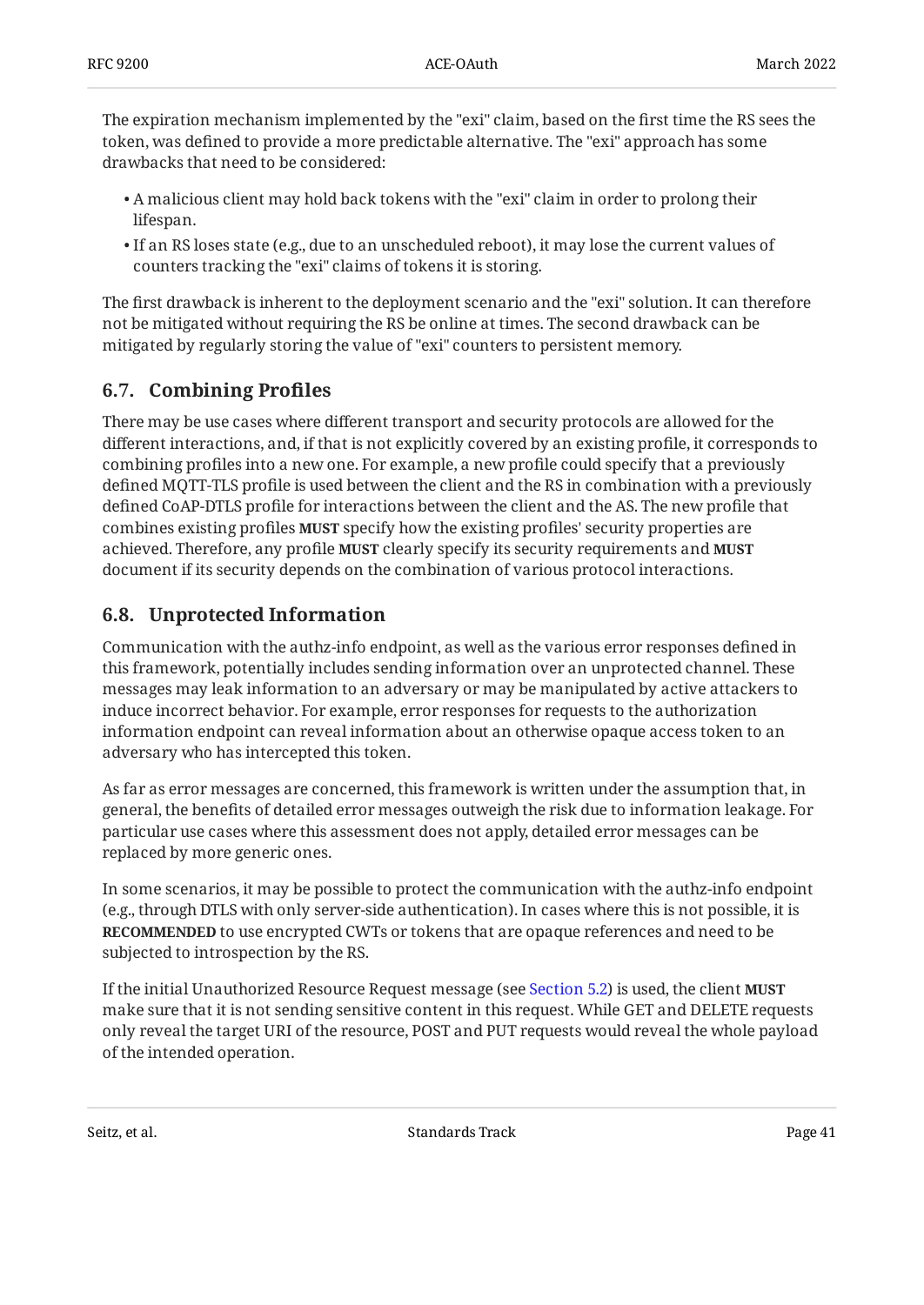Since the client is not authenticated at the point when it is submitting an access token to the authz-info endpoint, attackers may be pretending to be a client and trying to trick an RS to use an obsolete profile that in turn specifies a vulnerable security mechanism via the authz-info endpoint. Such an attack would require a valid access token containing an "ace\_profile" claim requesting the use of said obsolete profile. Resource owners should update the configuration of their RSs to prevent them from using such obsolete profiles.

# <span id="page-41-0"></span>**[6.9. Identifying Audiences](#page-41-0)**

The audience claim, as defined in [RFC7519], and the equivalent "audience" parameter from [[RFC8693\]](#page-52-4) are intentionally vague on how to match the audience value to a specific RS. This is intended to allow application-specific semantics to be used. This section attempts to give some general guidance for the use of audiences in constrained environments.

URLs are not a good way of identifying mobile devices that can switch networks and thus be associated with new URLs. If the audience represents a single RS and asymmetric keys are used, the RS can be uniquely identified by a hash of its public key. If this approach is used, it is **RECOMMENDED**to apply the procedure from Section 3 of [RFC6920].

If the audience addresses a group of resource servers, the mapping of a group identifier to an individual RS has to be provisioned to each RS before the group-audience is usable. Managing dynamic groups could be an issue if any RS is not always reachable when the groups' memberships change. Furthermore, issuing access tokens bound to symmetric proof-ofpossession keys that apply to a group-audience is problematic, as an RS that is in possession of the access token can impersonate the client towards the other RSs that are part of the group. It is therefore NOT RECOMMENDED to issue access tokens bound to a group audience and symmetric proof-of possession keys.

Even the client must be able to determine the correct values to put into the "audience" parameter in order to obtain a token for the intended RS. Errors in this process can lead to the client inadvertently obtaining a token for the wrong RS. The correct values for "audience" can either be provisioned to the client as part of its configuration or dynamically looked up by the client in some directory. In the latter case, the integrity and correctness of the directory data must be assured. Note that the "audience" hint provided by the RS as part of the "AS Request Creation Hints" ([Section 5.3](#page-15-0)) is not typically source authenticated and integrity protected and should therefore not be treated a trusted value.

## <span id="page-41-1"></span>**[6.10. Denial of Service Against or with Introspection](#page-41-1)**

The optional introspection mechanism provided by OAuth and supported in the ACE framework allows for two types of attacks that need to be considered by implementers.

First, an attacker could perform a denial-of-service attack against the introspection endpoint at the AS in order to prevent validation of access tokens. To maintain the security of the system, an RS that is configured to use introspection **MUST NOT** allow access based on a token for which it couldn't reach the introspection endpoint.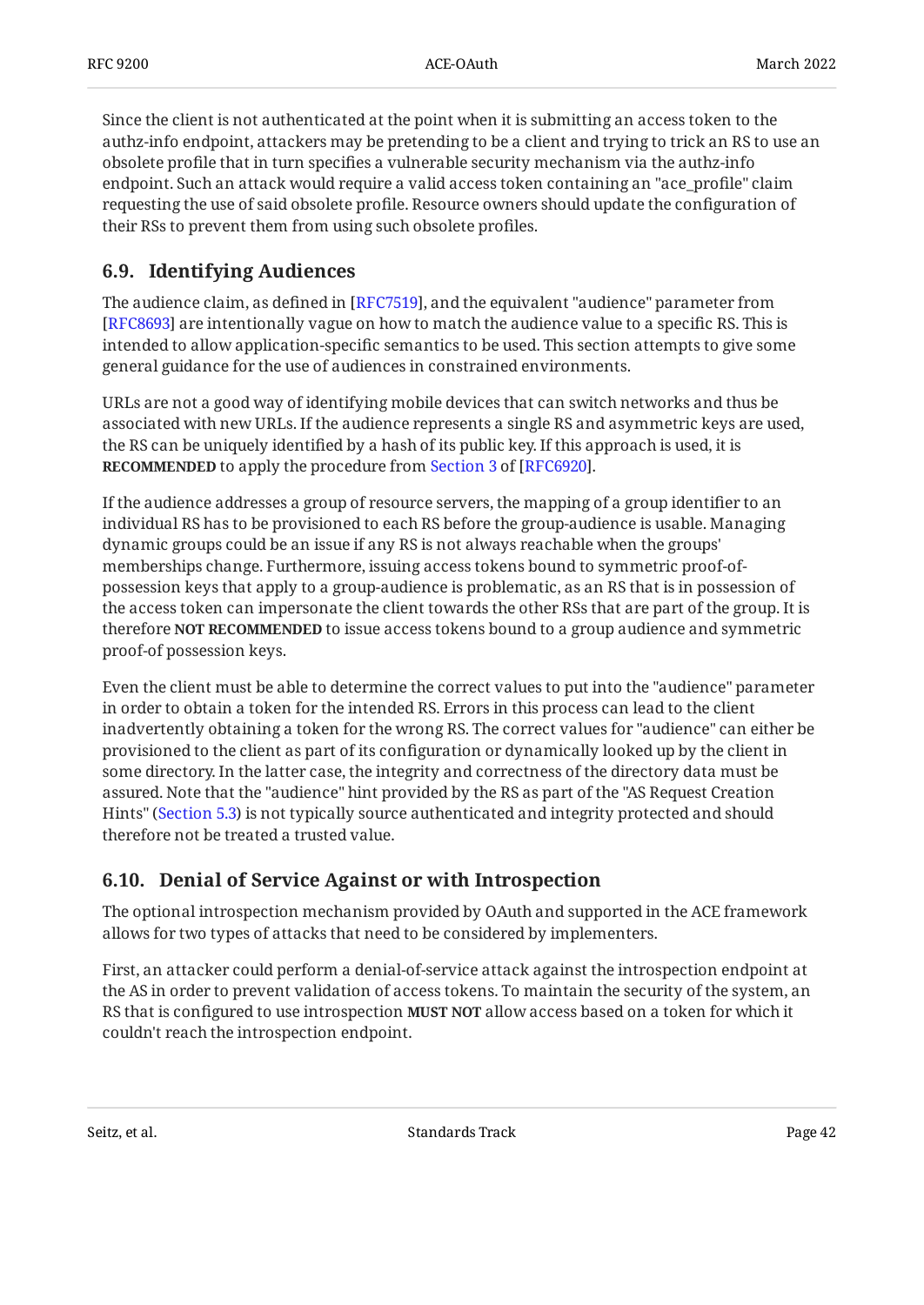Second, an attacker could use the fact that an RS performs introspection to perform a denial-ofservice attack against that RS by repeatedly sending tokens to its authz-info endpoint that require an introspection call. The RS can mitigate such attacks by implementing rate limits on how many introspection requests they perform in a given time interval for a certain client IP address submitting tokens to /authz-info. When that limit has been reached, incoming requests from that address are rejected for a certain amount of time. A general rate limit on the introspection requests should also be considered in order to mitigate distributed attacks.

# <span id="page-42-0"></span>**[7. Privacy Considerations](#page-42-0)**

Implementers and users should be aware of the privacy implications of the different possible deployments of this framework.

The AS is in a very central position and can potentially learn sensitive information about the clients requesting access tokens. If the client credentials grant is used, the AS can track what kind of access the client intends to perform. With other grants, this can be prevented by the resource owner. To do so, the resource owner needs to bind the grants it issues to anonymous, ephemeral credentials that do not allow the AS to link different grants and thus different access token requests by the same client.

The claims contained in a token can reveal privacy-sensitive information about the client and the RS to any party having access to them (whether by processing the content of a self-contained token or by introspection). The AS **SHOULD** be configured to minimize the information about clients and RSs disclosed in the tokens it issues.

If tokens are only integrity protected and not encrypted, they may reveal information to attackers listening on the wire or be able to acquire the access tokens in some other way. In the case of CWTs, the token may, e.g., reveal the audience, the scope, and the confirmation method used by the client. The latter may reveal the identity of the device or application running the client. This may be linkable to the identity of the person using the client (if there is a person and not a machine-to-machine interaction).

Clients using asymmetric keys for proof of possession should be aware of the consequences of using the same key pair for proof of possession towards different RSs. A set of colluding RSs or an attacker able to obtain the access tokens will be able to link the requests or even to determine the client's identity.

An unprotected response to an unauthorized request (see [Section 5.3\)](#page-15-0) may disclose information about the RS and/or its existing relationship with the C. It is advisable to include as little information as possible in an unencrypted response. Even the absolute URI of the AS may reveal sensitive information about the service that the RS provides. Developers must ensure that the RS does not disclose information that has an impact on the privacy of the stakeholders in the "AS Request Creation Hints". They may choose to use a different mechanism for the discovery of the AS if necessary. If means of encrypting communication between the C and RS already exist, more detailed information may be included with an error response to provide the C with sufficient information to react on that particular error.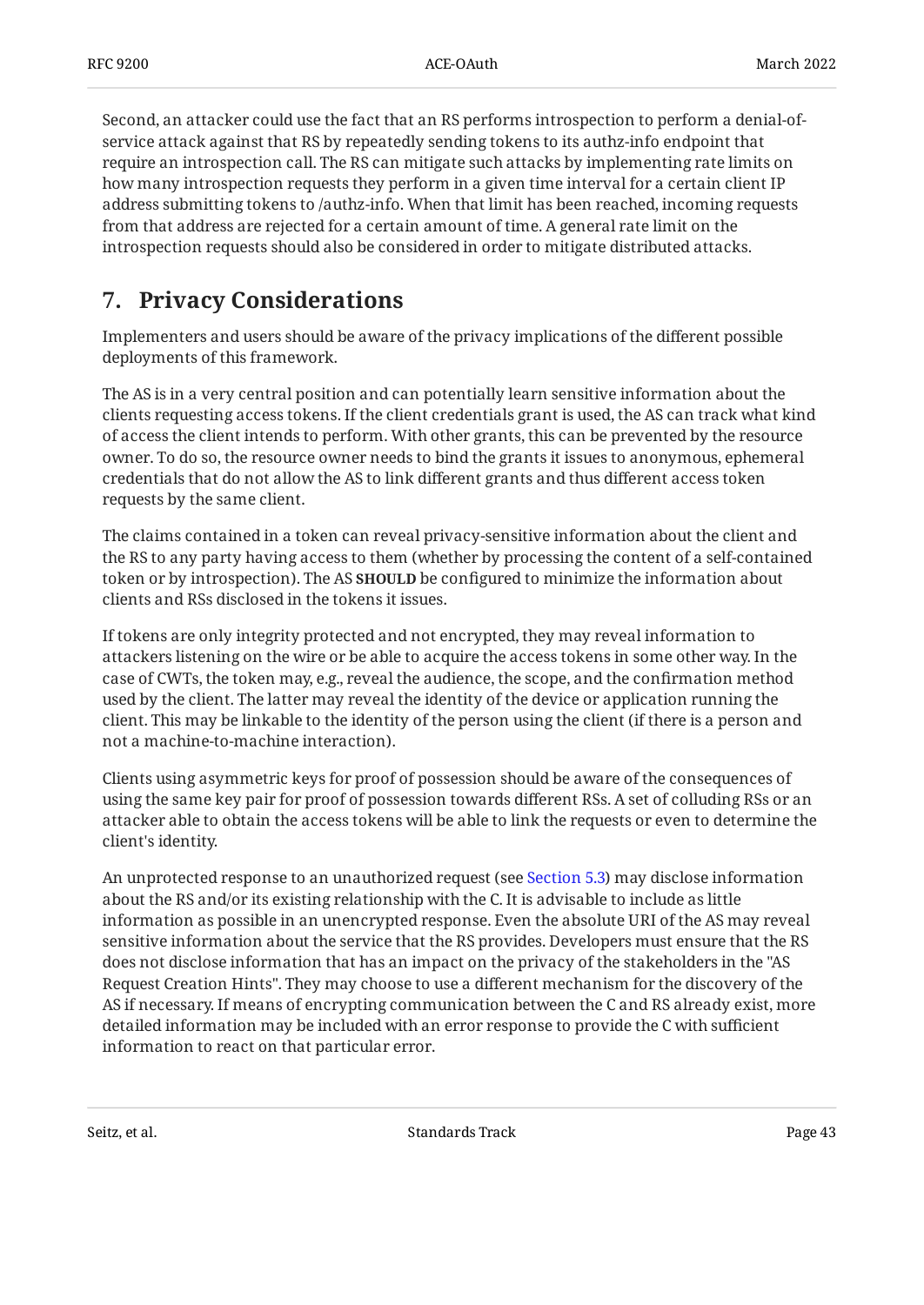# <span id="page-43-0"></span>**[8. IANA Considerations](#page-43-0)**

This document creates several registries with a registration policy of Expert Review; guidelines to the experts are given in [Section 8.17.](#page-50-0)

# <span id="page-43-1"></span>**[8.1. ACE Authorization Server Request Creation Hints](#page-43-1)**

This specification establishes the IANA "ACE Authorization Server Request Creation Hints" registry.

The columns of the registry are:

Name: The name of the parameter.

CBOR Key: CBOR map key for the parameter. Different ranges of values use different registration policies [RFC8126]. Integer values from -256 to 255 are designated as Standards Action. Integer values from -65536 to -257 and from 256 to 65535 are designated as Specification Required. Integer values greater than 65535 are designated as Expert Review. Integer values less than -65536 are marked as Private Use.

Value Type: The CBOR data types allowable for the values of this parameter.

Reference: This contains a pointer to the public specification of the Request Creation Hint abbreviation, if one exists.

This registry has been initially populated by the values in [Table 1](#page-15-1). The Reference column for all of these entries is this document.

## <span id="page-43-2"></span>**[8.2. CoRE Resource Type Registry](#page-43-2)**

IANA has registered a new Resource Type (rt=) Link Target Attribute in the "Resource Type (rt=) Link Target Attribute Values" subregistry under the "Constrained RESTful Environments (CoRE) Parameters" [IANA.CoreParameters] registry:

Value: ace.ai Description: ACE-OAuth authz-info endpoint resource. Reference: RFC 9200

Specific ACE-OAuth profiles can use this common resource type for defining their profile-specific discovery processes.

# <span id="page-43-3"></span>**[8.3. OAuth Extensions Error Registration](#page-43-3)**

This specification registers the following error values in the OAuth Extensions Error registry . [[IANA.OAuthExtensionsErrorRegistry\]](#page-51-1)

Error name: unsupported\_pop\_key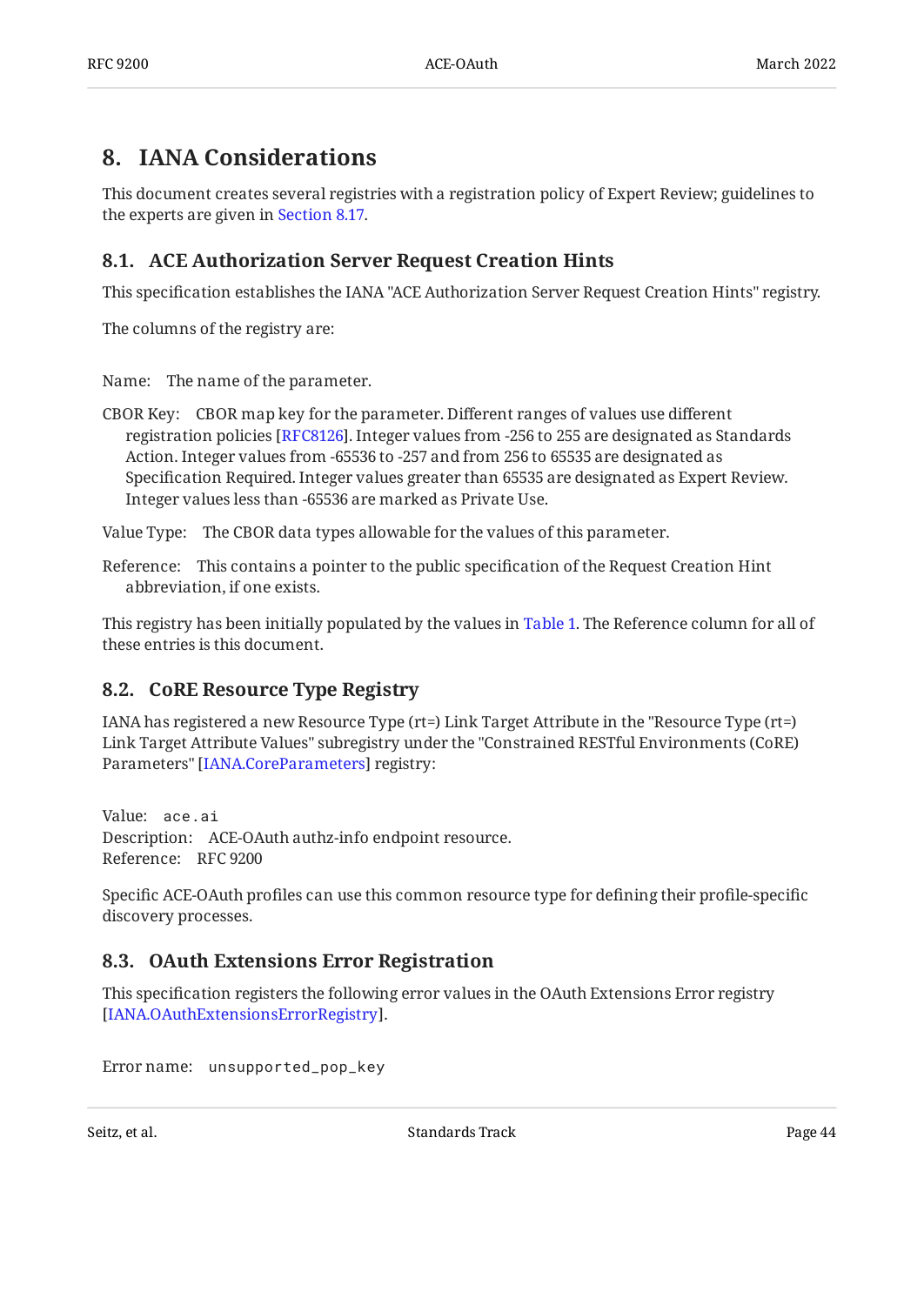Error usage location: token error response Related protocol extension: RFC 9200 Change Controller: IETF Specification document(s): [Section 5.8.3](#page-23-0) of RFC 9200

Error name: incompatible\_ace\_profiles Error usage location: token error response Related protocol extension: RFC 9200 Change Controller: IETF Specification document(s): [Section 5.8.3](#page-23-0) of RFC 9200

### <span id="page-44-0"></span>**[8.4. OAuth Error Code CBOR Mappings Registry](#page-44-0)**

This specification establishes the IANA "OAuth Error Code CBOR Mappings" registry.

The columns of the registry are:

- Name: The OAuth Error Code name, refers to the name in Section 5.2 of [RFC6749], e.g., "invalid\_request".
- CBOR Value: CBOR abbreviation for this error code. Integer values less than -65536 are marked as Private Use; all other values use the registration policy Expert Review [\[RFC8126](#page-52-6)].
- Reference: This contains a pointer to the public specification of the error code abbreviation, if one exists.
- Original Specification: This contains a pointer to the public specification of the error code, if one exists.

This registry has been initially populated by the values in [Table 3](#page-23-1). The Reference column for all of these entries is this document.

### <span id="page-44-1"></span>**[8.5. OAuth Grant Type CBOR Mappings](#page-44-1)**

This specification establishes the IANA "OAuth Grant Type CBOR Mappings" registry.

The columns of this registry are:

Name:The name of the grant type, as specified in Section 1.3 of [RFC6749].

- CBOR Value: CBOR abbreviation for this grant type. Integer values less than -65536 are marked as Private Use; all other values use the registration policy Expert Review [RFC8126].
- Reference: This contains a pointer to the public specification of the grant type abbreviation, if one exists.

Original Specification: This contains a pointer to the public specification of the grant type, if one exists.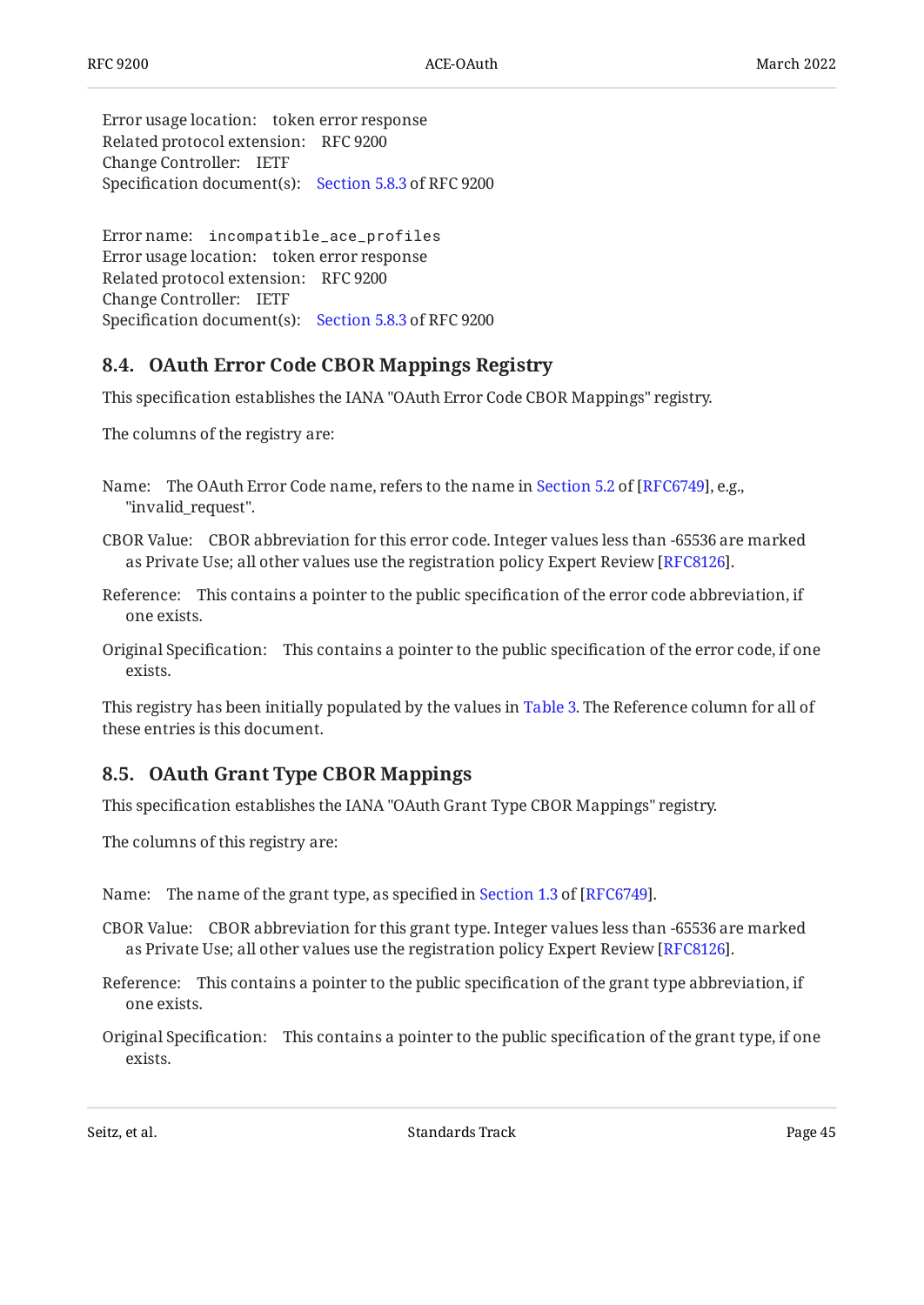This registry has been initially populated by the values in [Table 4](#page-24-0). The Reference column for all of these entries is this document.

### <span id="page-45-0"></span>**[8.6. OAuth Access Token Types](#page-45-0)**

This section registers the following new token type in the "OAuth Access Token Types" registry . [[IANA.OAuthAccessTokenTypes\]](#page-51-2)

Type name: PoP Additional Token Endpoint Response Parameters: "cnf", "rs\_cnf" (see [Section 3.1](https://www.rfc-editor.org/rfc/rfc8747#section-3.1) of [\[RFC8747](#page-53-0)] HTTP Authentication Scheme(s): N/A Change Controller: IETF Specification document(s): RFC 9200 ). [Section 3.2](https://www.rfc-editor.org/rfc/rfc9201#section-3.2) of [\[RFC9201\]](#page-53-1)

## <span id="page-45-1"></span>**[8.7. OAuth Access Token Type CBOR Mappings](#page-45-1)**

This specification establishes the IANA "OAuth Access Token Type CBOR Mappings" registry.

The columns of this registry are:

- Name: The name of the token type, as registered in the "OAuth Access Token Types" registry, e.g., "Bearer".
- CBOR Value: CBOR abbreviation for this token type. Integer values less than -65536 are marked as Private Use; all other values use the registration policy Expert Review [\[RFC8126](#page-52-6)].
- Reference: This contains a pointer to the public specification of the OAuth token type abbreviation, if one exists.
- Original Specification: This contains a pointer to the public specification of the OAuth token type, if one exists.

### <span id="page-45-2"></span>**[8.7.1. Initial Registry Contents](#page-45-2)**

Name: Bearer Value: 1 Reference: RFC 9200 Original Specification: [\[RFC6749\]](#page-52-0)

Name: PoP Value: 2 Reference: RFC 9200 Original Specification: RFC 9200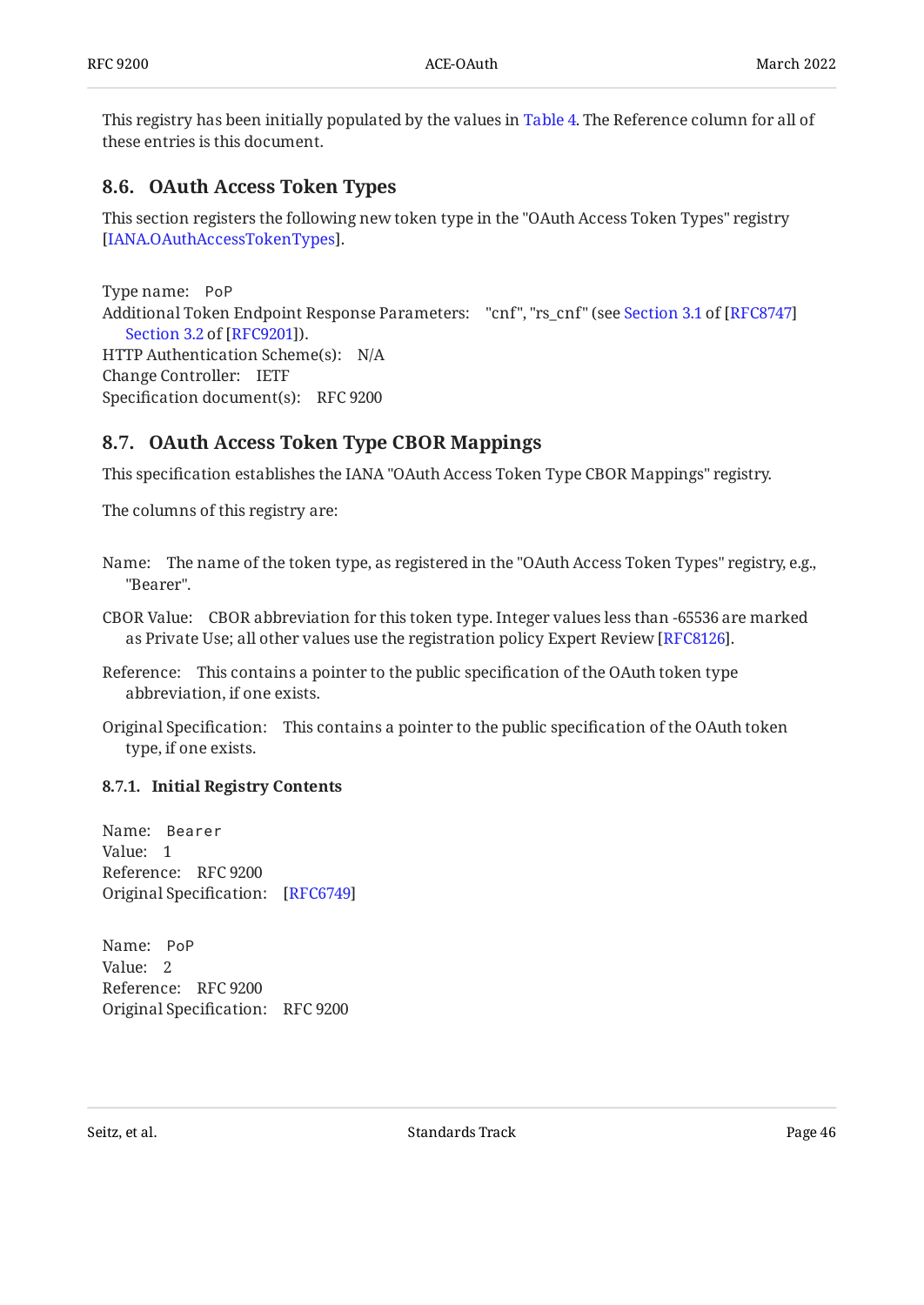### <span id="page-46-0"></span>**[8.8. A](#page-46-0)CE Profi[le Registry](#page-46-0)**

This specification establishes the IANA "ACE Profile" registry.

The columns of this registry are:

Name: The name of the profile to be used as the value of the profile attribute.

Description: Text giving an overview of the profile and the context it is developed for.

- CBOR Value: CBOR abbreviation for this profile name. Different ranges of values use different registration policies [\[RFC8126](#page-52-6)]. Integer values from -256 to 255 are designated as Standards Action. Integer values from -65536 to -257 and from 256 to 65535 are designated as Specification Required. Integer values greater than 65535 are designated as Expert Review. Integer values less than -65536 are marked as Private Use.
- Reference: This contains a pointer to the public specification of the profile abbreviation, if one exists.

### <span id="page-46-1"></span>**[8.9. OAuth Parameter Registration](#page-46-1)**

This specification registers the following parameter in the "OAuth Parameters" registry : [[IANA.OAuthParameters](#page-51-3)]

Name: ace\_profile Parameter Usage Location: token response Change Controller: IETF Reference: Sections [5.8.2](#page-21-0) and [5.8.4.3](#page-25-0) of RFC 9200

## <span id="page-46-2"></span>**[8.10. OAuth Parameters CBOR Mappings Registry](#page-46-2)**

This specification establishes the IANA "OAuth Parameters CBOR Mappings" registry.

The columns of this registry are:

- Name: The OAuth Parameter name, refers to the name in the OAuth parameter registry, e.g., "client\_id".
- CBOR Key: CBOR map key for this parameter. Integer values less than -65536 are marked as Private Use; all other values use the registration policy Expert Review [RFC8126].

Value Type: The allowable CBOR data types for values of this parameter.

Reference: This contains a pointer to the public specification of the OAuth parameter abbreviation, if one exists.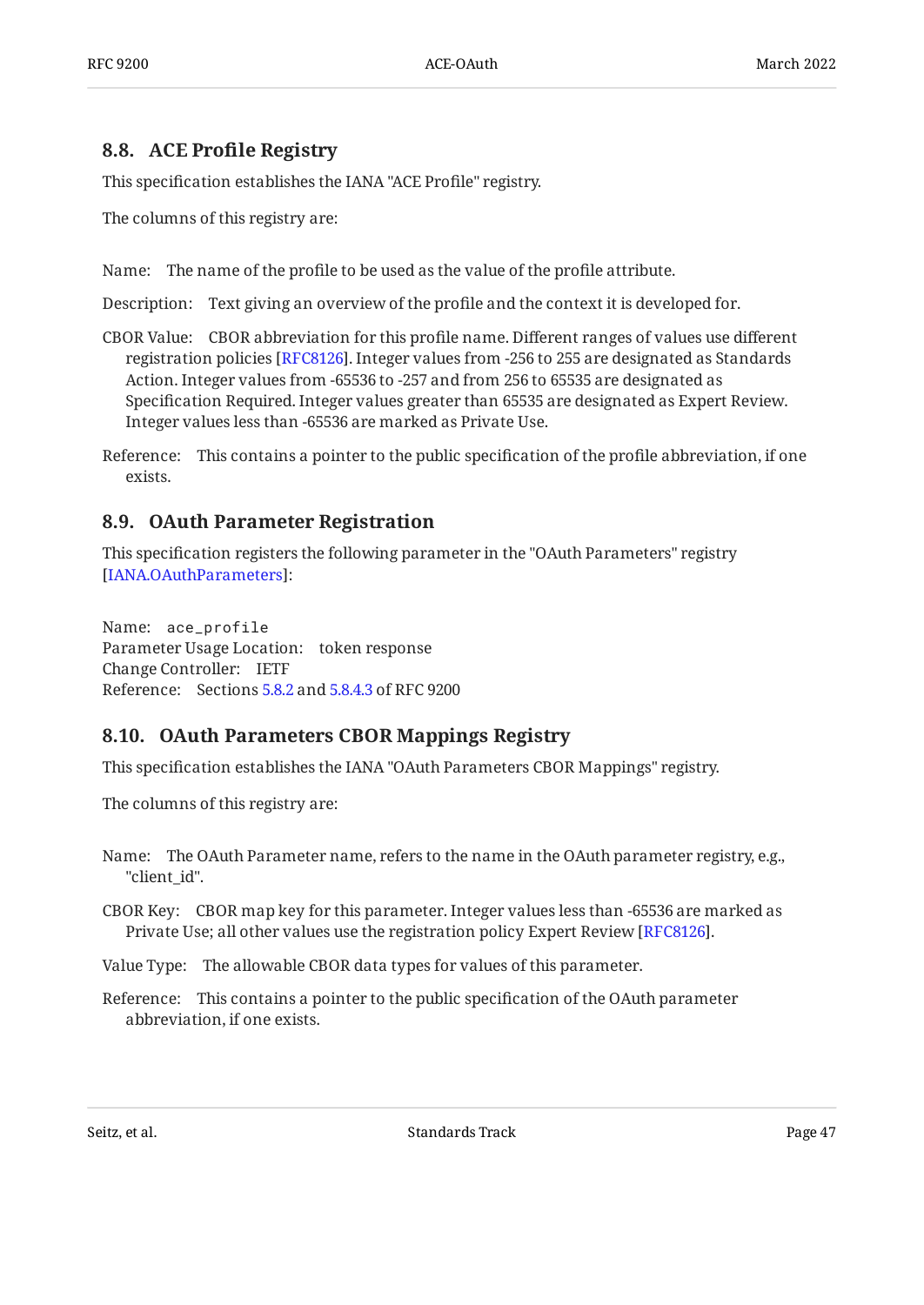Original Specification This contains a pointer to the public specification of the OAuth parameter, if one exists.

This registry has been initially populated by the values in [Table 5](#page-26-0). The Reference column for all of these entries is this document.

## <span id="page-47-0"></span>**[8.11. OAuth Introspection Response Parameter Registration](#page-47-0)**

This specification registers the following parameters in the OAuth Token Introspection Response registry [[IANA.TokenIntrospectionResponse](#page-51-4)].

Name: ace\_profile Description: The ACE profile used between the client and RS. Change Controller: IETF Reference: [Section 5.9.2](#page-28-0) of RFC 9200

Name: cnonce

Description: "client-nonce". A nonce previously provided to the AS by the RS via the client. Used to verify token freshness when the RS cannot synchronize its clock with the AS.

Change Controller: IETF

Reference: [Section 5.9.2](#page-28-0) of RFC 9200

Name cti Description "CWT ID". The identifier of a CWT as defined in [RFC8392]. Change Controller IETF Reference [Section 5.9.2](#page-28-0) of RFC 9200

Name: exi Description: "Expires in". Lifetime of the token in seconds from the time the RS first sees it. Used Change Controller: IETF Reference: [Section 5.9.2](#page-28-0) of RFC 9200 to implement a weaker form of token expiration for devices that cannot synchronize their internal clocks.

## <span id="page-47-1"></span>**[8.12. OAuth Token Introspection Response CBOR Mappings Registry](#page-47-1)**

This specification establishes the IANA "OAuth Token Introspection Response CBOR Mappings" registry.

The columns of this registry are:

Name: The OAuth Parameter name, refers to the name in the OAuth parameter registry, e.g., "client\_id".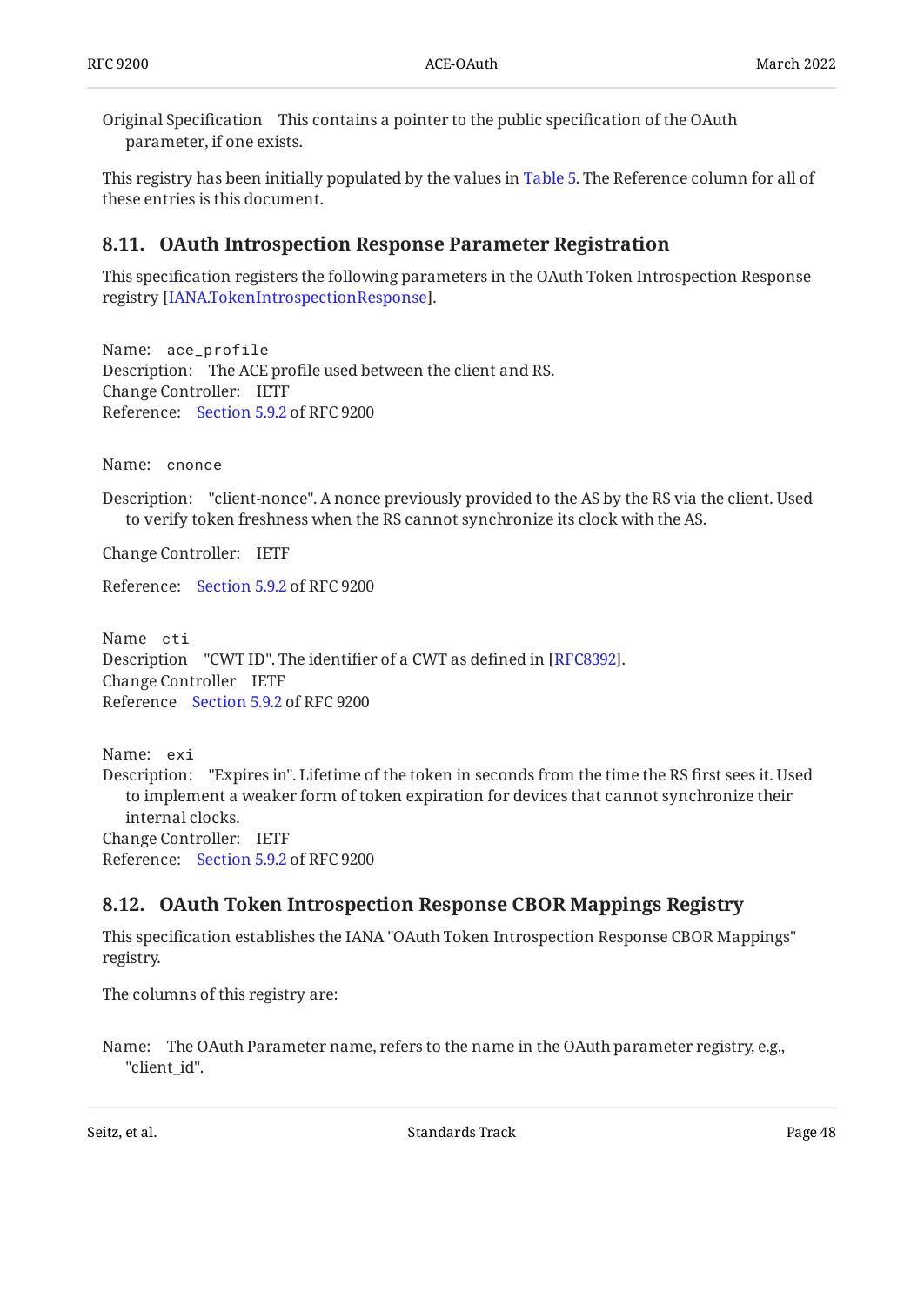- CBOR Key: CBOR map key for this parameter. Integer values less than -65536 are marked as Private Use; all other values use the registration policy Expert Review [RFC8126].
- Value Type: The allowable CBOR data types for values of this parameter.
- Reference: This contains a pointer to the public specification of the introspection response parameter abbreviation, if one exists.
- Original Specification This contains a pointer to the public specification of the OAuth Token Introspection parameter, if one exists.

This registry has been initially populated by the values in [Table 6](#page-30-0). The Reference column for all of these entries is this document.

Note that the mappings of parameters corresponding to claim names intentionally coincide with the CWT claim name mappings from [RFC8392].

### <span id="page-48-0"></span>**[8.13. JSON Web Token Claims](#page-48-0)**

This specification registers the following new claims in the JSON Web Token (JWT) registry of JSON Web Token Claims [IANA.JsonWebTokenClaims]:

Claim Name: ace\_profile Claim Description: The ACE profile a token is supposed to be used with. Change Controller: IETF Reference: [Section 5.10](#page-31-0) of RFC 9200

Claim Name: cnonce Claim Description: "client-nonce". A nonce previously provided to the AS by the RS via the client. Change Controller: IETF Reference: [Section 5.10](#page-31-0) of RFC 9200 Used to verify token freshness when the RS cannot synchronize its clock with the AS.

Claim Name: exi Claim Description: "Expires in". Lifetime of the token in seconds from the time the RS first sees it. Change Controller: IETF Reference: [Section 5.10.3](#page-35-0) of RFC 9200 Used to implement a weaker form of token expiration for devices that cannot synchronize their internal clocks.

## <span id="page-48-1"></span>**[8.14. CBOR Web Token Claims](#page-48-1)**

This specification registers the following new claims in the "CBOR Web Token (CWT) Claims" registry [[IANA.CborWebTokenClaims\]](#page-51-6).

Claim Name: ace\_profile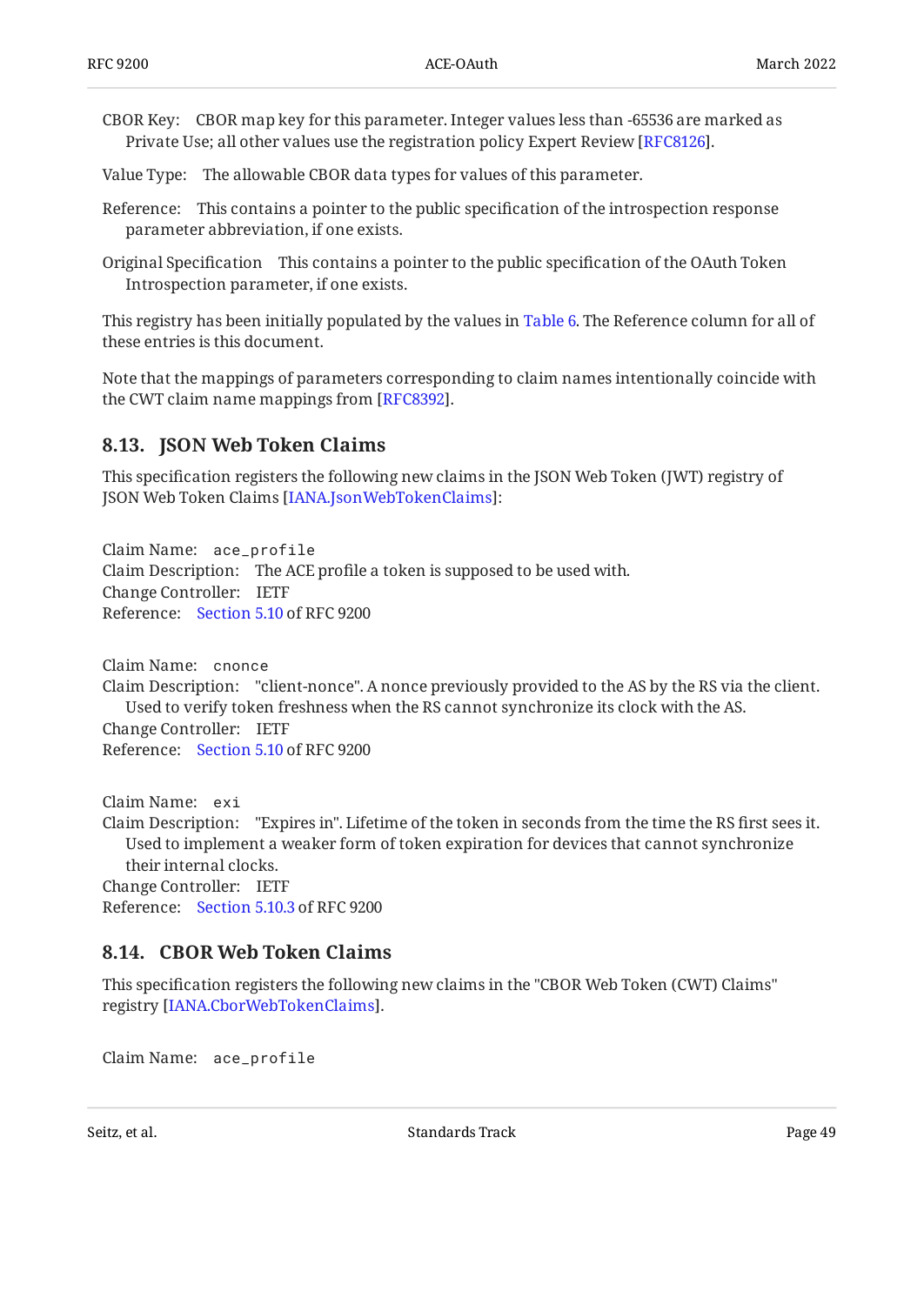Claim Description: The ACE profile a token is supposed to be used with. JWT Claim Name: ace\_profile Claim Key: 38 Claim Value Type(s): integer Change Controller: IETF Specification Document(s): [Section 5.10](#page-31-0) of RFC 9200

Claim Name: cnonce Claim Description: The client-nonce sent to the AS by the RS via the client. JWT Claim Name: cnonce Claim Key: 39 Claim Value Type(s): byte string Change Controller: IETF Specification Document(s): [Section 5.10](#page-31-0) of RFC 9200

Claim Name: exi Claim Description: The expiration time of a token measured from when it was received at the RS JWT Claim Name: exi Claim Key: 40 Claim Value Type(s): integer Change Controller: IETF Specification Document(s): [Section 5.10.3](#page-35-0) of RFC 9200 in seconds.

Claim Name: scope Claim Description: The scope of an access token, as defined in  $[{\rm RFC6749}].$ JWT Claim Name: scope Claim Key: 9 Claim Value Type(s): byte string or text string Change Controller: IETF Specification Document(s): [Section 4.2](https://www.rfc-editor.org/rfc/rfc8693#section-4.2) of [[RFC8693\]](#page-52-4)

## <span id="page-49-0"></span>**[8.15. Media Type Registration](#page-49-0)**

This specification registers the "application/ace+cbor" media type for messages of the protocols defined in this document carrying parameters encoded in CBOR. This registration follows the procedures specified in [\[RFC6838](#page-52-7)].

Type name: application Subtype name: ace+cbor Required parameters: N/A

Optional parameters: N/A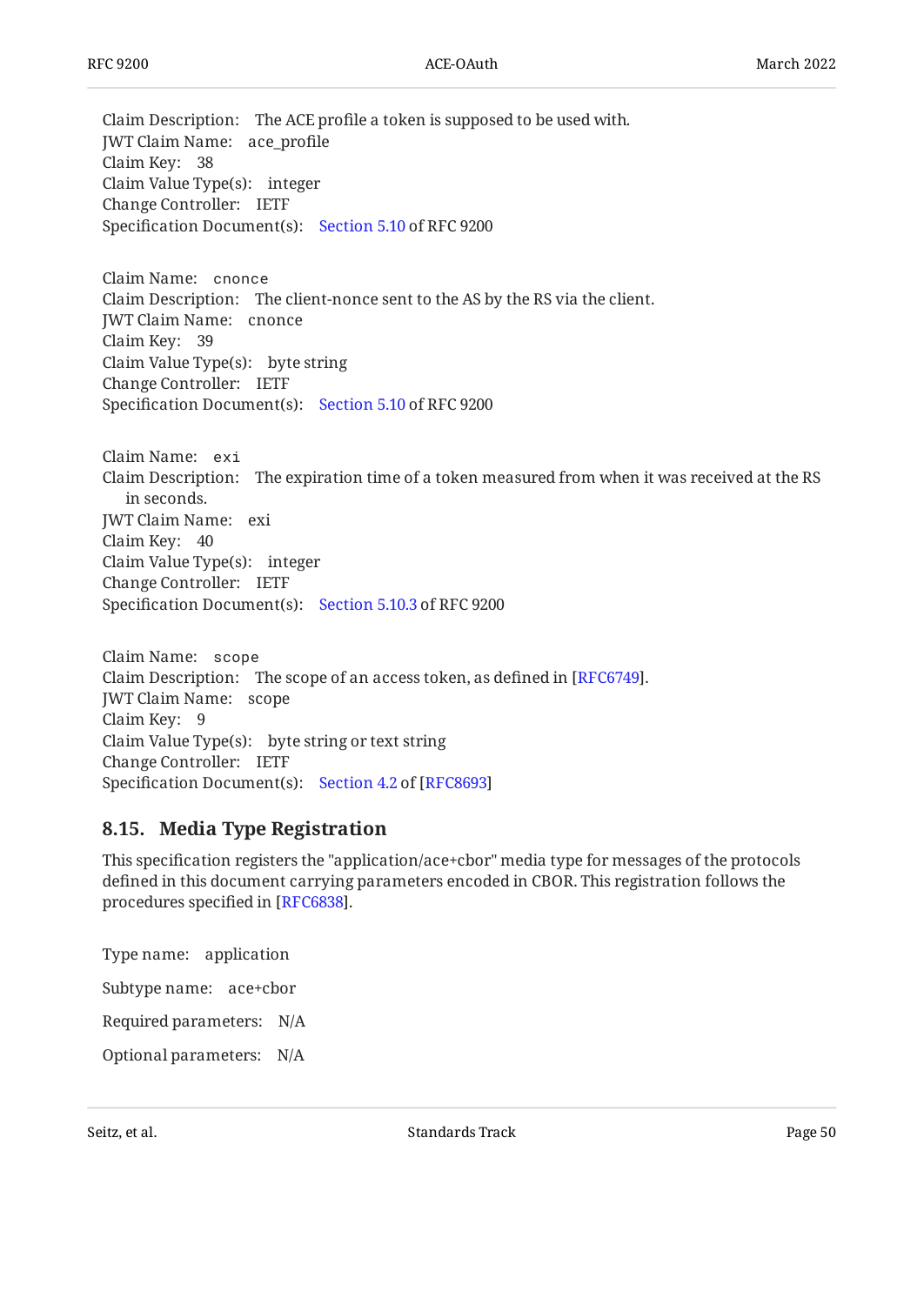Encoding considerations: Must be encoded as a CBOR map containing the protocol parameters defined in RFC 9200.

Security considerations: See [Section 6](#page-36-1) of RFC 9200

Interoperability considerations: N/A

Published specification: RFC 9200

Applications that use this media type: The type is used by authorization servers, clients, and resource servers that support the ACE framework with CBOR encoding, as specified in RFC 9200.

Fragment identifier considerations: N/A

Additional information: N/A

Person & email address to contact for further information: IESG <iesg@ietf.org>

Intended usage: COMMON

Restrictions on usage: none

Author: Ludwig Seitz <ludwig.seitz@combitech.se>

<span id="page-50-1"></span>Change controller: IETF

### **[8.16. CoAP Content-Format Registry](#page-50-1)**

The following entry has been registered in the "CoAP Content-Formats" registry:

Media Type: application/ace+cbor Encoding: - ID: 19 Reference: RFC 9200

### <span id="page-50-0"></span>**[8.17. Expert Review Instructions](#page-50-0)**

All of the IANA registries established in this document are defined to use a registration policy of Expert Review. This section gives some general guidelines for what the experts should be looking for, but they are being designated as experts for a reason, so they should be given substantial latitude.

Expert Reviewers should take into consideration the following points:

Point squatting should be discouraged. Reviewers are encouraged to get sufficient • information for registration requests to ensure that the usage is not going to duplicate one that is already registered and that the point is likely to be used in deployments. The zones tagged as Private Use are intended for testing purposes and closed environments; code points in other ranges should not be assigned for testing.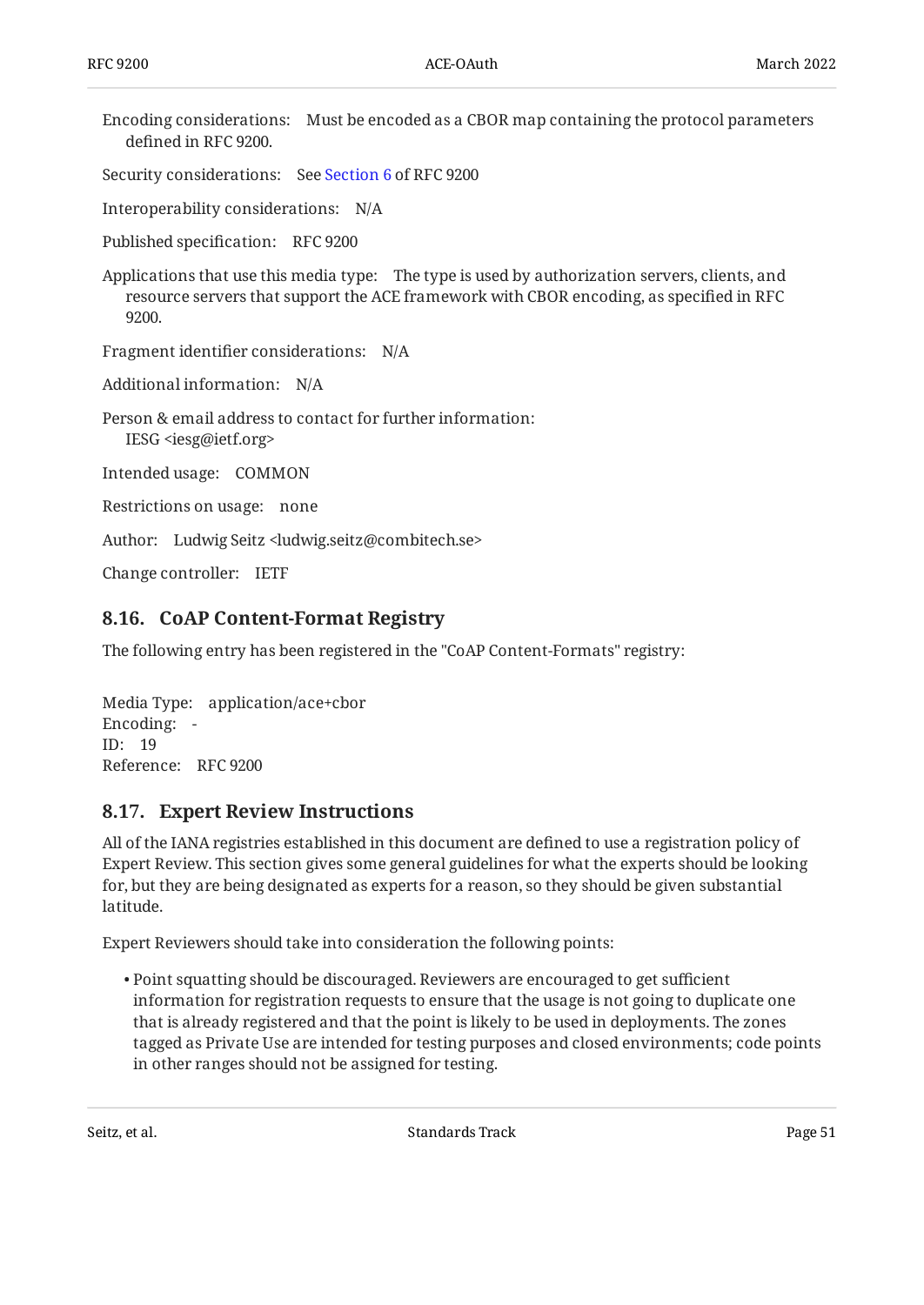- $\bullet$  Specifications are needed for the first-come, first-serve range if they are expected to be used outside of closed environments in an interoperable way. When specifications are not provided, the description provided needs to have sufficient information to identify what the point is being used for.
- Experts should take into account the expected usage of fields when approving point assignment. The fact that there is a range for Standards Track documents does not mean that a Standards Track document cannot have points assigned outside of that range. The length of the encoded value should be weighed against how many code points of that length are left, i.e., the size of device it will be used on.
- $\bullet$  Since a high degree of overlap is expected between these registries and the contents of the OAuth parameters [[IANA.OAuthParameters](#page-51-3)] registries, experts should require new registrations to maintain alignment with parameters from OAuth that have comparable functionality. Deviation from this alignment should only be allowed if there are functional differences that are motivated by the use case and that cannot be easily or efficiently addressed by comparable OAuth parameters.

# <span id="page-51-8"></span><span id="page-51-7"></span>**[9. References](#page-51-7)**

### **[9.1. Normative References](#page-51-8)**

- <span id="page-51-6"></span>**[IANA.CborWebTokenClaims]** IANA, "CBOR Web Token (CWT) Claims", [<https://www.iana.org/](https://www.iana.org/assignments/cwt) . [assignments/cwt](https://www.iana.org/assignments/cwt)>
- <span id="page-51-0"></span>**[IANA.CoreParameters]** IANA, "Constrained RESTful Environments (CoRE) Parameters", . [<https://www.iana.org/assignments/core-parameters](https://www.iana.org/assignments/core-parameters)>
- <span id="page-51-5"></span>**[IANA.JsonWebTokenClaims]** IANA, "JSON Web Token Claims", <[https://www.iana.org/](https://www.iana.org/assignments/jwt) . [assignments/jwt>](https://www.iana.org/assignments/jwt)
- <span id="page-51-2"></span>**[IANA.OAuthAccessTokenTypes]** IANA, "OAuth Access Token Types", <[https://www.iana.org/](https://www.iana.org/assignments/oauth-parameters) . [assignments/oauth-parameters](https://www.iana.org/assignments/oauth-parameters)>
- <span id="page-51-1"></span>**[IANA.OAuthExtensionsErrorRegistry]** IANA, "OAuth Extensions Error Registry", [<https://](https://www.iana.org/assignments/oauth-parameters) . [www.iana.org/assignments/oauth-parameters>](https://www.iana.org/assignments/oauth-parameters)
- <span id="page-51-3"></span>**[IANA.OAuthParameters]** IANA, "OAuth Parameters", [<https://www.iana.org/assignments/](https://www.iana.org/assignments/oauth-parameters) . [oauth-parameters](https://www.iana.org/assignments/oauth-parameters)>
- <span id="page-51-4"></span>**[IANA.TokenIntrospectionResponse]** IANA, "OAuth Token Introspection Response", [<https://](https://www.iana.org/assignments/oauth-parameters) . [www.iana.org/assignments/oauth-parameters>](https://www.iana.org/assignments/oauth-parameters)
	- **[RFC2119]** Bradner, S., "Key words for use in RFCs to Indicate Requirement Levels", BCP 14, RFC 2119, DOI 10.17487/RFC2119, March 1997, [<https://www.rfc-editor.org/info/](https://www.rfc-editor.org/info/rfc2119) . [rfc2119](https://www.rfc-editor.org/info/rfc2119)>
	- **[RFC3986]** Berners-Lee, T., Fielding, R., and L. Masinter, "Uniform Resource Identifier (URI): Generic Syntax", STD 66, RFC 3986, DOI 10.17487/RFC3986, January 2005, [<https://](https://www.rfc-editor.org/info/rfc3986) . [www.rfc-editor.org/info/rfc3986>](https://www.rfc-editor.org/info/rfc3986)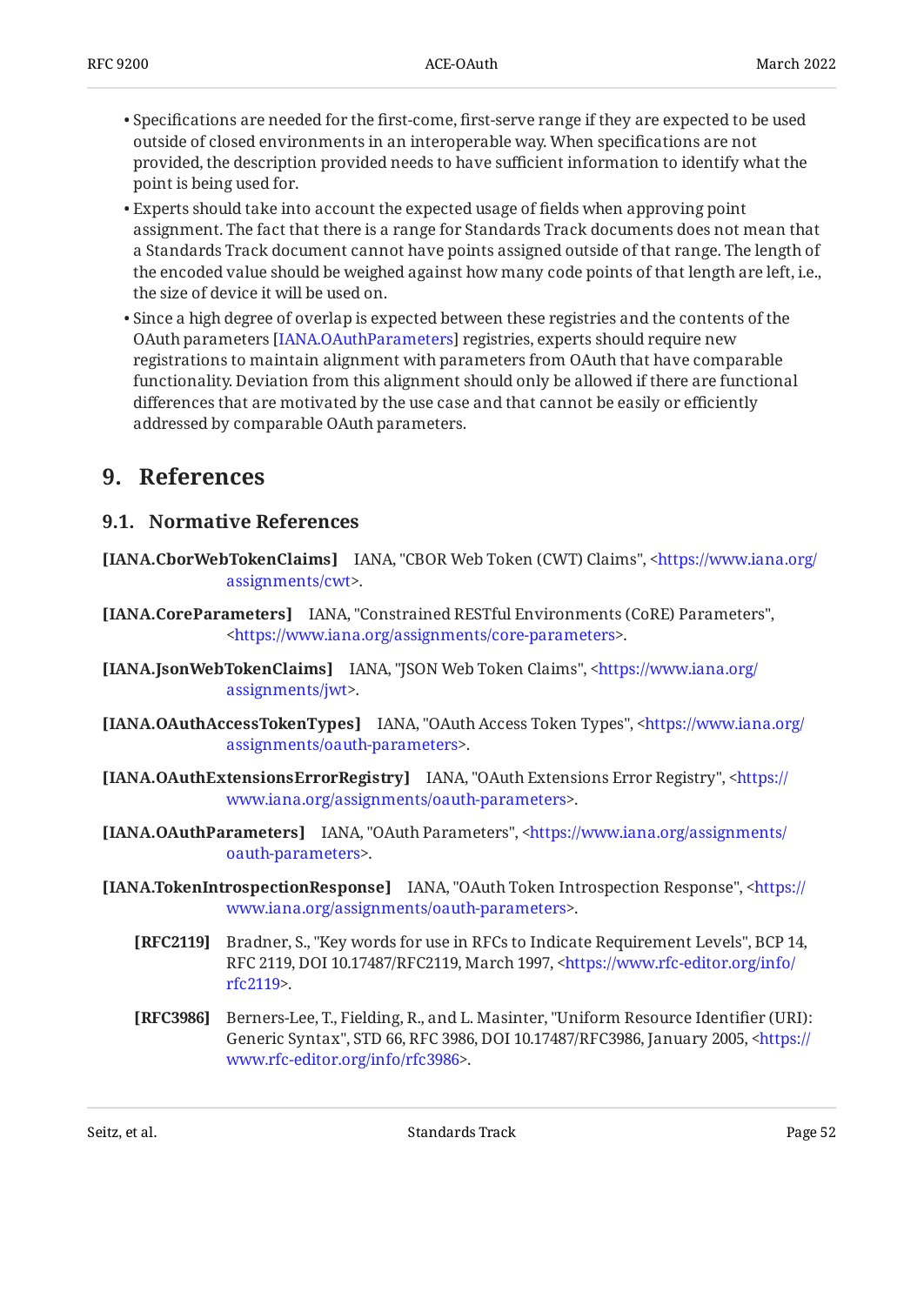<span id="page-52-9"></span><span id="page-52-7"></span><span id="page-52-5"></span><span id="page-52-3"></span><span id="page-52-0"></span>

| [RFC4648] | Josefsson, S., "The Base16, Base32, and Base64 Data Encodings", RFC 4648, DOI<br>10.17487/RFC4648, October 2006, <https: info="" rfc4648="" www.rfc-editor.org="">.</https:>                                                        |  |  |  |
|-----------|-------------------------------------------------------------------------------------------------------------------------------------------------------------------------------------------------------------------------------------|--|--|--|
| [RFC6347] | Rescorla, E. and N. Modadugu, "Datagram Transport Layer Security Version 1.2",<br>RFC 6347, DOI 10.17487/RFC6347, January 2012, <https: <br="" info="" www.rfc-editor.org="">rfc6347&gt;.</https:>                                  |  |  |  |
| [RFC6749] | Hardt, D., Ed., "The OAuth 2.0 Authorization Framework", RFC 6749, DOI 10.17487/<br>RFC6749, October 2012, <https: info="" rfc6749="" www.rfc-editor.org="">.</https:>                                                              |  |  |  |
| [RFC6750] | Jones, M. and D. Hardt, "The OAuth 2.0 Authorization Framework: Bearer Token<br>Usage", RFC 6750, DOI 10.17487/RFC6750, October 2012, <https: www.rfc-<br="">editor.org/info/rfc6750&gt;.</https:>                                  |  |  |  |
| [RFC6838] | Freed, N., Klensin, J., and T. Hansen, "Media Type Specifications and Registration<br>Procedures", BCP 13, RFC 6838, DOI 10.17487/RFC6838, January 2013, <https: <br="">www.rfc-editor.org/info/rfc6838&gt;.</https:>               |  |  |  |
| [RFC6920] | Farrell, S., Kutscher, D., Dannewitz, C., Ohlman, B., Keranen, A., and P. Hallam-<br>Baker, "Naming Things with Hashes", RFC 6920, DOI 10.17487/RFC6920, April 2013,<br><https: info="" rfc6920="" www.rfc-editor.org="">.</https:> |  |  |  |
| [RFC7252] | Shelby, Z., Hartke, K., and C. Bormann, "The Constrained Application Protocol<br>(CoAP)", RFC 7252, DOI 10.17487/RFC7252, June 2014, <https: <br="" www.rfc-editor.org="">info/rfc7252&gt;.</https:>                                |  |  |  |
| [RFC7519] | Jones, M., Bradley, J., and N. Sakimura, "JSON Web Token (JWT)", RFC 7519, DOI<br>10.17487/RFC7519, May 2015, <https: info="" rfc7519="" www.rfc-editor.org="">.</https:>                                                           |  |  |  |
| [RFC7662] | Richer, J., Ed., "OAuth 2.0 Token Introspection", RFC 7662, DOI 10.17487/RFC7662,<br>October 2015, <https: info="" rfc7662="" www.rfc-editor.org="">.</https:>                                                                      |  |  |  |
| [RFC8126] | Cotton, M., Leiba, B., and T. Narten, "Guidelines for Writing an IANA<br>Considerations Section in RFCs", BCP 26, RFC 8126, DOI 10.17487/RFC8126, June<br>2017, <https: info="" rfc8126="" www.rfc-editor.org="">.</https:>         |  |  |  |
|           | [RFC8152] Schaad, J., "CBOR Object Signing and Encryption (COSE)", RFC 8152, DOI 10.17487/<br>RFC8152, July 2017, <https: info="" rfc8152="" www.rfc-editor.org="">.</https:>                                                       |  |  |  |
| [RFC8174] | Leiba, B., "Ambiguity of Uppercase vs Lowercase in RFC 2119 Key Words", BCP 14,<br>RFC 8174, DOI 10.17487/RFC8174, May 2017, <https: <br="" info="" www.rfc-editor.org="">rfc8174&gt;.</https:>                                     |  |  |  |
| [RFC8392] | Jones, M., Wahlstroem, E., Erdtman, S., and H. Tschofenig, "CBOR Web Token<br>(CWT)", RFC 8392, DOI 10.17487/RFC8392, May 2018, <https: <br="" www.rfc-editor.org="">info/rfc8392&gt;.</https:>                                     |  |  |  |
| [RFC8693] | Jones, M., Nadalin, A., Campbell, B., Ed., Bradley, J., and C. Mortimore, "OAuth 2.0<br>Token Exchange", RFC 8693, DOI 10.17487/RFC8693, January 2020, <https: <br="">www.rfc-editor.org/info/rfc8693&gt;.</https:>                 |  |  |  |

<span id="page-52-8"></span><span id="page-52-6"></span><span id="page-52-4"></span><span id="page-52-2"></span><span id="page-52-1"></span>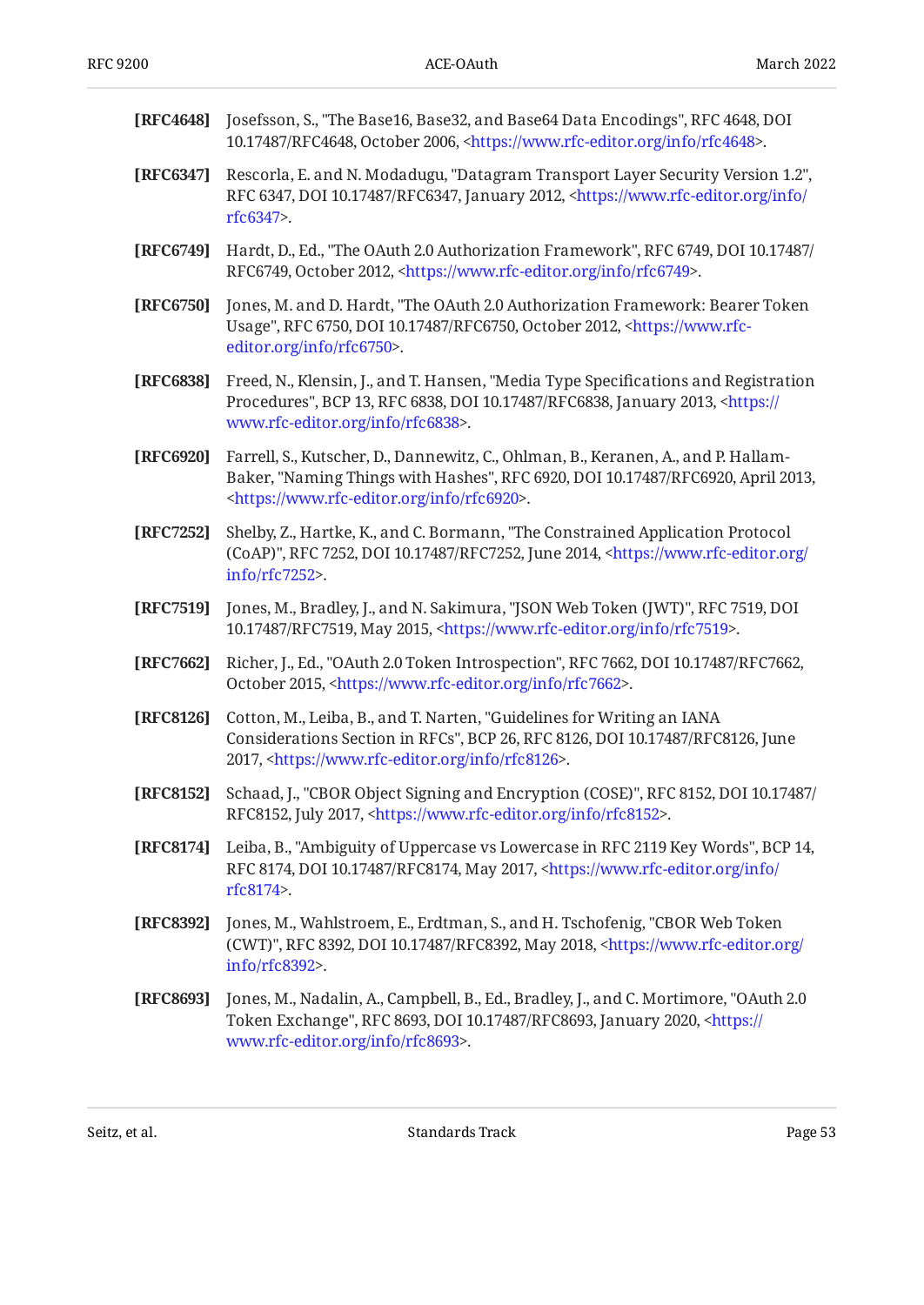- <span id="page-53-0"></span>**[RFC8747]** Jones, M., Seitz, L., Selander, G., Erdtman, S., and H. Tschofenig, "Proof-of-, , Possession Key Semantics for CBOR Web Tokens (CWTs)" RFC 8747 DOI 10.17487/ RFC8747, March 2020, <https://www.rfc-editor.org/info/rfc8747>.
- <span id="page-53-4"></span>**[RFC8949]** Bormann, C. and P. Hoffman, "Concise Binary Object Representation (CBOR)", STD 94, RFC 8949, DOI 10.17487/RFC8949, December 2020, [<https://www.rfc-](https://www.rfc-editor.org/info/rfc8949). [editor.org/info/rfc8949](https://www.rfc-editor.org/info/rfc8949)>
- <span id="page-53-1"></span>**[RFC9201]** , Seitz, L. "Additional OAuth Parameters for Authentication and Authorization in Constrained Environments (ACE)", RFC 9201, DOI 10.17487/RFC9201, March 2022, . [<https://www.rfc-editor.org/info/rfc9201](https://www.rfc-editor.org/info/rfc9201)>

### <span id="page-53-2"></span>**[9.2. Informative References](#page-53-2)**

- **[BLE]** Bluetooth Special Interest Group, "Core Specification 5.3", Section 4.4, July 2021, . [<https://www.bluetooth.com/speci](https://www.bluetooth.com/specifications/bluetooth-core-specification/)fications/bluetooth-core-specification/>
- <span id="page-53-6"></span>**[DCAF]** Gerdes, S., Bergmann, O., and C. Bormann, "Delegated CoAP Authentication and Authorization Framework (DCAF)", Work in Progress, Internet-Draft, draft-gerdes-ace-dcaf-authorize-04, 19 October 2015, [<https://datatracker.ietf.org/doc/](https://datatracker.ietf.org/doc/html/draft-gerdes-ace-dcaf-authorize-04) . [html/draft-gerdes-ace-dcaf-authorize-04>](https://datatracker.ietf.org/doc/html/draft-gerdes-ace-dcaf-authorize-04)
- <span id="page-53-3"></span>**[Margi10impact]** Margi, C., de Oliveira, B., de Sousa, G., Simplicio Jr, M., Barreto, P., Carvalho, T., Naeslund, M., and R. Gold, "Impact of Operating Systems on Wireless Sensor Networks (Security) Applications and Testbeds", Proceedings of the 19th International Conference on Computer Communications and Networks, DOI , August 2010, 10.1109/ICCCN.2010.5560028 [<https://doi.org/10.1109/ICCCN.](https://doi.org/10.1109/ICCCN.2010.5560028) . [2010.5560028>](https://doi.org/10.1109/ICCCN.2010.5560028)
	- **[MQTT5.0]** Banks, A., Briggs, E., Borgendale, K., and R. Gupta, "MQTT Version 5.0", OASIS Standard, March 2019, [<https://docs.oasis-open.org/mqtt/mqtt/v5.0/mqtt-](https://docs.oasis-open.org/mqtt/mqtt/v5.0/mqtt-v5.0.html). [v5.0.html>](https://docs.oasis-open.org/mqtt/mqtt/v5.0/mqtt-v5.0.html)
- **[OAUTH-RPCC]** Seitz, L., Erdtman, S., and M. Tiloca, "Raw-Public-Key and Pre-Shared-Key as OAuth client credentials", Work in Progress, Internet-Draft, draft-erdtmanoauth-rpcc-00, 21 November 2017, <[https://datatracker.ietf.org/doc/html/draft-](https://datatracker.ietf.org/doc/html/draft-erdtman-oauth-rpcc-00). [erdtman-oauth-rpcc-00](https://datatracker.ietf.org/doc/html/draft-erdtman-oauth-rpcc-00)>
- <span id="page-53-5"></span>**[POP-KEY-DIST]** Bradley, J., Hunt, P., Jones, M., Tschofenig, H., and M. Meszaros, "OAuth 2.0 Proof-of-Possession: Authorization Server to Client Key Distribution", Work in Progress, Internet-Draft, draft-ietf-oauth-pop-key-distribution-07, 27 March 2019, . [<https://datatracker.ietf.org/doc/html/draft-ietf-oauth-pop-key-distribution-07](https://datatracker.ietf.org/doc/html/draft-ietf-oauth-pop-key-distribution-07)>
	- **[RFC4949]** Shirey, R., "Internet Security Glossary, Version 2", FYI 36, RFC 4949, DOI 10.17487/ RFC4949, August 2007, <https://www.rfc-editor.org/info/rfc4949>.
	- **[RFC6690]** Shelby, Z., "Constrained RESTful Environments (CoRE) Link Format", RFC 6690, DOI 10.17487/RFC6690, August 2012, <https://www.rfc-editor.org/info/rfc6690>.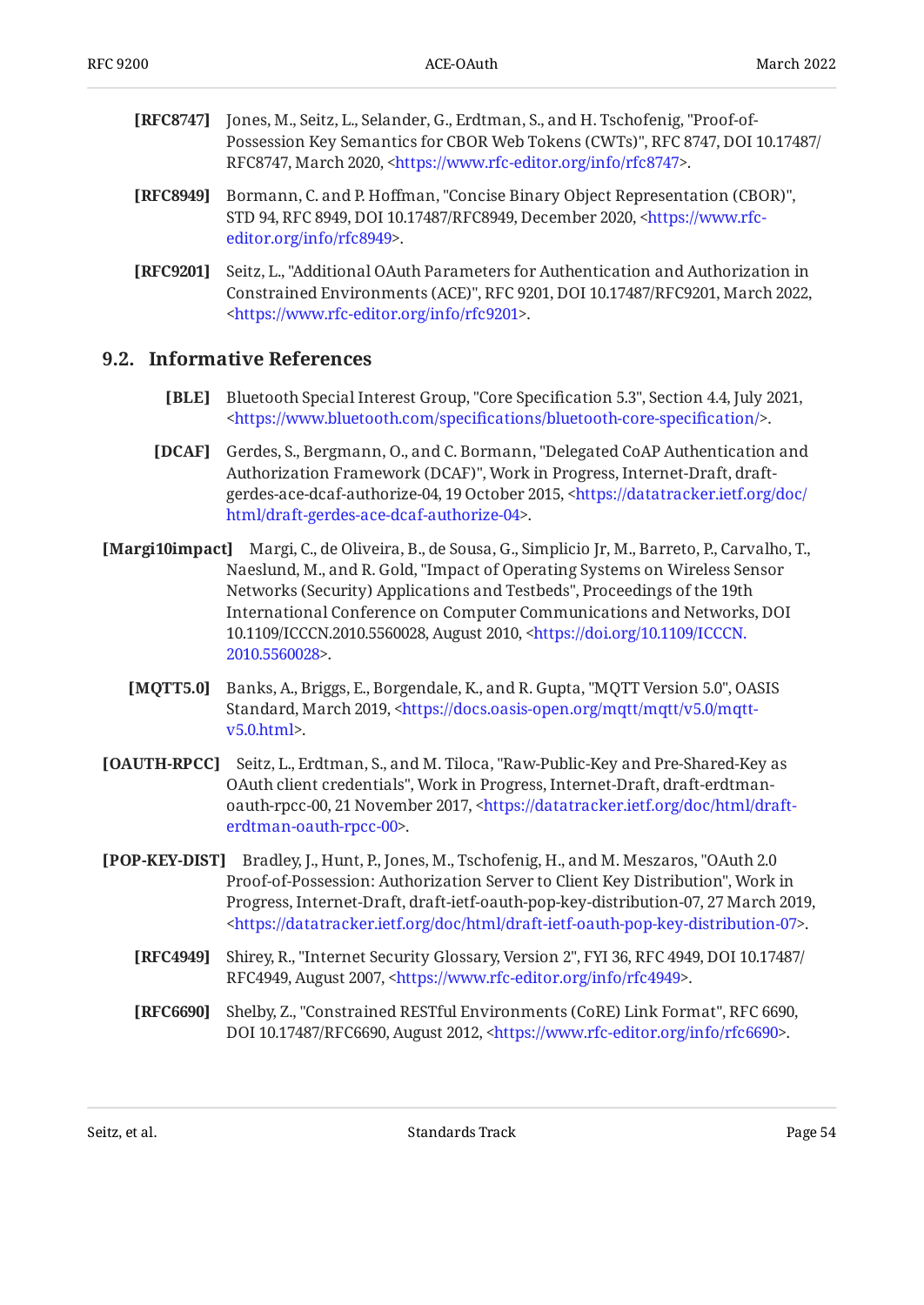<span id="page-54-1"></span><span id="page-54-0"></span>

| [RFC6819] | Lodderstedt, T., Ed., McGloin, M., and P. Hunt, "OAuth 2.0 Threat Model and<br>Security Considerations", RFC 6819, DOI 10.17487/RFC6819, January 2013, <https: <br="">www.rfc-editor.org/info/rfc6819&gt;.</https:>                                                  |  |  |  |
|-----------|----------------------------------------------------------------------------------------------------------------------------------------------------------------------------------------------------------------------------------------------------------------------|--|--|--|
| [RFC7009] | Lodderstedt, T., Ed., Dronia, S., and M. Scurtescu, "OAuth 2.0 Token Revocation",<br>RFC 7009, DOI 10.17487/RFC7009, August 2013, <https: <br="" info="" www.rfc-editor.org="">rfc7009&gt;.</https:>                                                                 |  |  |  |
| [RFC7228] | Bormann, C., Ersue, M., and A. Keranen, "Terminology for Constrained-Node<br>Networks", RFC 7228, DOI 10.17487/RFC7228, May 2014, <https: www.rfc-<br="">editor.org/info/rfc7228&gt;.</https:>                                                                       |  |  |  |
| [RFC7231] | Fielding, R., Ed. and J. Reschke, Ed., "Hypertext Transfer Protocol (HTTP/1.1):<br>Semantics and Content", RFC 7231, DOI 10.17487/RFC7231, June 2014, <https: <br="">www.rfc-editor.org/info/rfc7231&gt;.</https:>                                                   |  |  |  |
| [RFC7521] | Campbell, B., Mortimore, C., Jones, M., and Y. Goland, "Assertion Framework for<br>OAuth 2.0 Client Authentication and Authorization Grants", RFC 7521, DOI<br>10.17487/RFC7521, May 2015, <https: info="" rfc7521="" www.rfc-editor.org="">.</https:>               |  |  |  |
| [RFC7540] | Belshe, M., Peon, R., and M. Thomson, Ed., "Hypertext Transfer Protocol Version 2<br>(HTTP/2)", RFC 7540, DOI 10.17487/RFC7540, May 2015, <https: www.rfc-<br="">editor.org/info/rfc7540&gt;.</https:>                                                               |  |  |  |
| [RFC7591] | Richer, J., Ed., Jones, M., Bradley, J., Machulak, M., and P. Hunt, "OAuth 2.0<br>Dynamic Client Registration Protocol", RFC 7591, DOI 10.17487/RFC7591, July<br>2015, <https: info="" rfc7591="" www.rfc-editor.org="">.</https:>                                   |  |  |  |
| [RFC7641] | Hartke, K., "Observing Resources in the Constrained Application Protocol<br>(CoAP)", RFC 7641, DOI 10.17487/RFC7641, September 2015, <https: www.rfc-<br="">editor.org/info/rfc7641&gt;.</https:>                                                                    |  |  |  |
| [RFC7744] | Seitz, L., Ed., Gerdes, S., Ed., Selander, G., Mani, M., and S. Kumar, "Use Cases for<br>Authentication and Authorization in Constrained Environments", RFC 7744, DOI<br>10.17487/RFC7744, January 2016, <https: info="" rfc7744="" www.rfc-editor.org="">.</https:> |  |  |  |
| [RFC7959] | Bormann, C. and Z. Shelby, Ed., "Block-Wise Transfers in the Constrained<br>Application Protocol (CoAP)", RFC 7959, DOI 10.17487/RFC7959, August 2016,<br><https: info="" rfc7959="" www.rfc-editor.org="">.</https:>                                                |  |  |  |
| [RFC8252] | Denniss, W. and J. Bradley, "OAuth 2.0 for Native Apps", BCP 212, RFC 8252, DOI<br>10.17487/RFC8252, October 2017, <https: info="" rfc8252="" www.rfc-editor.org="">.</https:>                                                                                       |  |  |  |
| [RFC8259] | Bray, T., Ed., "The JavaScript Object Notation (JSON) Data Interchange Format",<br>STD 90, RFC 8259, DOI 10.17487/RFC8259, December 2017, <https: www.rfc-<br="">editor.org/info/rfc8259&gt;.</https:>                                                               |  |  |  |
| [RFC8414] | Jones, M., Sakimura, N., and J. Bradley, "OAuth 2.0 Authorization Server<br>Metadata", RFC 8414, DOI 10.17487/RFC8414, June 2018, <https: www.rfc-<br="">editor.org/info/rfc8414&gt;.</https:>                                                                       |  |  |  |
|           |                                                                                                                                                                                                                                                                      |  |  |  |

<span id="page-54-2"></span>Seitz, et al. No and the Standards Track Contract Page 55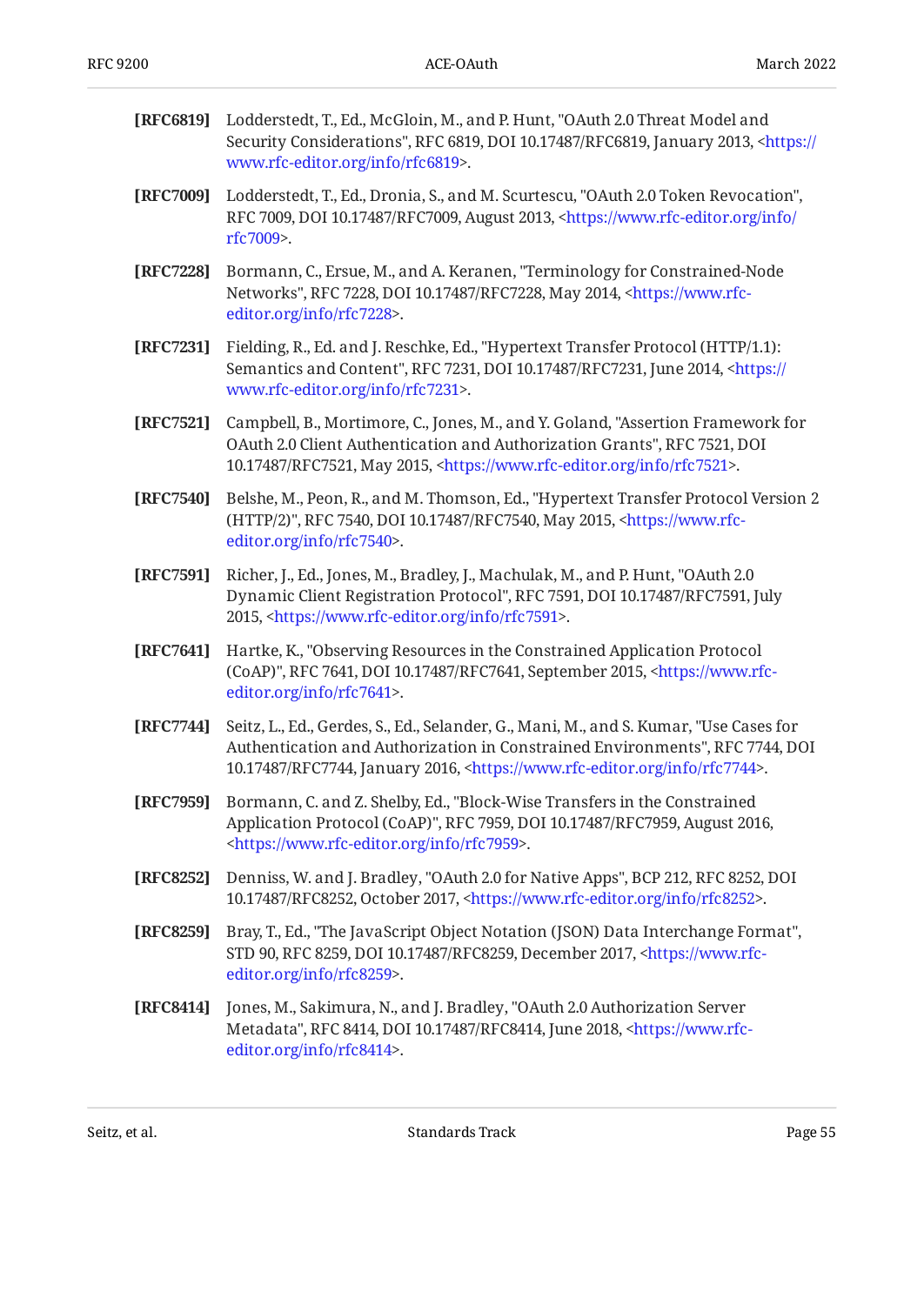| [RFC8446] | Rescorla, E., "The Transport Layer Security (TLS) Protocol Version 1.3", RFC 8446,<br>DOI 10.17487/RFC8446, August 2018, <https: info="" rfc8446="" www.rfc-editor.org="">.</https:>                                                                                                                            |  |  |  |
|-----------|-----------------------------------------------------------------------------------------------------------------------------------------------------------------------------------------------------------------------------------------------------------------------------------------------------------------|--|--|--|
| [RFC8516] | Keranen, A., ""Too Many Requests" Response Code for the Constrained<br>Application Protocol", RFC 8516, DOI 10.17487/RFC8516, January 2019, <https: <br="">www.rfc-editor.org/info/rfc8516&gt;.</https:>                                                                                                        |  |  |  |
| [RFC8613] | Selander, G., Mattsson, J., Palombini, F., and L. Seitz, "Object Security for<br>Constrained RESTful Environments (OSCORE)", RFC 8613, DOI 10.17487/RFC8613,<br>July 2019, <https: info="" rfc8613="" www.rfc-editor.org="">.</https:>                                                                          |  |  |  |
| [RFC8628] | Denniss, W., Bradley, J., Jones, M., and H. Tschofenig, "OAuth 2.0 Device<br>Authorization Grant", RFC 8628, DOI 10.17487/RFC8628, August 2019, <https: <br="">www.rfc-editor.org/info/rfc8628&gt;.</https:>                                                                                                    |  |  |  |
| [RFC9000] | Iyengar, J., Ed. and M. Thomson, Ed., "QUIC: A UDP-Based Multiplexed and Secure<br>Transport", RFC 9000, DOI 10.17487/RFC9000, May 2021, <https: www.rfc-<br="">editor.org/info/rfc9000&gt;.</https:>                                                                                                           |  |  |  |
| [RFC9147] | Rescorla, E., Tschofenig, H., and N. Modadugu, "The Datagram Transport Layer<br>Security (DTLS) Protocol Version 1.3", RFC 9147, DOI 10.17487/RFC9147, March<br>2022, <https: info="" rfc9147="" www.rfc-editor.org="">.</https:>                                                                               |  |  |  |
| [RFC9202] | Gerdes, S., Bergmann, O., Bormann, C., Selander, G., and L. Seitz, "Datagram<br>Transport Layer Security (DTLS) Profile for Authentication and Authorization for<br>Constrained Environments (ACE)", RFC 9202, DOI 10.17487/RFC9202, March 2022,<br><https: info="" rfc9202="" www.rfc-editor.org="">.</https:> |  |  |  |
| [RFC9203] | Palombini, F., Seitz, L., Selander, G., and M. Gunnarsson, "The Object Security for<br>Constrained RESTful Environments (OSCORE) Profile of the Authentication and                                                                                                                                              |  |  |  |

# Authorization for Constrained Environments (ACE) Framework", RFC 9203, DOI 10.17487/RFC9203, March 2022, <[https://www.rfc-editor.org/info/rfc9203>](https://www.rfc-editor.org/info/rfc9203).

# <span id="page-55-0"></span>**[Appendix A. Design Justi](#page-55-0)fication**

This section provides further insight into the design decisions of the solution documented in this document. [Section 3](#page-5-0) lists several building blocks and briefly summarizes their importance. The justification for offering some of those building blocks, as opposed to using OAuth 2.0 as is, is given below.

Common IoT constraints are:

Low Power Radio:

Many IoT devices are equipped with a small battery that needs to last for a long time. For many constrained wireless devices, the highest energy cost is associated to transmitting or receiving messages (roughly by a factor of 10 compared to AES) [[Margi10impact\]](#page-53-3). It is therefore important to keep the total communication overhead low, including minimizing the number and size of messages sent and received, which has an impact of choice on the message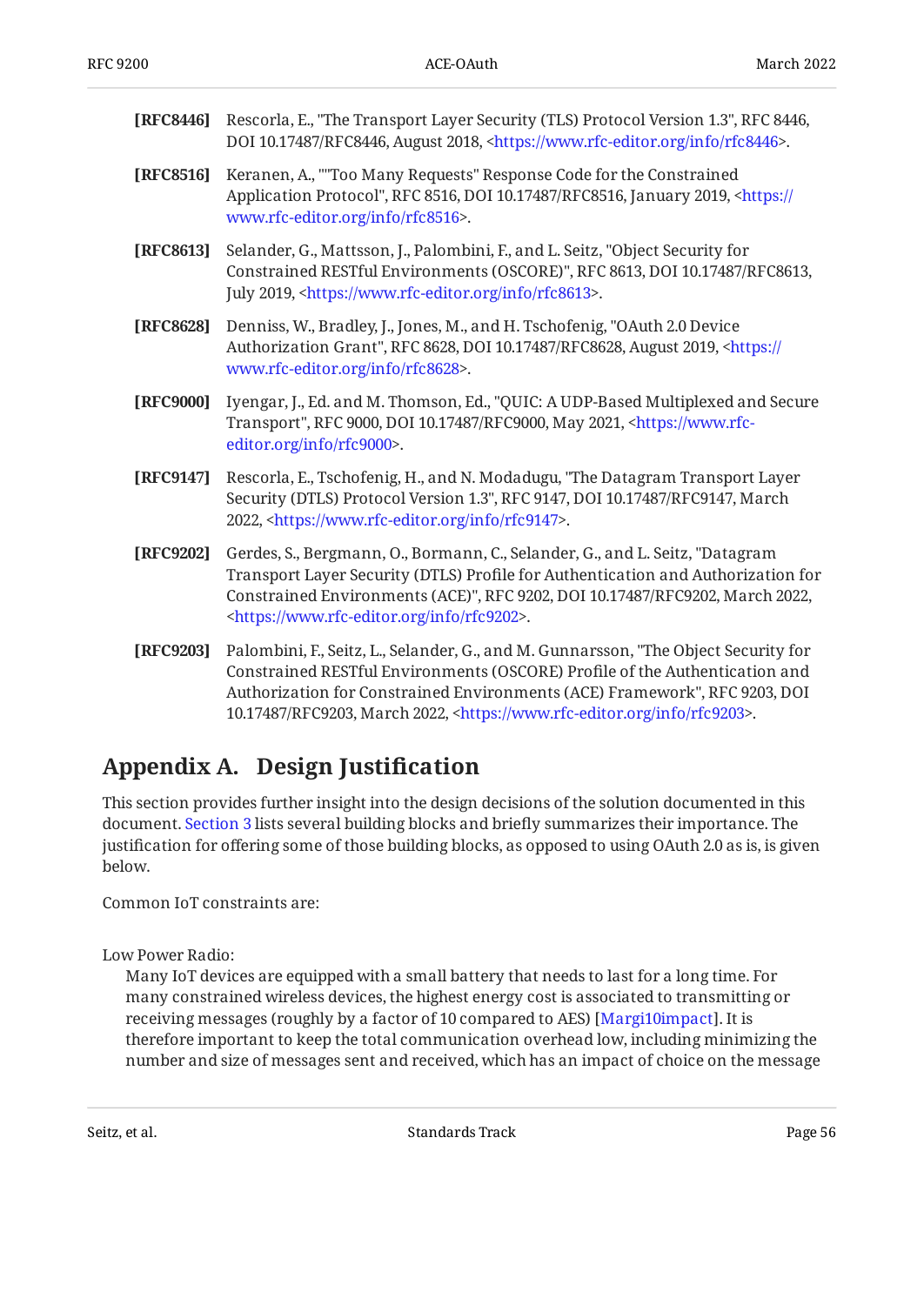format and protocol. By using CoAP over UDP and CBOR-encoded messages, some of these aspects are addressed. Security protocols contribute to the communication overhead and can, in some cases, be optimized. For example, authentication and key establishment may, in certain cases where security requirements allow, be replaced by the provisioning of security context by a trusted third party, using transport or application-layer security.

#### Low CPU Speed:

Some IoT devices are equipped with processors that are significantly slower than those found in most current devices on the Internet. This typically has implications on what timely cryptographic operations a device is capable of performing, which in turn impacts, e.g., protocol latency. Symmetric key cryptography may be used instead of the computationally more expensive public key cryptography where the security requirements so allow, but this may also require support for trusted, third-party-assisted secret key establishment using transport- or application-layer security.

#### Small Amount of Memory:

Microcontrollers embedded in IoT devices are often equipped with only a small amount of RAM and flash memory, which places limitations on what kind of processing can be performed and how much code can be put on those devices. To reduce code size, fewer and smaller protocol implementations can be put on the firmware of such a device. In this case, CoAP may be used instead of HTTP, symmetric-key cryptography may be used instead of public-key cryptography, and CBOR may be used instead of JSON. An authentication and key establishment protocol, e.g., the DTLS handshake, in comparison with assisted key establishment, also have an impact on memory and code footprints.

#### User Interface Limitations:

Protecting access to resources is both an important security as well as privacy feature. End users and enterprise customers may not want to give access to the data collected by their IoT device or to functions it may offer to third parties. Since the classical approach of requesting permissions from end users via a rich user interface does not work in many IoT deployment scenarios, these functions need to be delegated to user-controlled devices that are better suitable for such tasks, such as smartphones and tablets.

#### Communication Constraints:

In certain constrained settings, an IoT device may not be able to communicate with a given device at all times. Devices may be sleeping or just disconnected from the Internet because of general lack of connectivity in the area for cost or security reasons, e.g., to avoid an entry point for denial-of-service attacks.

The communication interactions this framework builds upon (as shown graphically in [Figure](#page-10-0) [1](#page-10-0)) may be accomplished using a variety of different protocols, and not all parts of the message flow are used in all applications due to the communication constraints. Deployments making use of CoAP are expected, but this framework is not limited to them. Other protocols, such as HTTP or Bluetooth Smart communication, that do not necessarily use IP could also be used. The latter raises the need for application-layer security over the various interfaces.

In the light of these constraints, we have made the following design decisions: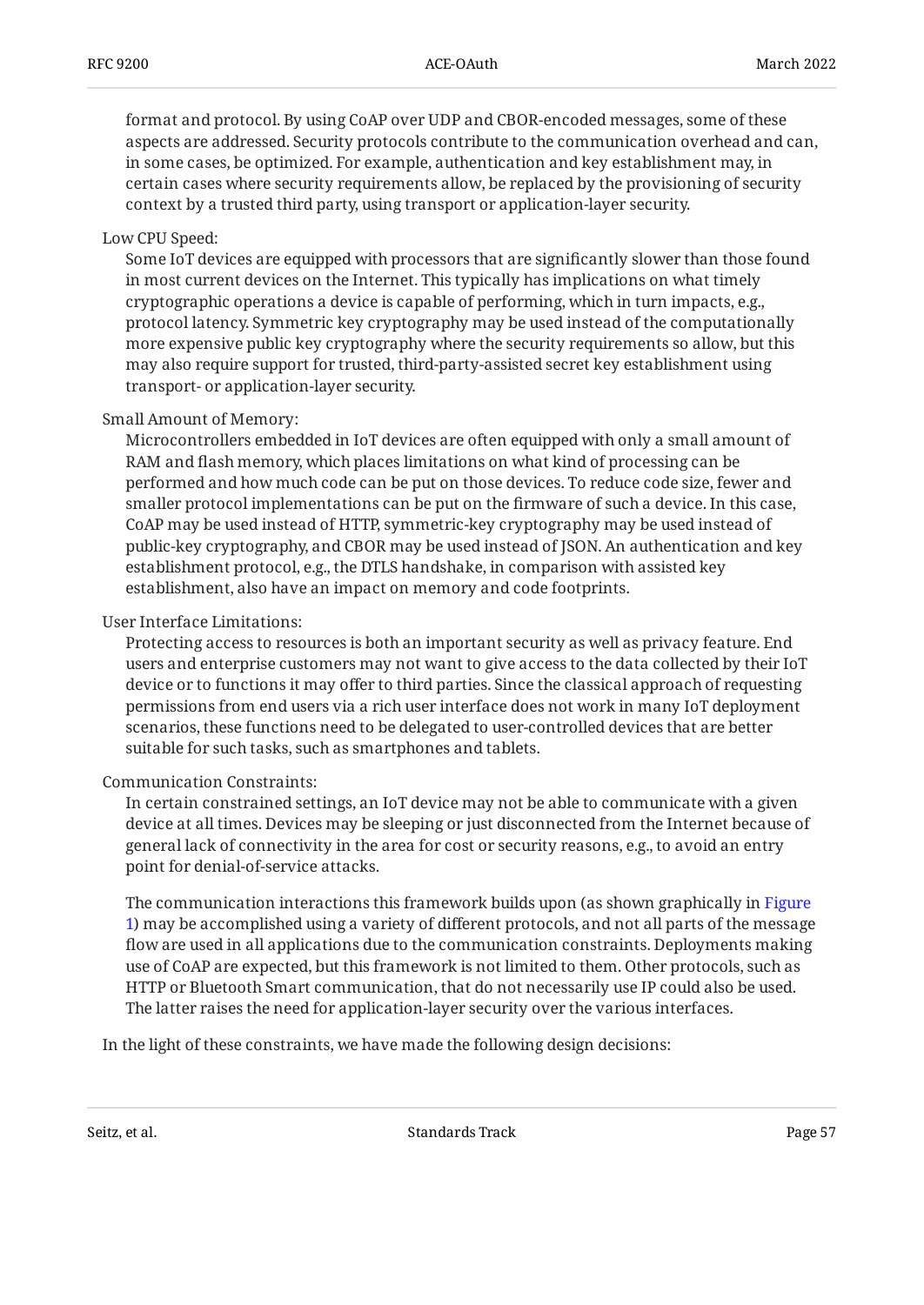### CBOR, COSE, CWT:

When using this framework, it is **RECOMMENDED** to use CBOR [RFC8949] as the data format. Where CBOR data needs to be protected, the use of COSE [RFC8152] is **RECOMMENDED**. Furthermore, where self-contained tokens are needed, it is **RECOMMENDED** to use CWT [[RFC8392\]](#page-52-2). These measures aim at reducing the size of messages sent over the wire, the RAM size of data objects that need to be kept in memory, and the size of libraries that devices need to support.

### CoAP:

When using this framework, it is **RECOMMENDED** to use CoAP [RFC7252] instead of HTTP. This does not preclude the use of other protocols specifically aimed at constrained devices, e.g., Bluetooth Low Energy (see [Section 3.2](#page-8-0)). This aims again at reducing the size of messages sent over the wire, the RAM size of data objects that need to be kept in memory, and the size of libraries that devices need to support.

#### Access Information:

This framework defines the name "Access Information" for data concerning the RS that the AS returns to the client in an access token response (see [Section 5.8.2\)](#page-21-0). This aims at enabling scenarios where a powerful client supporting multiple profiles needs to interact with an RS for which it does not know the supported profiles and the raw public key.

#### Proof of Possession:

This framework makes use of proof-of-possession tokens, using the "cnf" claim [RFC8747]. A request parameter "cnf" and a Response parameter "cnf", both having a value space semantically and syntactically identical to the "cnf" claim, are defined for the token endpoint to allow requesting and stating confirmation keys. This aims at making token theft harder. Token theft is specifically relevant in constrained use cases, as communication often passes through middleboxes, which could be able to steal bearer tokens and use them to gain unauthorized access.

### Authz-Info endpoint:

This framework introduces a new way of providing access tokens to an RS by exposing an authz-info endpoint to which access tokens can be POSTed. This aims at reducing the size of the request message and the code complexity at the RS. The size of the request message is problematic, since many constrained protocols have severe message size limitations at the physical layer (e.g., in the order of 100 bytes). This means that larger packets get fragmented, which in turn combines badly with the high rate of packet loss and the need to retransmit the whole message if one packet gets lost. Thus, separating sending of the request and sending of the access tokens helps to reduce fragmentation.

### Client Credentials Grant:

In this framework, the use of the client credentials grant is **RECOMMENDED** for machine-tomachine communication use cases, where manual intervention of the resource owner to produce a grant token is not feasible. The intention is that the resource owner would instead prearrange authorization with the AS based on the client's own credentials. The client can then (without manual intervention) obtain access tokens from the AS.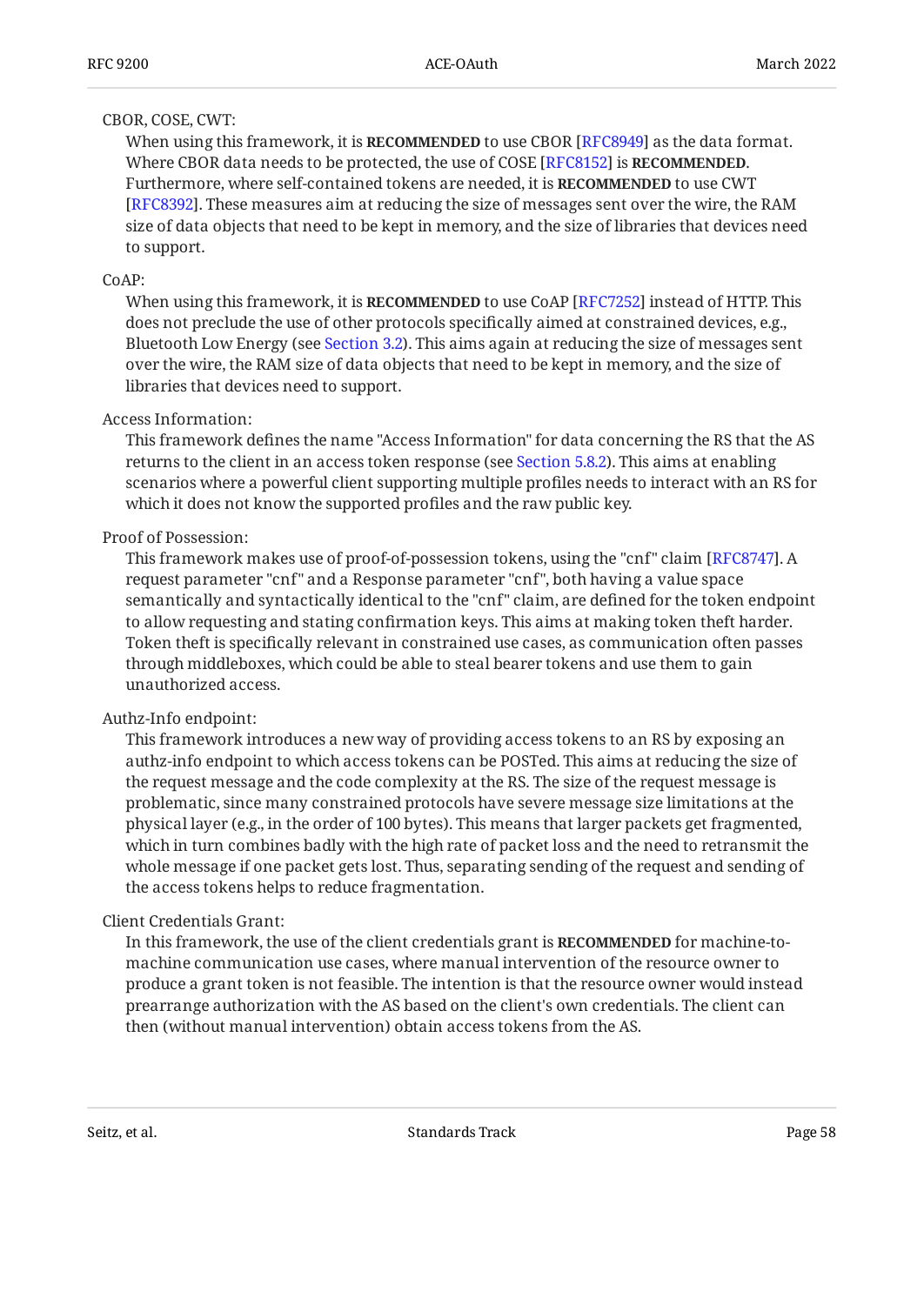### Introspection:

In this framework, the use of access token introspection is **RECOMMENDED** in cases where the client is constrained in a way that it cannot easily obtain new access tokens (i.e., it has connectivity issues that prevent it from communicating with the AS). In that case, it is **RECOMMENDED** to use a long-term token that could be a simple reference. The RS is assumed to be able to communicate with the AS and can therefore perform introspection in order to learn the claims associated with the token reference. The advantage of such an approach is that the resource owner can change the claims associated to the token reference without having to be in contact with the client, thus granting or revoking access rights.

# <span id="page-58-0"></span>**[Appendix B. Roles and Responsibilities](#page-58-0)**

Resource Owner

- Make sure that the RS is registered at the AS. This includes making known to the AS which profiles, token\_type, scopes, and key types (symmetric/asymmetric) the RS supports. Also making it known to the AS which audience(s) the RS identifies itself with.
- Make sure that clients can discover the AS that is in charge of the RS. •
- $\bullet$  If the client-credentials grant is used, make sure that the AS has the necessary, up-to-date access control policies for the RS.

Requesting Party

- $\bullet$  Make sure that the client is provisioned the necessary credentials to authenticate to the AS.
- Make sure that the client is configured to follow the security requirements of the requesting party when issuing requests (e.g., minimum communication security requirements or trust anchors).
- $\bullet$  Register the client at the AS. This includes making known to the AS which profiles, token\_types, and key types (symmetric/asymmetric) for the client.

Authorization Server

- Register the RS and manage corresponding security contexts. •
- Register clients and authentication credentials. •
- Allow resource owners to configure and update access control policies related to their registered RSs.
- Expose the token endpoint to allow clients to request tokens. •
- Authenticate clients that wish to request a token. •
- $\bullet$  Process a token request using the authorization policies configured for the RS.
- Optionally, expose the introspection endpoint that allows RSs to submit token introspection requests.
- $\bullet$  If providing an introspection endpoint, authenticate RSs that wish to get an introspection response.
- If providing an introspection endpoint, process token introspection requests.
- Optionally, handle token revocation. •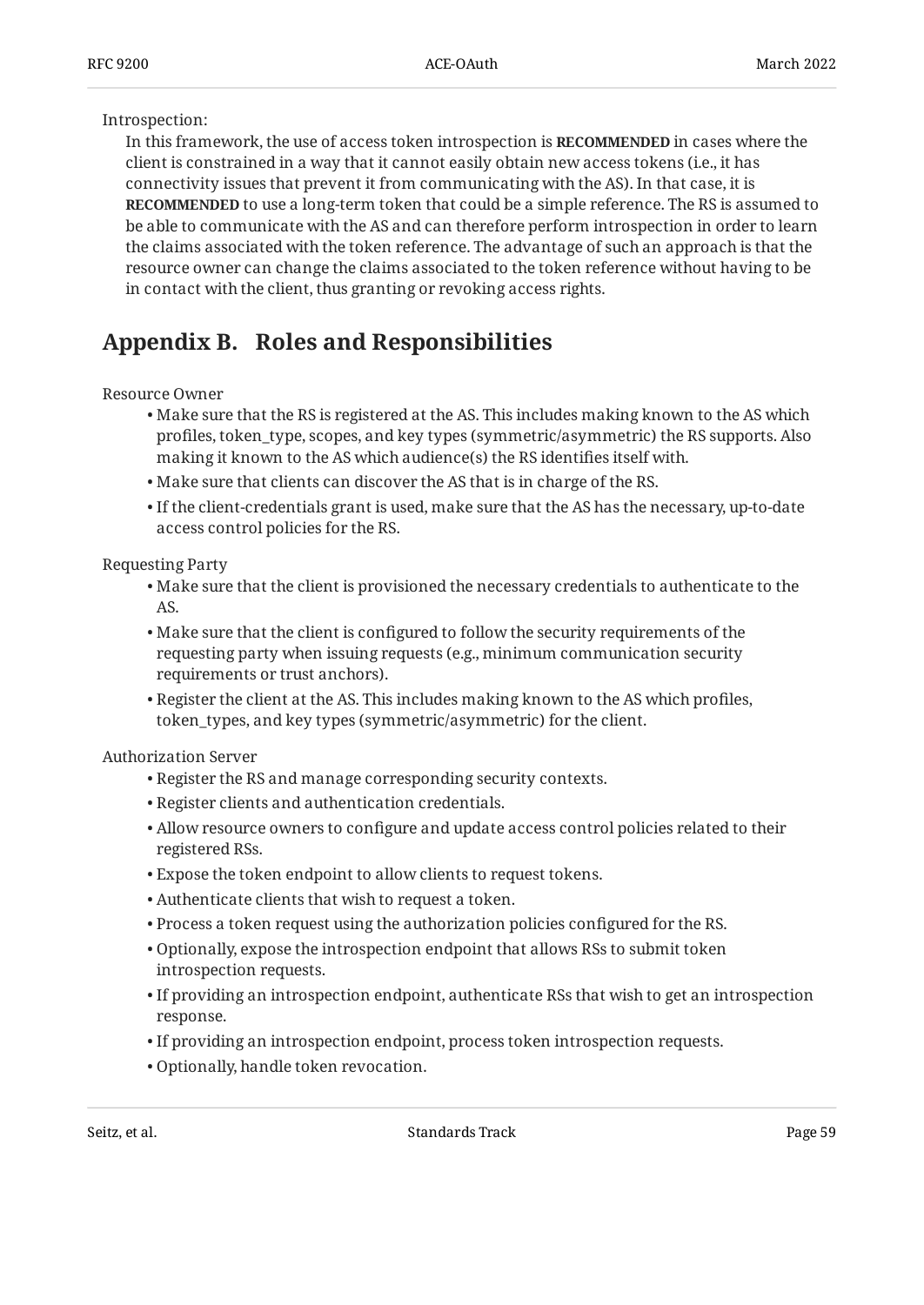- Optionally, provide discovery metadata. See [\[RFC8414](#page-54-2)].
- Optionally, handle refresh tokens. •

#### Client

- Discover the AS in charge of the RS that is to be targeted with a request. •
- Submit the token request (see step (A) of [Figure 1\)](#page-10-0).
	- Authenticate to the AS. ◦
	- Optionally (if not preconfigured), specify which RS, which resource(s), and which action(s) the request(s) will target.
	- If raw public keys (RPKs) or certificates are used, make sure the AS has the right RPK or certificate for this client.
- $\bullet$  Process the access token and Access Information (see step (B) of [Figure 1\)](#page-10-0).
	- Check that the Access Information provides the necessary security parameters (e.g., PoP key or information on communication security protocols supported by the RS).
	- Safely store the proof-of-possession key.
	- If provided by the AS, safely store the refresh token.
- Send the token and request to the RS (see step (C) of [Figure 1\)](#page-10-0).
	- Authenticate towards the RS (this could coincide with the proof-of-possession process).
	- Transmit the token as specified by the AS (default is to the authz-info endpoint; alternative options are specified by profiles).
	- Perform the proof-of-possession procedure as specified by the profile in use (this may already have been taken care of through the authentication procedure).
- $\bullet$  Process the RS response (see step (F) of [Figure 1\)](#page-10-0) of the RS.

Resource Server

- Expose a way to submit access tokens. By default, this is the authz-info endpoint. •
- Process an access token.
	- Verify the token is from a recognized AS.
	- Check the token's integrity.
	- Verify that the token applies to this RS.
	- Check that the token has not expired (if the token provides expiration information). ◦
	- Store the token so that it can be retrieved in the context of a matching request.

Note: The order proposed here is not normative; any process that arrives at an equivalent result can be used. A noteworthy consideration is whether one can use cheap operations early on to quickly discard nonapplicable or invalid tokens before performing expensive cryptographic operations (e.g., doing an expiration check before verifying a signature).

- Process a request.
	- Set up communication security with the client.
	- Authenticate the client. ◦
	- Match the client against existing tokens.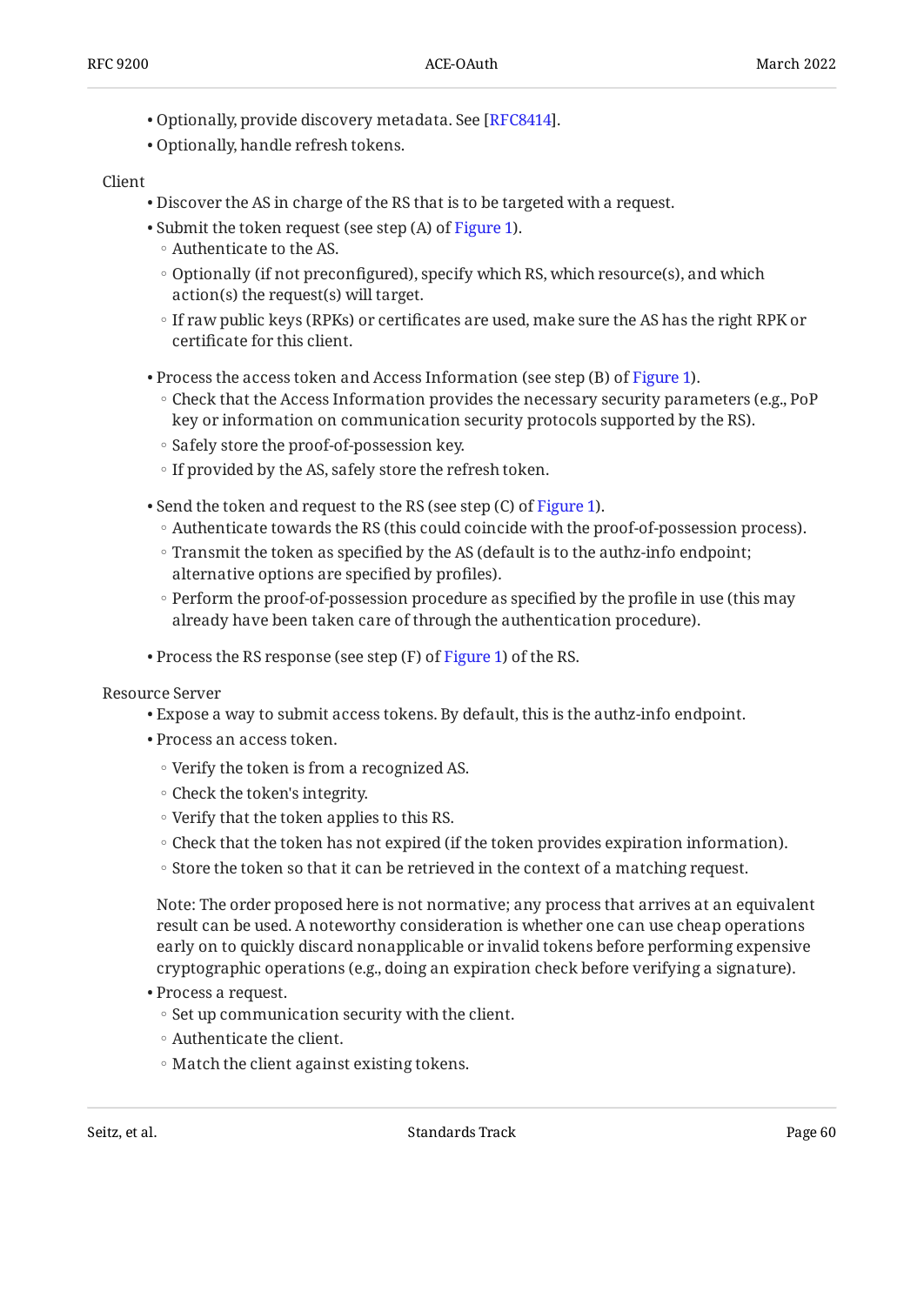- Check that tokens belonging to the client actually authorize the requested action. ◦
- Optionally, check that the matching tokens are still valid, using introspection (if this is possible.)
- $\bullet$  Send a response following the agreed upon communication security mechanism(s).
- $\bullet$  Safely store credentials, such as raw public keys, for authentication or proof-of-possession keys linked to access tokens.

# <span id="page-60-0"></span>**[Appendix C. Requirements on Pro](#page-60-0)files**

This section lists the requirements on profiles of this framework for the convenience of profile designers.

- $\bullet$  Optionally, define new methods for the client to discover the necessary permissions and AS for accessing a resource different from the one proposed in Sections [5.1](#page-14-1) and [4](#page-9-0)
- Optionally, specify new grant types [\(Section 5.4](#page-17-0)).
- $\bullet$  Optionally, define the use of client certificates as client credential type ([Section 5.5](#page-17-1)).
- $\bullet$  Specify the communication protocol the client and RS must use (e.g., CoAP) (Sections [5](#page-12-0) and [5.8.4.3\)](#page-25-0).
- $\bullet$  Specify the security protocol the client and RS must use to protect their communication (e.g., OSCORE or DTLS). This must provide encryption and integrity and replay protection ([Section](#page-25-0) [5.8.4.3\)](#page-25-0).
- Specify how the client and the RS mutually authenticate ([Section 4\)](#page-9-0).
- $\bullet$  Specify the proof-of-possession protocol(s) and how to select one if several are available. Also specify which key types (e.g., symmetric/asymmetric) are supported by a specific proof-ofpossession protocol ([Section 5.8.4.2\)](#page-24-1).
- Specify a unique ace\_profile identifier ([Section 5.8.4.3](#page-25-0)).
- $\bullet$  If introspection is supported, specify the communication and security protocol for introspection [\(Section 5.9](#page-27-0)).
- $\bullet$  Specify the communication and security protocol for interactions between the client and AS. This must provide encryption, integrity protection, replay protection, and a binding between requests and responses (Sections [5](#page-12-0) and [5.8\)](#page-18-0).
- $\bullet$  Specify how/if the authz-info endpoint is protected, including how error responses are protected ([Section 5.10.1\)](#page-31-1).
- $\bullet$  Optionally, define other methods of token transport than the authz-info endpoint ([Section](#page-31-1) [5.10.1\)](#page-31-1).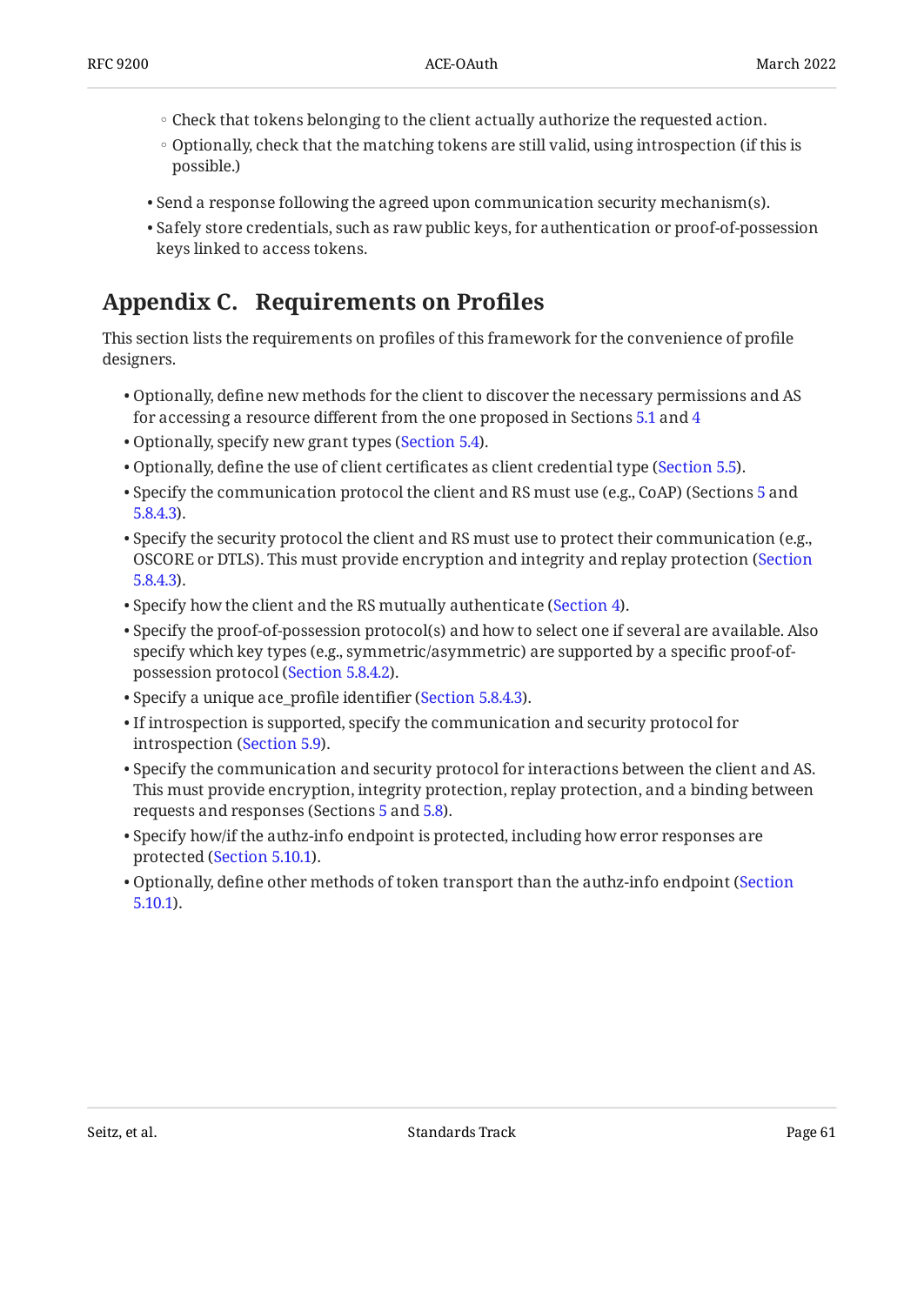# <span id="page-61-0"></span>**[Appendix D. Assumptions on AS Knowledge about the C and](#page-61-0) [RS](#page-61-0)**

This section lists the assumptions on what an AS should know about a client and an RS in order to be able to respond to requests to the token and introspection endpoints. How this information is established is out of scope for this document.

- The identifier of the client or RS. •
- The profiles that the client or RS supports. •
- The scopes that the RS supports. •
- The audiences that the RS identifies with. •
- The key types (e.g., pre-shared symmetric key, raw public key, key length, and other key parameters) that the client or RS supports.
- The types of access tokens the RS supports (e.g., CWT). •
- $\bullet$  If the RS supports CWTs, the COSE parameters for the crypto wrapper (e.g., algorithm, keywrap algorithm, and key-length) that the RS supports.
- $\bullet$  The expiration time for access tokens issued to this RS (unless the RS accepts a default time chosen by the AS).
- The symmetric key shared between the client and AS (if any). •
- The symmetric key shared between the RS and AS (if any). •
- The raw public key of the client or RS (if any). •
- <span id="page-61-1"></span>Whether the RS has synchronized time (and thus is able to use the 'exp' claim) or not. •

# **[Appendix E. D](#page-61-1)iff[erences to OAuth 2.0](#page-61-1)**

This document adapts OAuth 2.0 to be suitable for constrained environments. This section lists the main differences from the normative requirements of OAuth 2.0.

### Use of TLS

OAuth 2.0 requires the use of TLS to protect the communication between the AS and client when requesting an access token, between the client and RS when accessing a resource, and between the AS and RS if introspection is used. This framework requires similar security properties but does not require that they be realized with TLS. See [Section 5](#page-12-0).

### Cardinality of "grant\_type" parameter

In client-to-AS requests using OAuth 2.0, the "grant\_type" parameter is required (per [RFC6749]). In this framework, this parameter is optional. See [Section 5.8.1.](#page-19-0)

### Encoding of "scope" parameter

In client-to-AS requests using OAuth 2.0, the "scope" parameter is string encoded (per ). In this framework, this parameter may also be encoded as a byte string. See [[RFC6749\]](#page-52-0) [Section 5.8.1.](#page-19-0)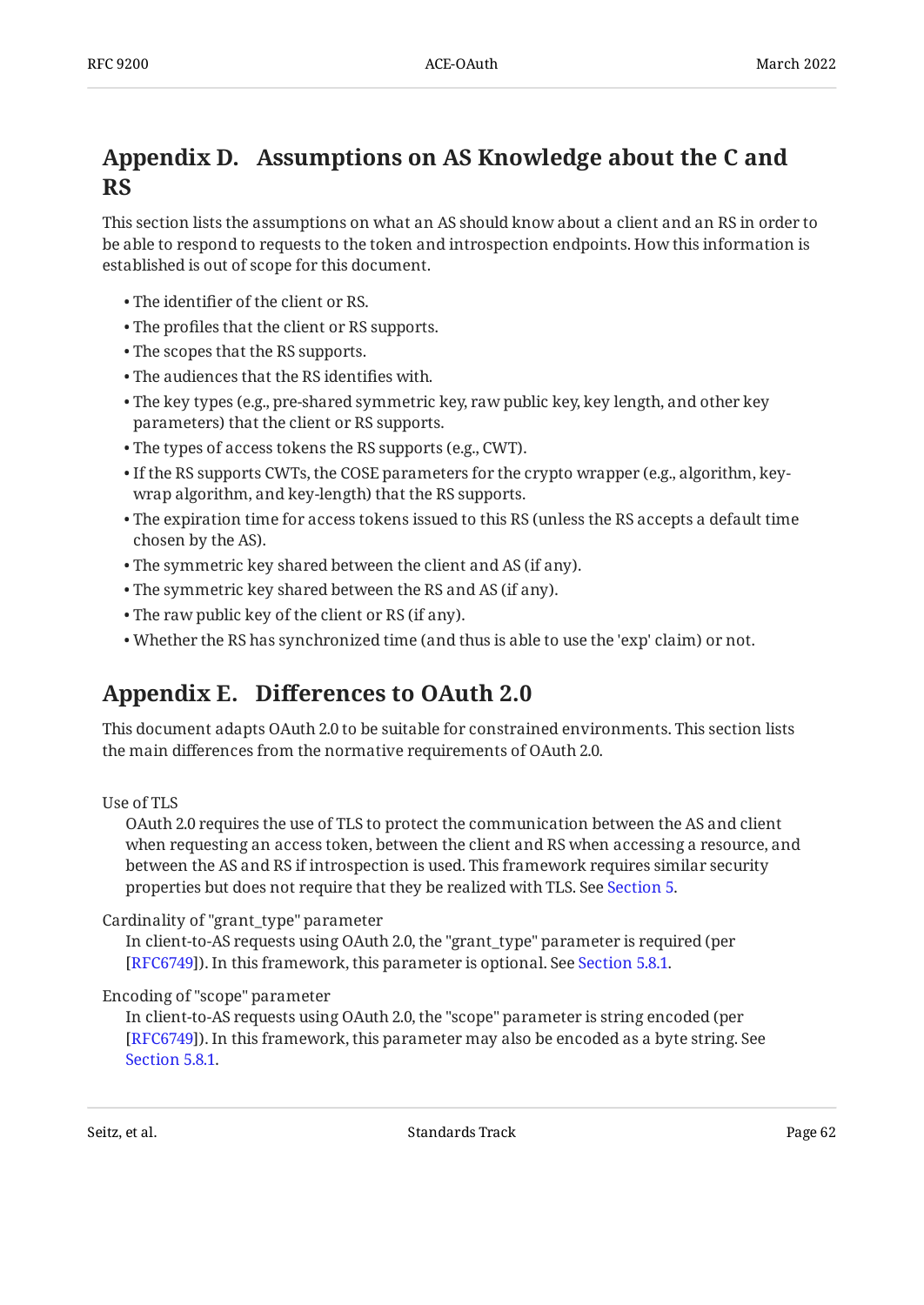#### Cardinality of "token\_type" parameter

In AS-to-client responses using OAuth 2.0, the token\_type parameter is required (per ). In this framework, this parameter is optional. See [Section 5.8.2.](#page-21-0) [[RFC6749\]](#page-52-0)

#### Access token retention

In OAuth 2.0, the access token may be sent with every request to the RS. The exact use of access tokens depends on the semantics of the application and the session management concept it uses. In this framework, the RS must be able to store these tokens for later use. See [Section](#page-31-1) [5.10.1.](#page-31-1)

# <span id="page-62-0"></span>**[Appendix F. Deployment Examples](#page-62-0)**

There is a large variety of IoT deployments, as is indicated in [Appendix A,](#page-55-0) and this section highlights a few common variants. This section is not normative but illustrates how the framework can be applied.

For each of the deployment variants, there are a number of possible security setups between clients, resource servers, and authorization servers. The main focus in the following subsections is on how authorization of a client request for a resource hosted by an RS is performed. This requires the security of the requests and responses between the clients and the RS to be considered.

<span id="page-62-1"></span>Note: CBOR diagnostic notation is used for examples of requests and responses.

### **[F.1. Local Token Validation](#page-62-1)**

In this scenario, the case where the resource server is offline is considered, i.e., it is not connected to the AS at the time of the access request. This access procedure involves steps (A), (B), (C), and (F) of [Figure 1.](#page-10-0)

Since the resource server must be able to verify the access token locally, self-contained access tokens must be used.

This example shows the interactions between a client, the authorization server, and a temperature sensor acting as a resource server. Message exchanges A and B are shown in [Figure](#page-63-0) [11](#page-63-0).

A: The client first generates a public-private key pair used for communication security with the RS.

The client sends a CoAP POST request to the token endpoint at the AS. The security of this request can be transport or application layer. It is up the communication security profile to define. In the example, it is assumed that both the client and AS have performed mutual authentication, e.g., via DTLS. The request contains the public key of the client and the audience parameter set to "tempSensorInLivingRoom", a value that the temperature sensor identifies itself with. The AS evaluates the request and authorizes the client to access the resource.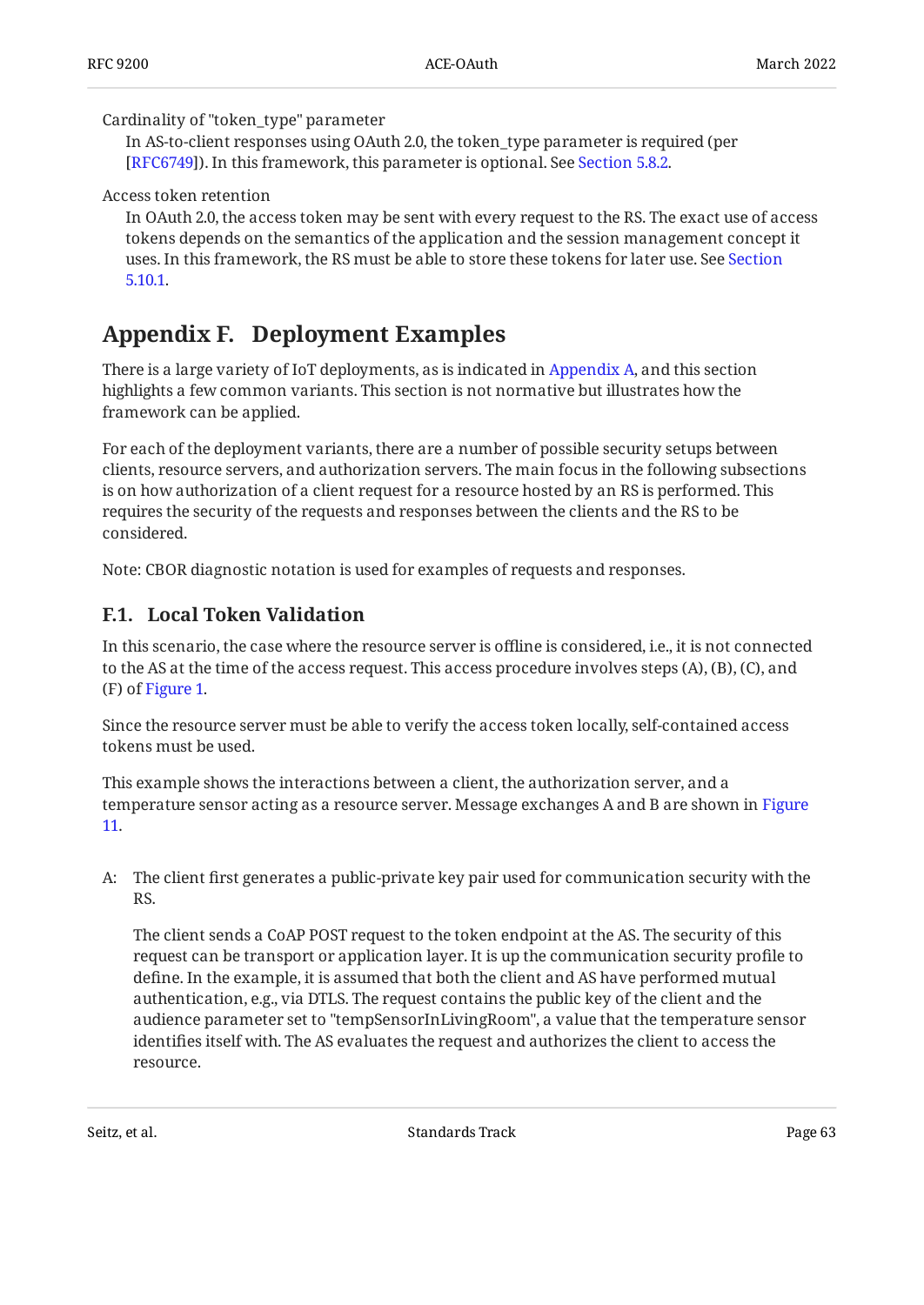B: The AS responds with a 2.05 (Content) response containing the Access Information, including the access token. The PoP access token contains the public key of the client, and the Access Information contains the public key of the RS. For communication security, this example uses DTLS RawPublicKey between the client and the RS. The issued token will have a short validity time, i.e., "exp" close to "iat", in order to mitigate attacks using stolen client credentials. The token includes claims, such as "scope", with the authorized access that an owner of the temperature device can enjoy. In this example, the "scope" claim issued by the AS informs the RS that the owner of the token that can prove the possession of a key is authorized to make a GET request against the /temperature resource and a POST request on the /firmware resource. Note that the syntax and semantics of the scope claim are application specific.

Note: In this example, it is assumed that the client knows what resource it wants to access and is therefore able to request specific audience and scope claims for the access token.

<span id="page-63-0"></span>

| Authorization<br>Client<br>Server |                            |                                                                                                                                               |  |  |  |
|-----------------------------------|----------------------------|-----------------------------------------------------------------------------------------------------------------------------------------------|--|--|--|
|                                   | $\leftarrow$ = = = = = = > | DTLS Connection Establishment<br>and mutual authentication                                                                                    |  |  |  |
| A :                               | POST                       | ---->  Header: POST (Code=0.02)<br>  Uri-Path:"token"<br>Content-Format: application/ace+cbor<br>Payload: <request-payload></request-payload> |  |  |  |
| B:                                | 2.05                       | -+ Header: 2.05 Content<br>  Content-Format: application/ace+cbor<br>Payload: <response-payload></response-payload>                           |  |  |  |

*[Figure 11: Token Request and Response Using Client Credentials](#page-63-0)* 

<span id="page-63-1"></span>The information contained in the Request-Payload and the Response-Payload is shown in [Figure](#page-64-0)  $12$ . Note that the parameter "rs\_cnf" from [RFC9201] is used to inform the client about the  $\,$ resource server's public key.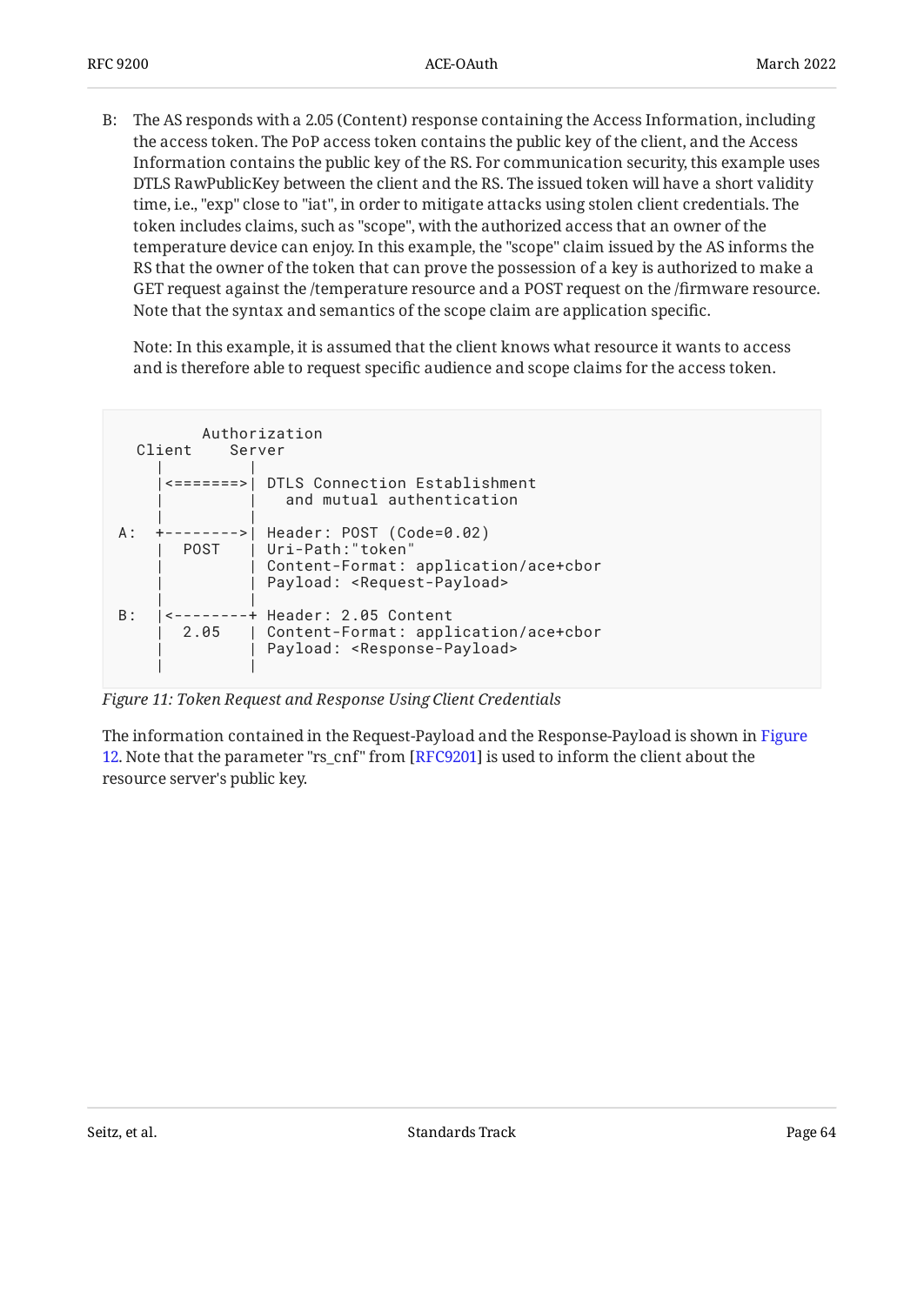```
Request-Payload :
{
 "audience" : "tempSensorInLivingRoom",
 "client_id" : "myclient",
 "req_cnf" : {
 "COSE_Key" : {
 "kid" : b64'1Bg8vub9tLe1gHMzV76e8',
 "kty" : "EC",
 "crv" : "P-256",
      "x" : b64'f83OJ3D2xF1Bg8vub9tLe1gHMzV76e8Tus9uPHvRVEU',
       "y" : b64'x_FEzRu9m36HLN_tue659LNpXW6pCyStikYjKIWI5a0'
     }
   }
}
Response-Payload :
{
   "access_token" : b64'0INDoQEKoQVNKkXfb7xaWqMTf6 ...',
 "rs_cnf" : {
 "COSE_Key" : {
      "kid" : b64'c29tZSBwdWJsaWMga2V5IGlk',<br>"kty" : "EC",
            : "EC""crv" : "P-256"<br>"x" : b64'MKB
 "x" : b64'MKBCTNIcKUSDii11ySs3526iDZ8AiTo7Tu6KPAqv7D4',
 "y" : b64'4Etl6SRW2YiLUrN5vfvVHuhp7x8PxltmWWlbbM4IFyM'
     }
   }
}
```
*[Figure 12:](#page-64-0) [Request and Response Payload Details](#page-63-1)* 

The content of the access token is shown in [Figure 13.](#page-64-1)

```
{
 "aud" : "tempSensorInLivingRoom",
 "iat" : "1563451500",
 "exp" : "1563453000",
 "scope" : "temperature_g firmware_p",
 "cnf" : {
 "COSE_Key" : {
 "kid" : b64'1Bg8vub9tLe1gHMzV76e8',
      "kty" : "EC"
      "crv" : "P-256"
      "x" : b64'f83OJ3D2xF1Bg8vub9tLe1gHMzV76e8Tus9uPHvRVEU',
       "y" : b64'x_FEzRu9m36HLN_tue659LNpXW6pCyStikYjKIWI5a0'
     }
   }
}
```
*[Figure 13: Access Token Including Public Key of the Client](#page-64-1)* 

Messages C and F are shown in Figures [14](#page-65-0) and [15](#page-65-1).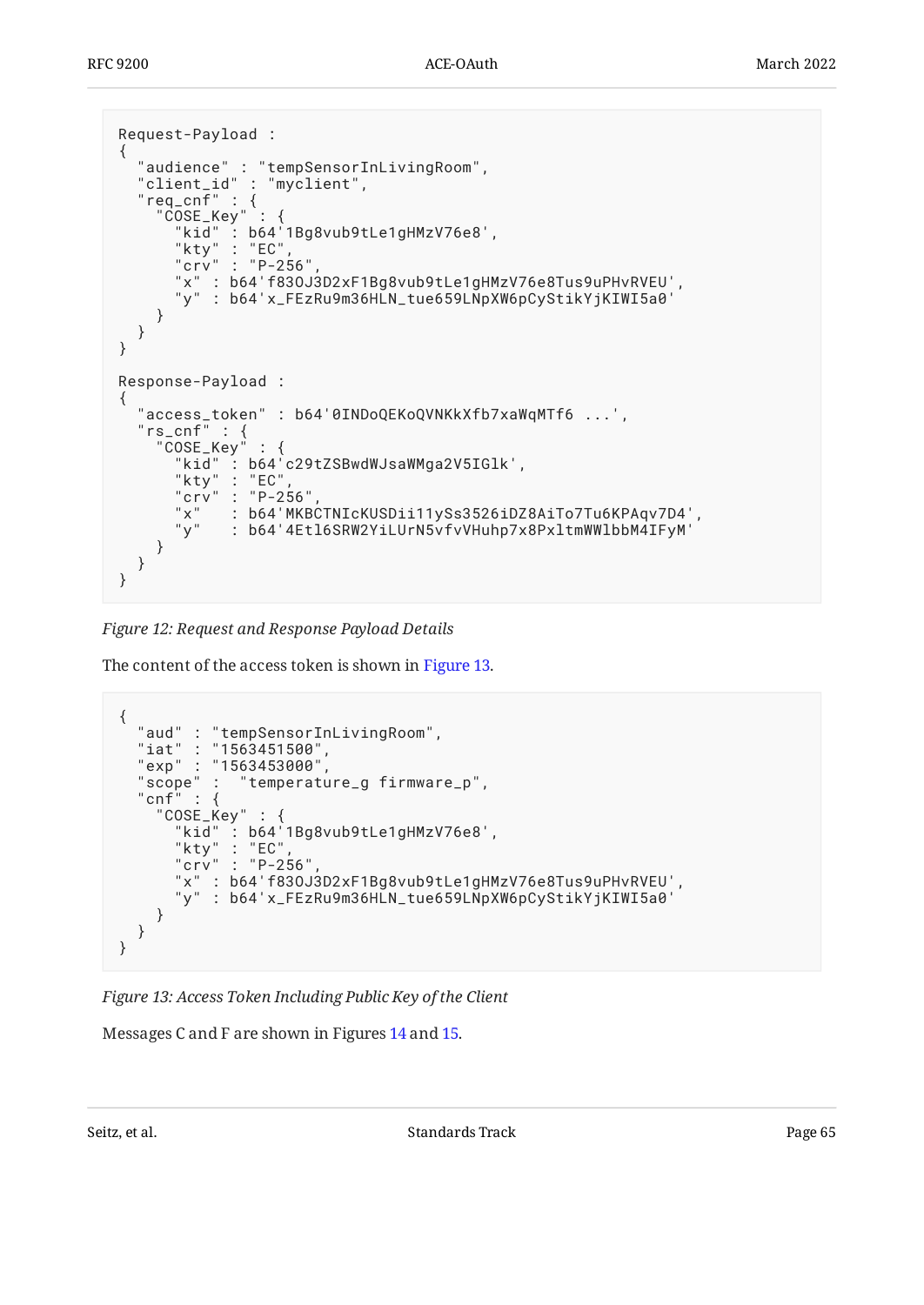C: The client then sends the PoP access token to the authz-info endpoint at the RS. This is a plain CoAP POST request, i.e., no transport or application-layer security is used between the client and RS since the token is integrity protected between the AS and RS. The RS verifies that the PoP access token was created by a known and trusted AS, which it applies to this RS, and that it is valid. The RS caches the security context together with authorization information about this client contained in the PoP access token.

```
Resource<br>Client Server
         Server
 | |
C: +-------->| Header: POST (Code=0.02)
    | POST | Uri-Path:"authz-info"
             Payload: 0INDoQEKoQVN ...
 | |
     |<--------+ Header: 2.04 Changed
      | 2.04 |
 | |
```
*[Figure 14: Access Token Provisioning to the RS](#page-65-0)* 

The client and the RS runs the DTLS handshake using the raw public keys established in steps B and C.

The client sends a CoAP GET request to /temperature on the RS over DTLS. The RS verifies that the request is authorized based on previously established security context.

F: The RS responds over the same DTLS channel with a CoAP 2.05 Content response containing a resource representation as payload.

<span id="page-65-1"></span>

| Resource<br>Client<br>Server |                           |                                                               |  |  |
|------------------------------|---------------------------|---------------------------------------------------------------|--|--|
|                              | <ニニニニニニニ>                 | DTLS Connection Establishment<br>using Raw Public Keys        |  |  |
|                              | - – – – >  <br><b>GFT</b> | Header: GET (Code=0.01)<br>Uri-Path: "temperature"            |  |  |
| F :                          | 2.05                      | + Header: 2.05 Content<br>Payload: <sensor value=""></sensor> |  |  |

*[Figure 15: Resource Request and Response Protected by DTLS](#page-65-1)*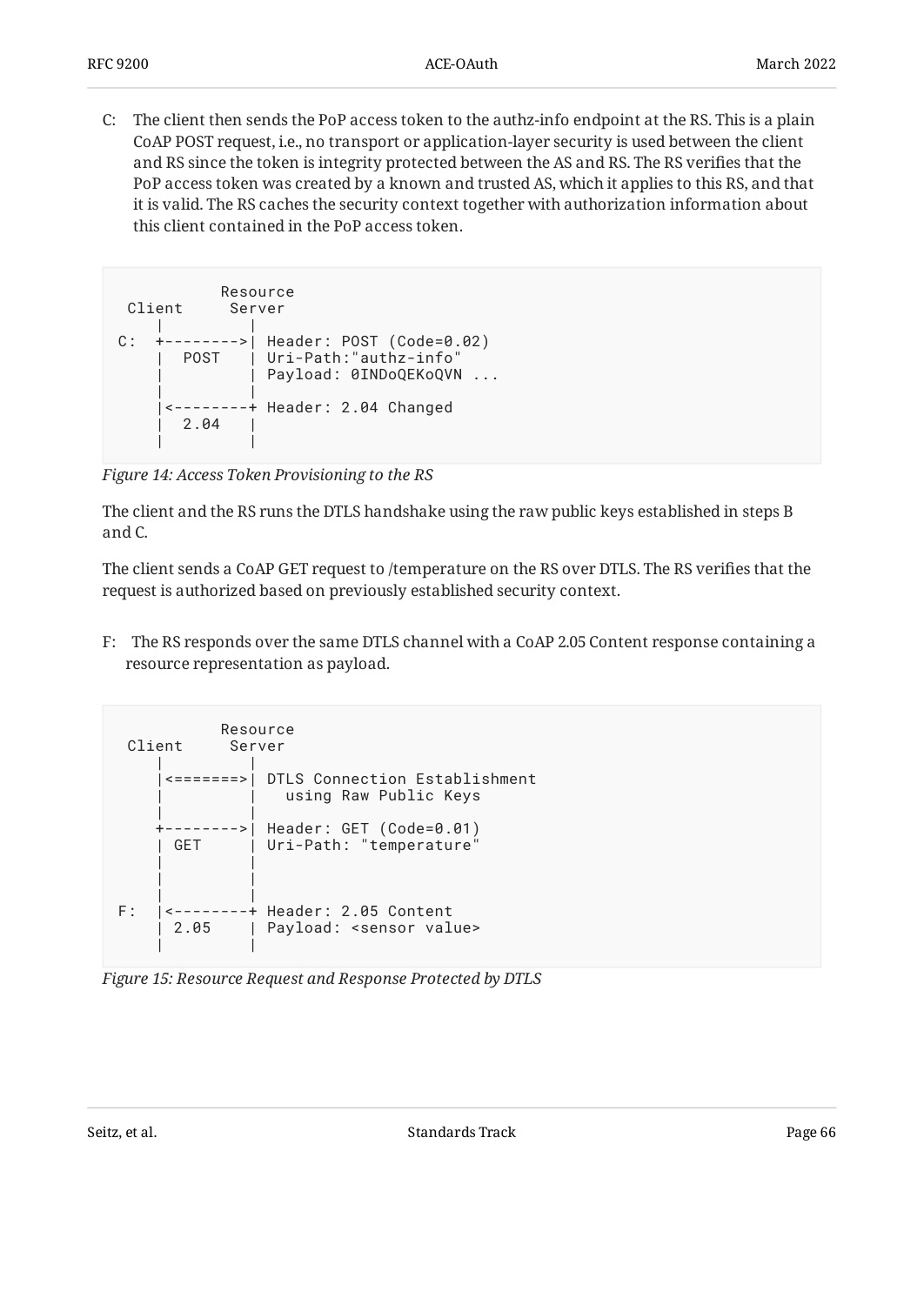## <span id="page-66-0"></span>**[F.2. Introspection Aided Token Validation](#page-66-0)**

In this deployment scenario, it is assumed that a client is not able to access the AS at the time of the access request, whereas the RS is assumed to be connected to the back-end infrastructure. Thus, the RS can make use of token introspection. This access procedure involves steps (A)-(F) of [Figure 1](#page-10-0) but assumes steps (A) and (B) have been carried out during a phase when the client had connectivity to the AS.

Since the client is assumed to be offline, at least for a certain period of time, a preprovisioned access token has to be long lived. Since the client is constrained, the token will not be selfcontained (i.e., not a CWT) but instead just a reference. The resource server uses its connectivity to learn about the claims associated to the access token by using introspection, which is shown in the example below.

In the example, interactions between an offline client (key fob), an RS (online lock), and an AS is shown. It is assumed that there is a provisioning step where the client has access to the AS. This corresponds to message exchanges A and B, which are shown in [Figure 16](#page-67-0).

Authorization consent from the resource owner can be preconfigured, but it can also be provided via an interactive flow with the resource owner. An example of this for the key fob case could be that the resource owner has a connected car that he buys a generic key for and wants to use with the car. To authorize the key fob, he connects it to his computer that then provides the UI for the device. After that, OAuth 2.0 implicit flow can be used to authorize the key for his car at the car manufacturers AS.

Note: In this example, the client does not know the exact door it will be used to access since the token request is not sent at the time of access. So the scope and audience parameters are set quite wide to start with, while tailored values narrowing down the claims to the specific RS being accessed can be provided to that RS during an introspection step.

- A: The client sends a CoAP POST request to the token endpoint at the AS. The request contains the audience parameter set to "PACS1337" (Physical Access System (PACS)), a value that identifies the physical access control system to which the individual doors are connected. The AS generates an access token as an opaque string, which it can match to the specific client and the targeted audience. It furthermore generates a symmetric proof-of-possession key. The communication security and authentication between the client and AS is assumed to have been provided at the transport layer (e.g., via DTLS) using a pre-shared security context (preshared key (PSK), RPK, or certificate).
- B: The AS responds with a CoAP 2.05 Content response, containing as payload the Access Information, including the access token and the symmetric proof-of-possession key. Communication security between the C and RS will be DTLS and PreSharedKey. The PoP key is used as the PreSharedKey.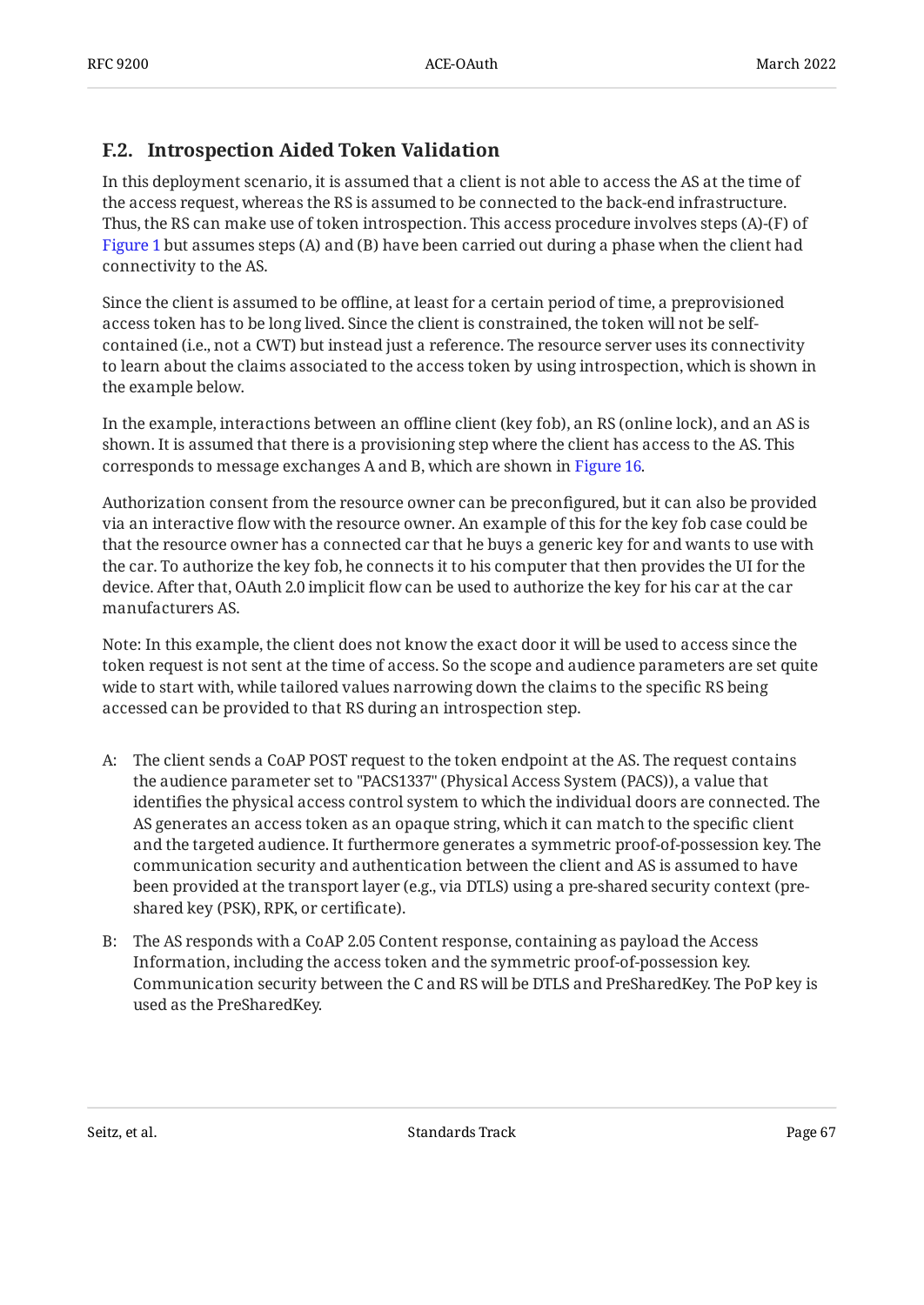Note: In this example, we are using a symmetric key for a multi-RS audience, which is not recommended normally (see [Section 6.9](#page-41-0)). However, in this case, the risk is deemed to be acceptable, since all the doors are part of the same physical access control system; therefore, the risk of a malicious RS impersonating the client towards another RS is low.

```
 Authorization
 Client Server
 | |
     |<=======>| DTLS Connection Establishment
                and mutual authentication
 | |
A: +-------->| Header: POST (Code=0.02)
      POST | Uri-Path:"token'
              Content-Format: application/ace+cbor
              Payload: <Request-Payload>
 | |
B: |<--------+ Header: 2.05 Content
             | | Content-Format: application/ace+cbor
       | 2.05 | Payload: <Response-Payload>
 | |
```
*[Figure 16: Token Request and Response Using Client Credentials](#page-67-0)* 

The information contained in the Request-Payload and the Response-Payload is shown in [Figure](#page-67-1) [17](#page-67-1).

```
Request-Payload:
{
   "client_id" : "keyfob",
  "audience" : "PACS1337"
}
Response-Payload:
{
   "access_token" : b64'VGVzdCB0b2tlbg==',
   "cnf" : {
 "COSE_Key" : {
 "kid" : b64'c29tZSBwdWJsaWMga2V5IGlk',
 "kty" : "oct",
      "align": "HS256" "k": b64'ZoRSOrFzN_FzUA5XKMYoVHyzff5oRJxl-IXRtztJ6uE'
     }
   }
}
```
*[Figure 17: Request and Response Payload for the C O](#page-67-1)ffline* 

In this case, the access token is just an opaque byte string referencing the authorization information at the AS.

C: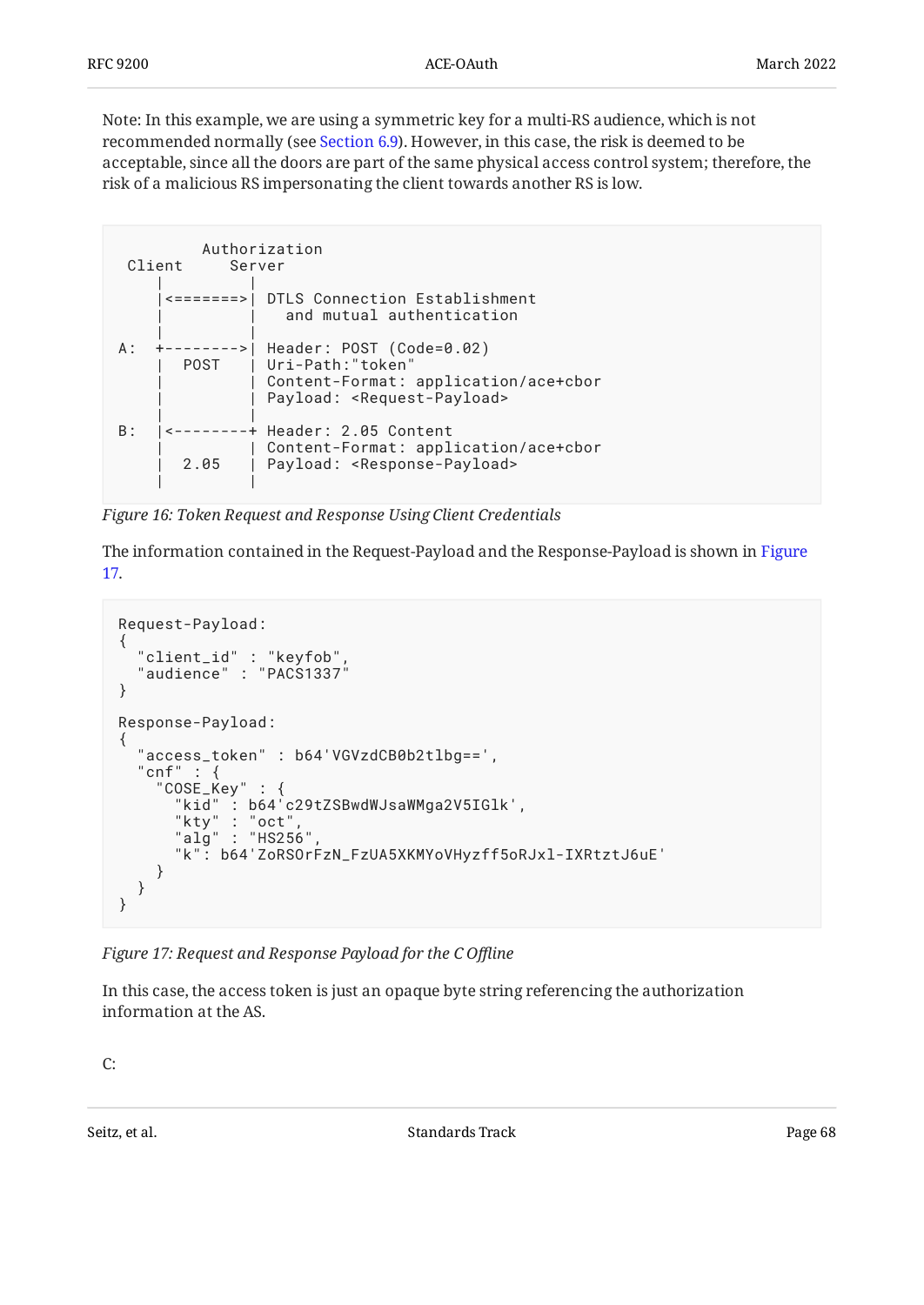Next, the client POSTs the access token to the authz-info endpoint in the RS. This is a plain CoAP request, i.e., no DTLS between the client and RS. Since the token is an opaque string, the RS cannot verify it on its own, and thus defers to respond to the client with a status code until after step E.

- D: The RS sends the token to the introspection endpoint on the AS using a CoAP POST request. In this example, the RS and AS are assumed to have performed mutual authentication using a pre-shared security context (PSK, RPK, or certificate) with the RS acting as the DTLS client.
- E: The AS provides the introspection response (2.05 Content) containing parameters about the token. This includes the confirmation key (cnf) parameter that allows the RS to verify the client's proof of possession in step F. Note that our example in [Figure 19](#page-69-0) assumes a preestablished key (e.g., one used by the client and the RS for a previous token) that is now only referenced by its key identifier 'kid'.

After receiving message E, the RS responds to the client's POST in step C with the CoAP response code 2.01 (Created).

<span id="page-68-0"></span>

| Resource<br>Client<br>Server |      |                                                                                                       |                                                                                                                                                              |  |
|------------------------------|------|-------------------------------------------------------------------------------------------------------|--------------------------------------------------------------------------------------------------------------------------------------------------------------|--|
| C :                          |      | ->  Header: POST (T=CON, Code=0.02)<br>POST   Uri-Path:"authz-info"<br>Payload: b64'VGVzdCB0b2tlbg==' |                                                                                                                                                              |  |
|                              |      | Authorization<br>Server                                                                               |                                                                                                                                                              |  |
|                              |      | POST I                                                                                                | D: +--------->  Header: POST (Code=0.02)<br>Uri-Path: "introspect"<br>Content-Format: "application/ace+cbor"<br>Payload: <request-payload></request-payload> |  |
|                              |      | 2.05                                                                                                  | E:   <---------+ Header: 2.05 Content<br>  Content-Format: "application/ace+cbor"<br>Payload: <response-payload></response-payload>                          |  |
|                              | 2.01 | <--------+ Header: 2.01 Created                                                                       |                                                                                                                                                              |  |

*[Figure 18: Token Introspection for the C O](#page-68-0)ffline* 

<span id="page-68-1"></span>The information contained in the Request-Payload and the Response-Payload is shown in [Figure](#page-69-0) [19](#page-69-0).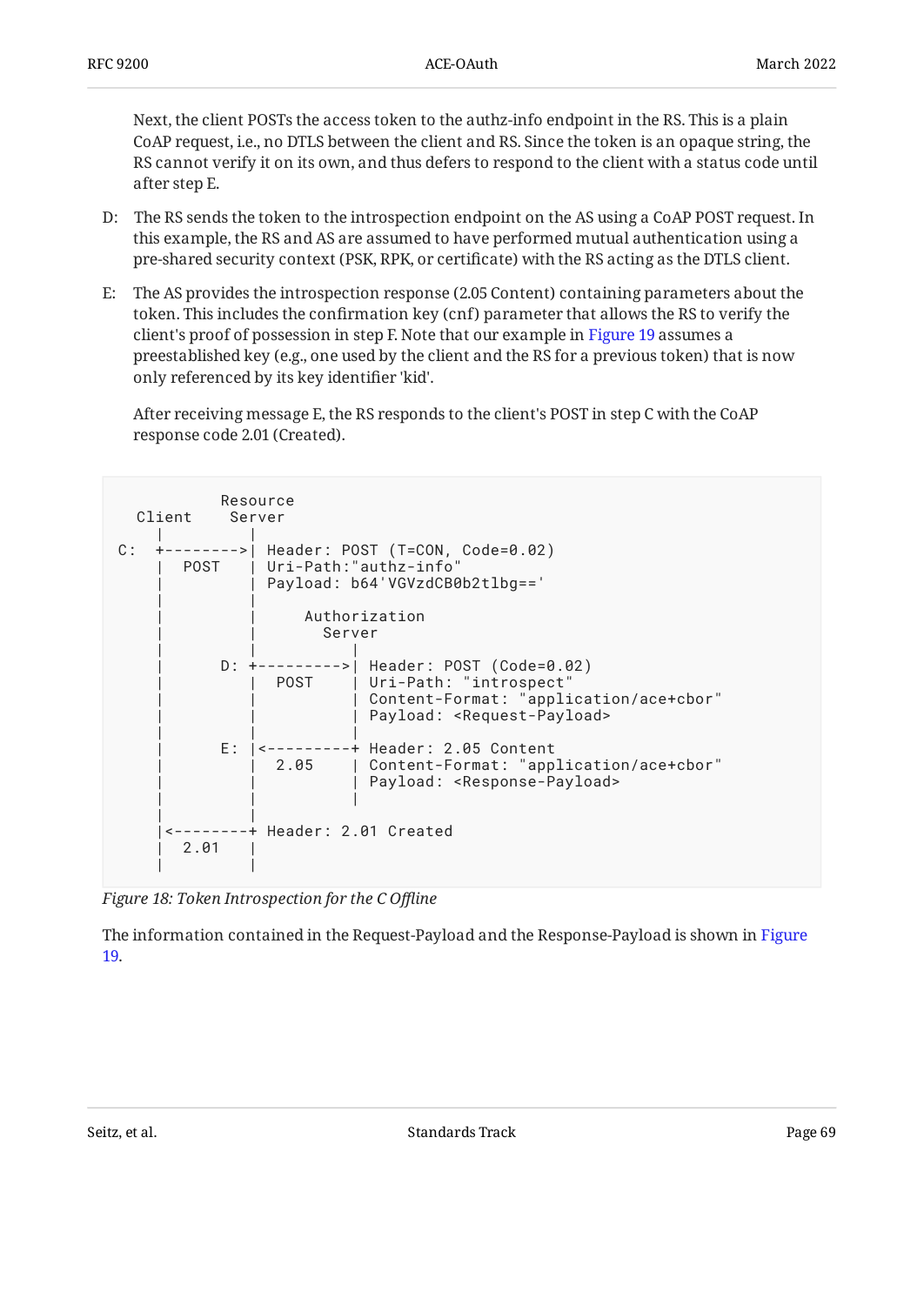```
Request-Payload:
{
  "token" : b64'VGVzdCB0b2tlbg==',
   "client_id" : "FrontDoor",
}
Response-Payload:
{
 "active" : true,
  "aud" : "lockOfDoor4711",
   "scope" : "open, close",
 "iat" : 1563454000,
 "cnf" : {
     "kid" : b64'c29tZSBwdWJsaWMga2V5IGlk'
   }
}
```
*[Figure 19:](#page-69-0) [Request and Response Payload for Introspection](#page-68-1)* 

The client uses the symmetric PoP key to establish a DTLS PreSharedKey secure connection to the RS. The CoAP request PUT is sent to the uri-path /state on the RS, changing the state of the door to locked.

F: The RS responds with an appropriate over the secure DTLS channel.

<span id="page-69-1"></span>

*[Figure 20: Resource Request and Response Protected by OSCORE](#page-69-1)* 

# <span id="page-69-2"></span>**[Acknowledgments](#page-69-2)**

This document is a product of the ACE Working Group of the IETF.

Thanks to Eve Maler for her contributions to the use of OAuth 2.0 and Unlicensed Mobile Access (UMA) in IoT scenarios, Robert Taylor for his discussion input, and Malisa Vucinic for his input on the predecessors of this proposal.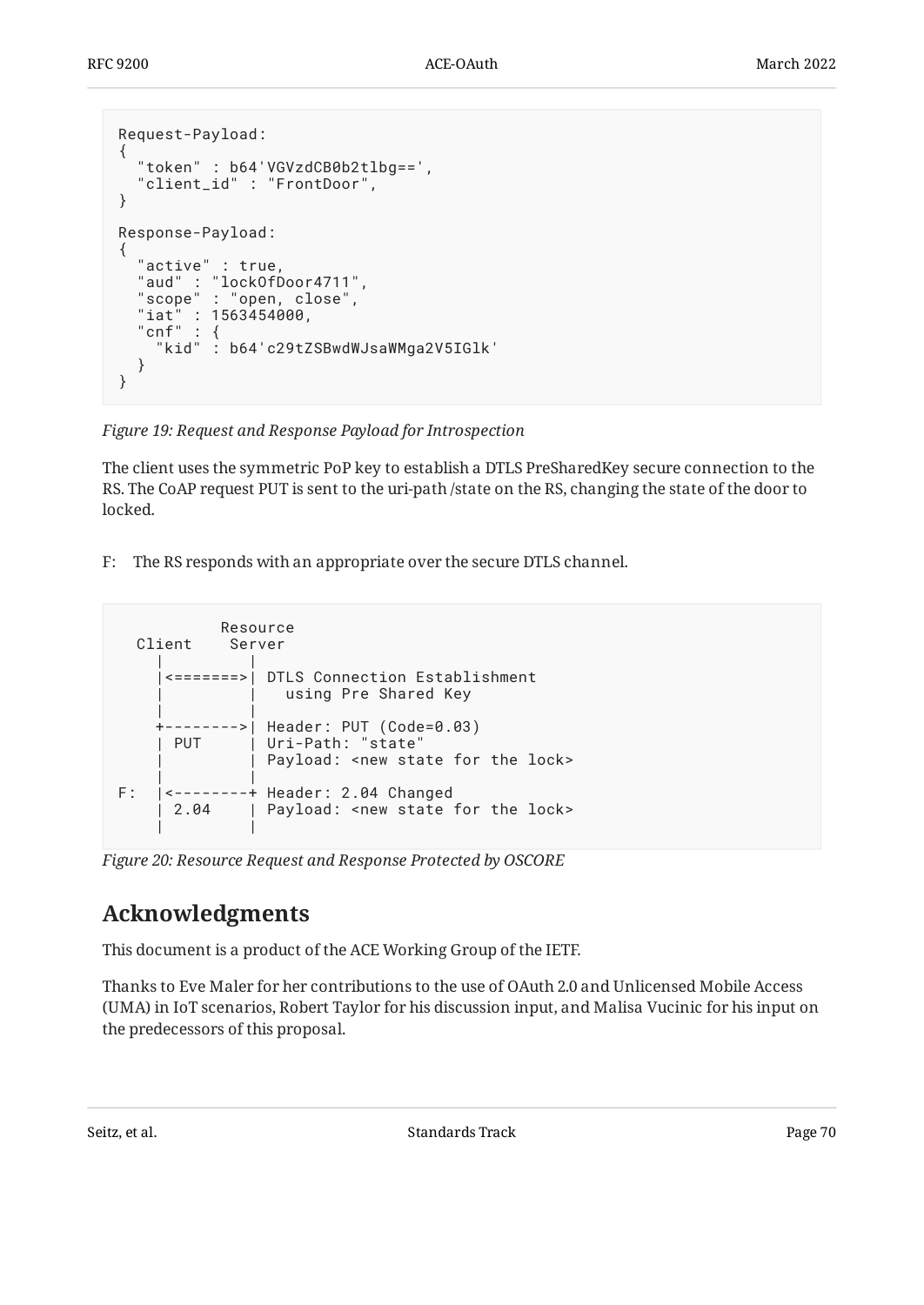Thanks to the authors of "[POP-KEY-DIST][OAuth 2.0 Proof-of-Possession: Authorization Server to](#page-53-5) [Client Key Distribution"](#page-53-5) [POP-KEY-DIST], from where parts of the security considerations where copied.

Thanks to Stefanie Gerdes, Olaf Bergmann, and Carsten Bormann for contributing their work on AS discovery from ["Delegated CoAP Authentication and Authorization Framework \(DCAF\)"](#page-53-6) [DCAF] (see [Section 5.1](#page-14-1)) and the considerations on multiple access tokens.

Thanks to Jim Schaad and Mike Jones for their comprehensive reviews.

Thanks to Benjamin Kaduk for his input on various questions related to this work.

Thanks to Cigdem Sengul for some very useful review comments.

Thanks to Carsten Bormann for contributing the text for the CoRE Resource Type registry.

Thanks to Roman Danyliw for suggesting [Appendix E](#page-61-1) (including its contents).

Ludwig Seitz and Göran Selander worked on this document as part of the CelticPlus project CyberWI, with funding from Vinnova. Ludwig Seitz was also received further funding for this work by Vinnova in the context of the CelticNext project CRITISEC.

# <span id="page-70-0"></span>**[Authors' Addresses](#page-70-0)**

**Ludwig Seitz** Combitech Djäknegatan 31 SE- 211 35 Malmö Sweden Email: [ludwig.seitz@combitech.com](mailto:ludwig.seitz@combitech.com)

### **Göran Selander**

Ericsson Faroegatan 6 SE- 164 80 Kista Sweden Email: [goran.selander@ericsson.com](mailto:goran.selander@ericsson.com)

### **Erik Wahlstroem**

Sweden Email: [erik@wahlstromstekniska.se](mailto:erik@wahlstromstekniska.se)

#### **Samuel Erdtman**

Spotify AB Birger Jarlsgatan 61, 4tr SE-113 56 Stockholm Sweden Email: [erdtman@spotify.com](mailto:erdtman@spotify.com)